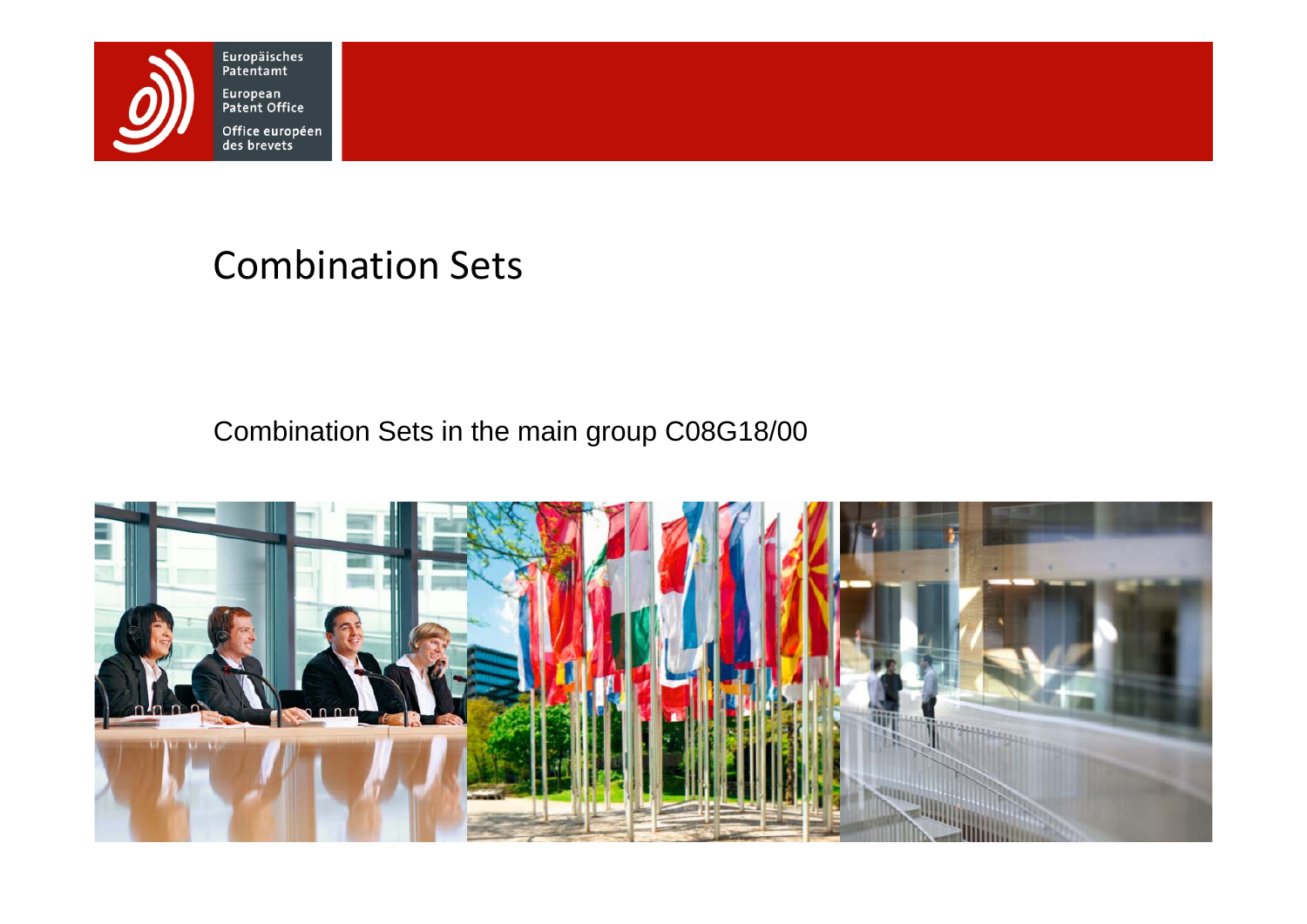

# **Outline**

- **Scope and information sources**
- $\blacksquare$ Basic rules and principles
- The authorized Combination sets in detail
- **Guidance & comments**
- **Examples**
- **Recapitulative Tables**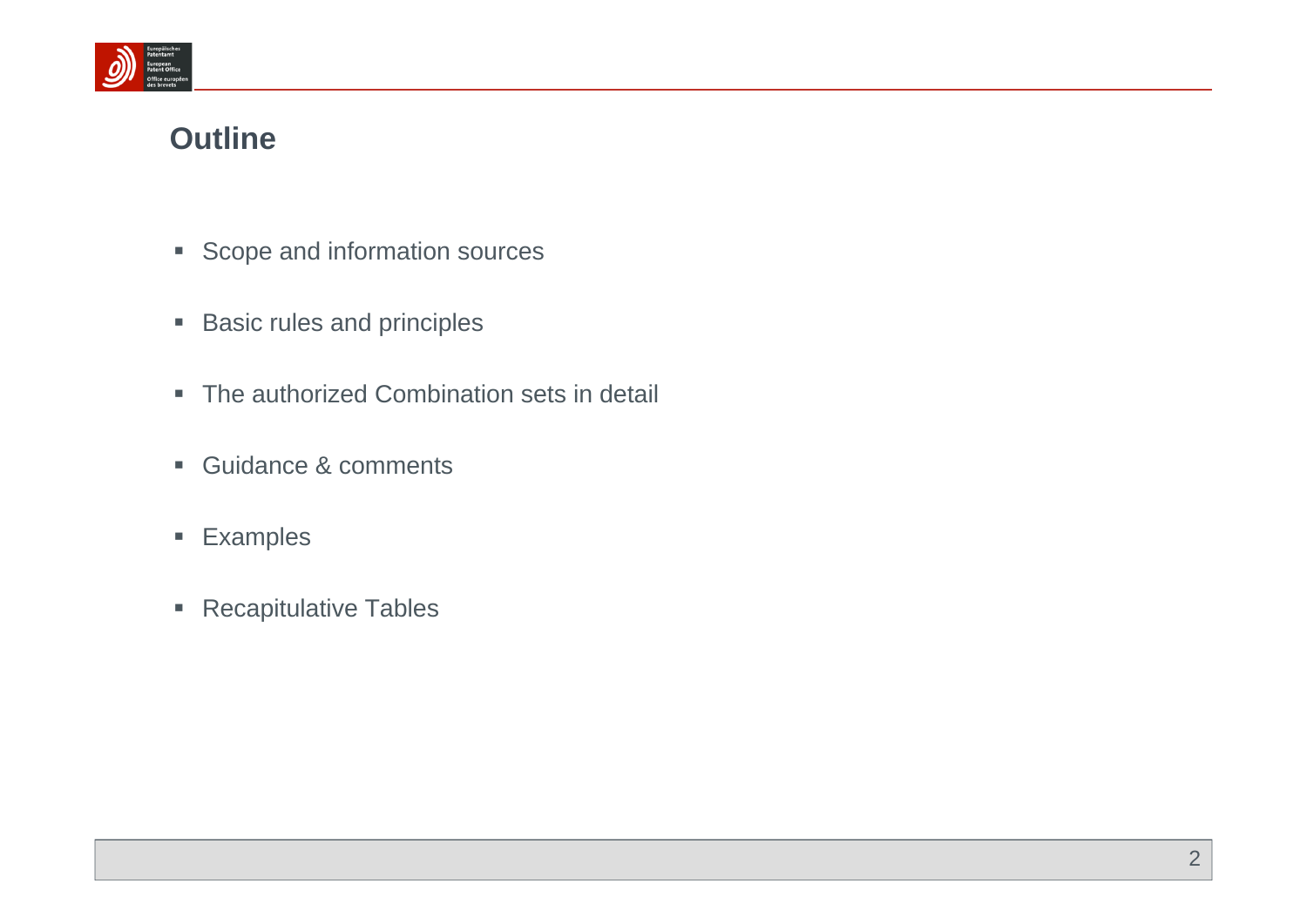# **Scope of the base symbol**

C08G18/00 relates to polymers from isocyanates or isothiocyanates (i.e., it includes polyurethanes and polyureas)

- $\Box$  Only the following subgroup symbols may be used as the base symbols in authorised "binary" Combination sets of group C08G18/00:
- $\triangleright$  C08G18/10
- $\triangleright$  C08G18/12
- C08G18/67
- C08G18/671 to C08G18/672
- C08G18/6735 to C08G18/679
- C08G18/81 to C08G18/8191
- C08G18/8158 to C08G18/8175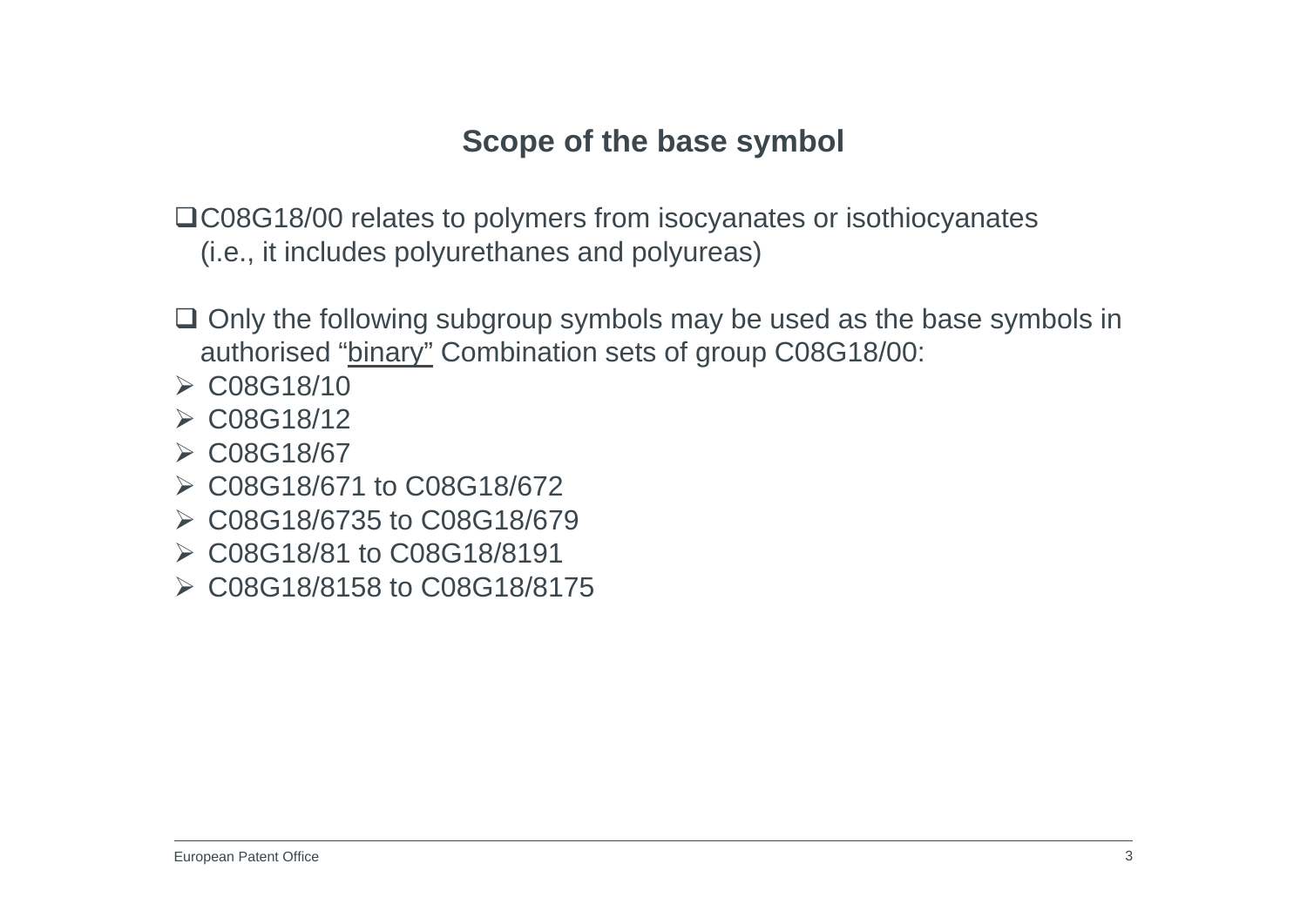### **information sources**

- CPC scheme (latest interleave version) for C08G
- $\triangleright$  see especially the NOTEs concerning Combination sets at page 6, page 18 and page 22 of the scheme
- other details and/or instructions provided by the CPC scheme/definitions of C08G/C08G18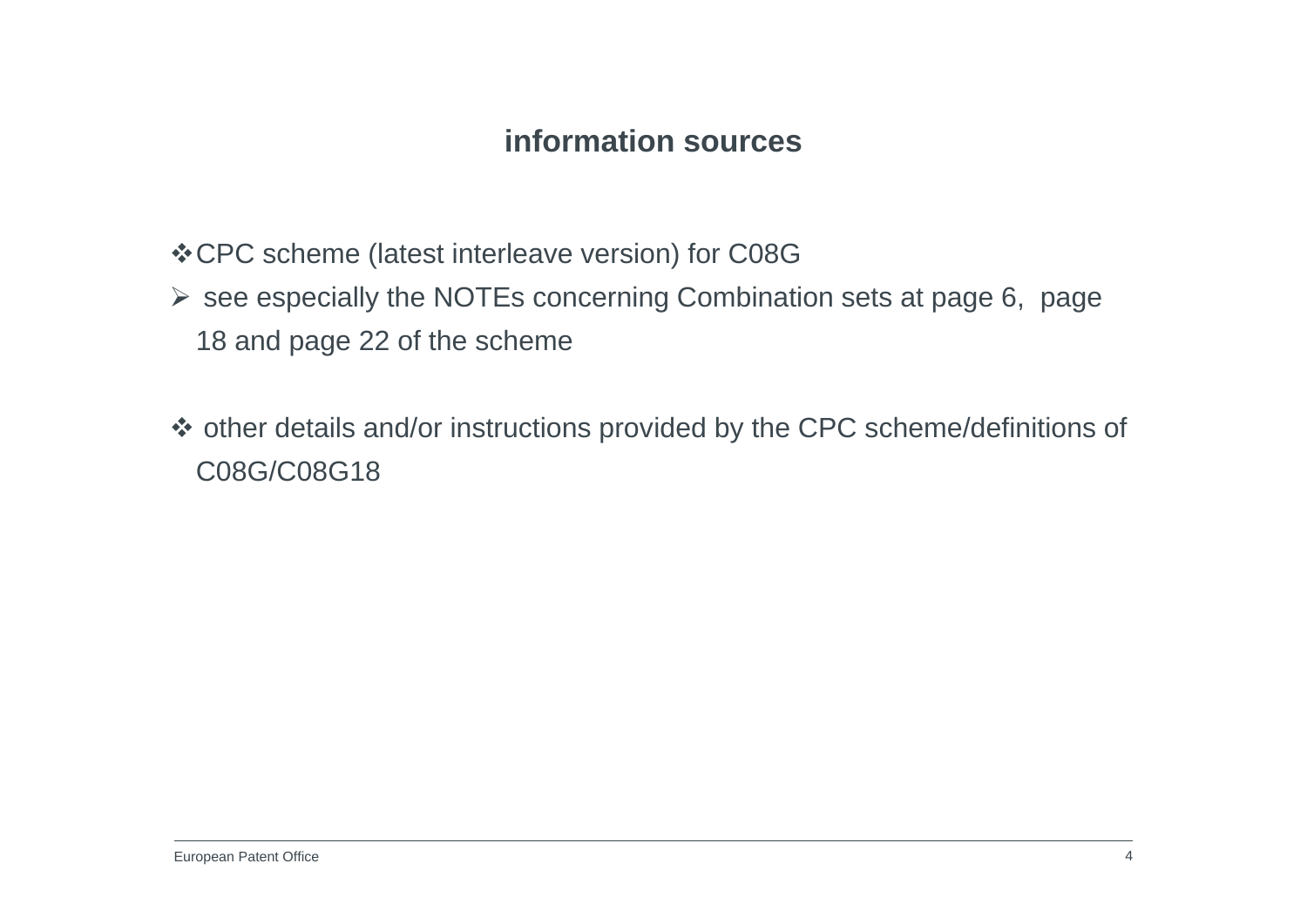# **Basic rules and principles**

- $\Box$  Last place rule(LPR): in the absence of an indication to the contrary, classification is made in the last appropriate place.
	- In the case of Combination sets, the LPR applies **both for the base symbol and for the second symbol** assigned within a Combination set and has to be complemented in the case of C08G18 by the **additional proviso** that the classification is made in the last **authorized** appropriate place.
- In the subclass C08G, **the group C08G18/00 takes precedence over all other groups**
	- $\triangleright$  A further classification is also given elsewhere, if the polymers are obtained by reactions forming specific linkages for which an appropriate group is provided.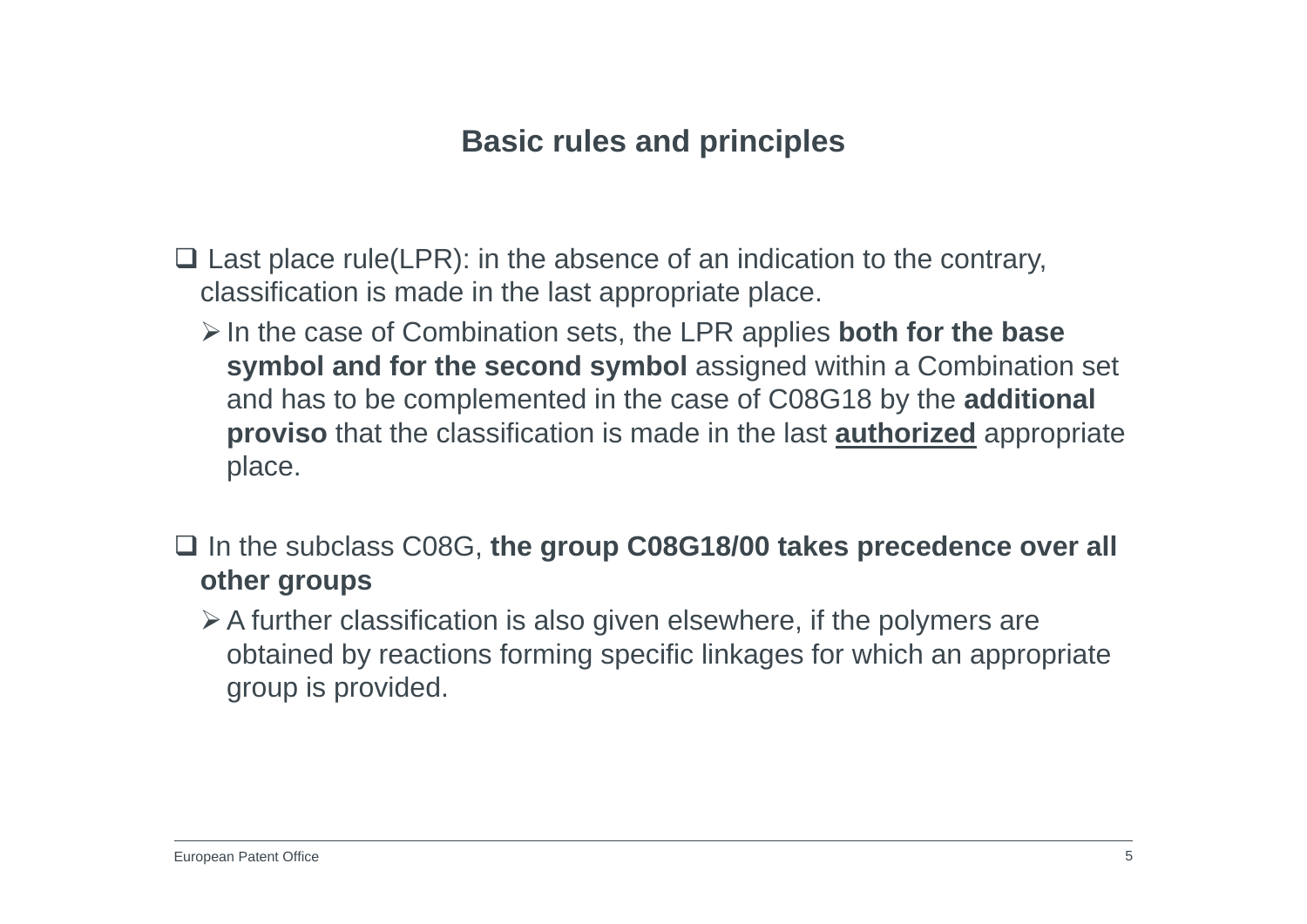# **Basic rules and principles**

 The group C08G18 **covers compositions based on monomers which form macromolecular compounds** classifiable in C08G18

- □ C08G18 covers also the processes for preparing the macromolecular **compounds** provided therein
- □In group C08G18, for the purposes of groups C08G18/28-C08G18/69, the addition of water for the preparation of cellular materials is not taken into consideration
- $\Box$  In subclass C08G in general: if the monomers are defined, classification is made in groups C08G2/00-C08G79/00, C08G83/00 according to the polymer to be formed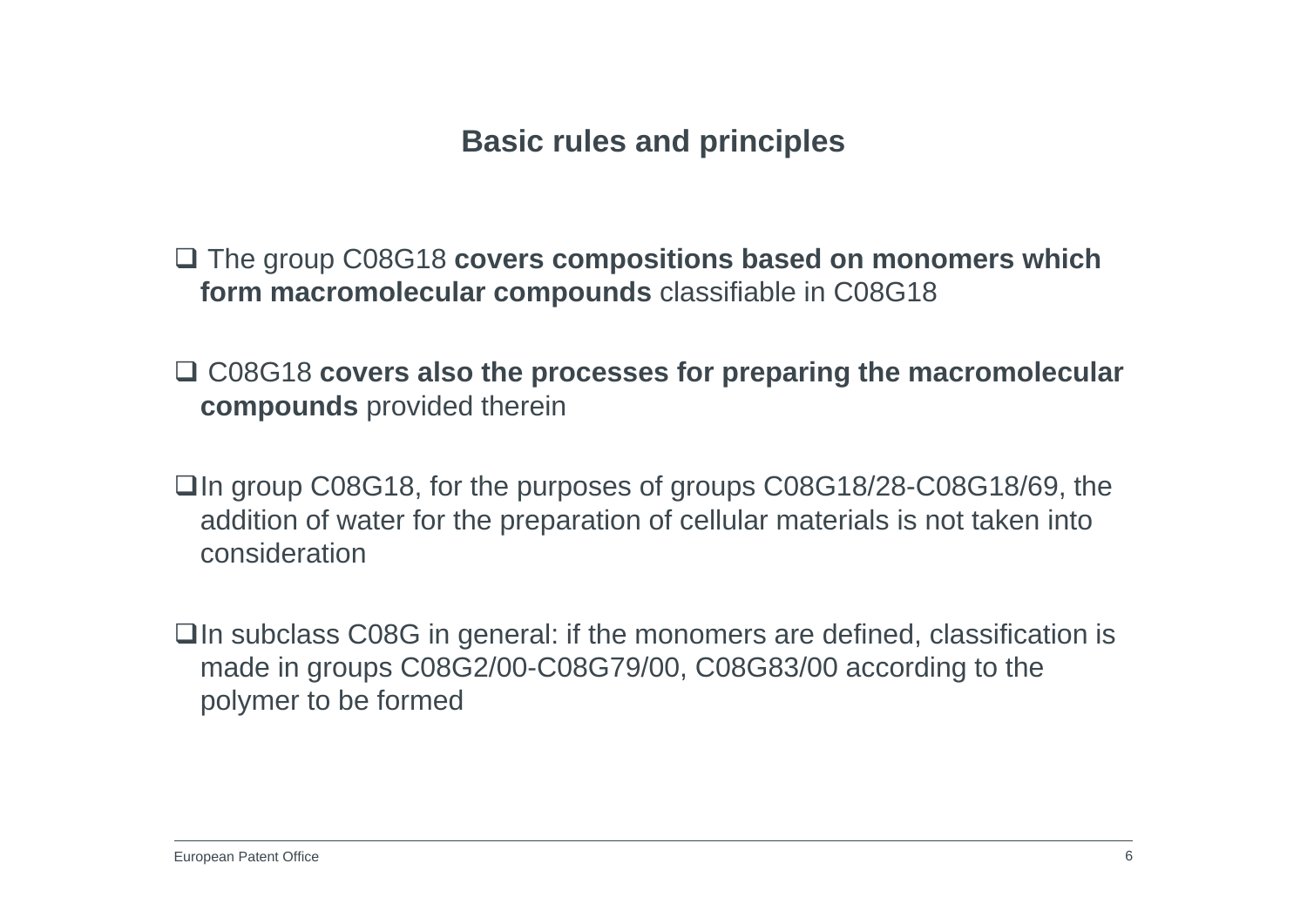### **The authorized Combination sets in detail**

■ NOTE [at page 6 of the interleaved CPC scheme of C08G dated 2014.06], part 1

After the symbols C08G18/10 and C08G18/12 and separated by a "," sign, are indicated the reactive components of a second or following step by one of the symbols C08G18/28*05\**, C08G18/30 to C08G18/38 *(or by sub-notations thereof),* C08G18/40 to C08G18/64 without sub-notations, C08G18/65 to C08G18/66, C08G18/70 to C08G18/80 *(or by sub-notations thereof)*

\*: *correction of an editorial error in the NOTE of the scheme*

 $\triangleright$  Meaning:

**Prepolymers** prepared **from a first reaction step** linked to the **reactive components of a second or following step**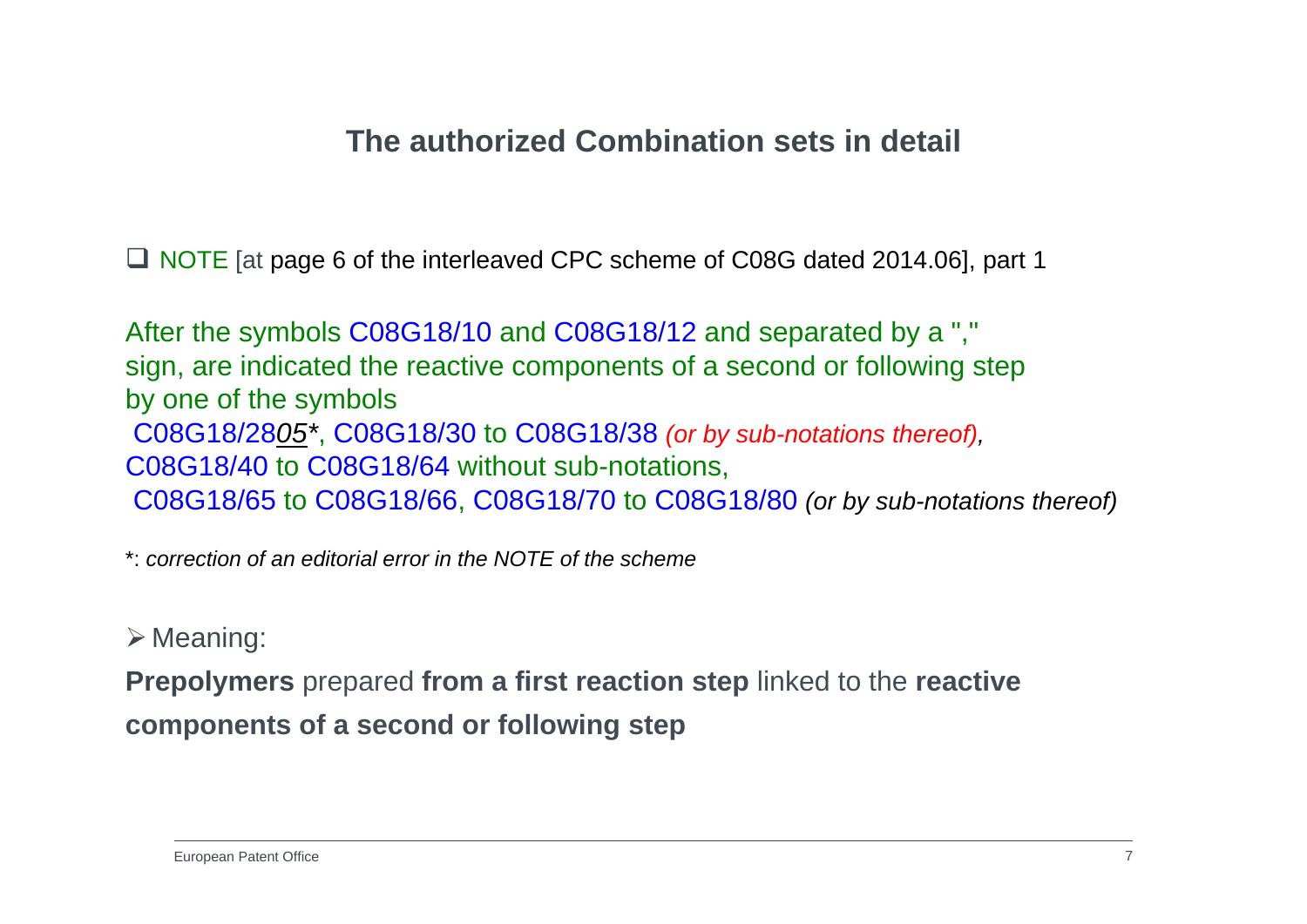# **C08G18 (Note, page 6, part 1): scope of the base symbol**

| C08G 18/00 | Polymeric products of isocyanates or isothiocyanates (preparatory processes of porous or<br>cellular materials, in which the monomers or catalysts are not specific C08J)                                               |
|------------|-------------------------------------------------------------------------------------------------------------------------------------------------------------------------------------------------------------------------|
| C08G 18/06 | .with compounds having active hydrogen                                                                                                                                                                                  |
| C08G 18/08 | •• Processes                                                                                                                                                                                                            |
| C08G 18/10 | ••• Prepolymer processes involving reaction of isocyanates or isothiocyanates with<br>compounds having active hydrogen in a first reaction step ({C08G 18/0838 takes<br>precedence}; masked polyisocyanates C08G 18/80) |
| C08G 18/12 | using two or more compounds having active hydrogen in the first polymerisation step                                                                                                                                     |
|            |                                                                                                                                                                                                                         |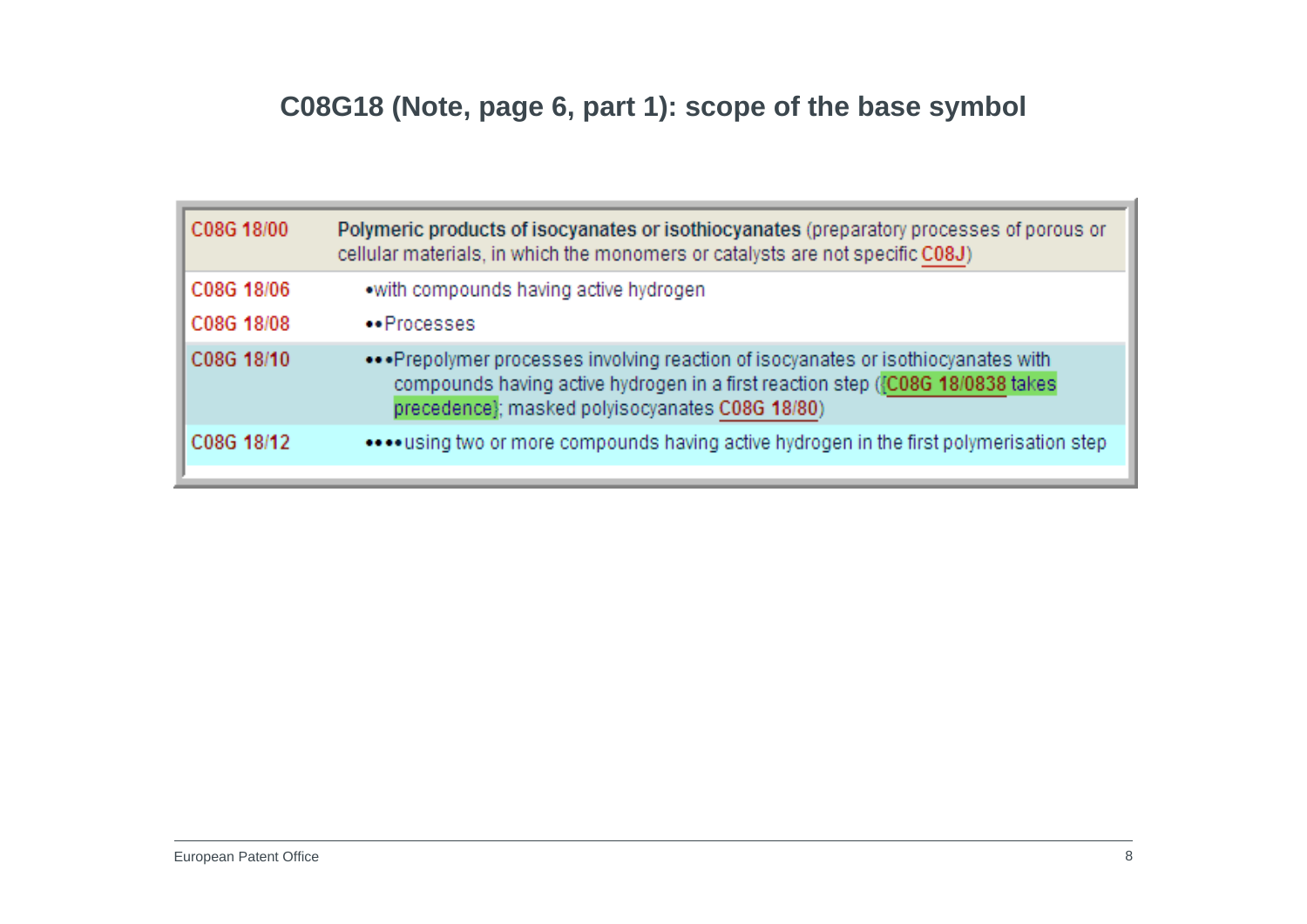### **C08G18 (Note, page 6, part 1): scope of the second symbol (part I)**

| C08G 18/00   | Polymeric products of isocyanates or isothiocyanates (preparatory processes of porous or<br>cellular materials, in which the monomers or catalysts are not specific C08J) |
|--------------|---------------------------------------------------------------------------------------------------------------------------------------------------------------------------|
| C08G 18/06   | • with compounds having active hydrogen                                                                                                                                   |
| C08G 18/28   | • • characterised by the compounds used containing active hydrogen                                                                                                        |
| C08G 18/2805 | ••• {Compounds having only one group containing active hydrogen } ({vinylpolymers having<br>terminal groups containing active hydrogen C08G 18/62})                       |
| C08G 18/281  | •••• {Monocarboxylic acid compounds}                                                                                                                                      |
| C08G 18/2815 | ••••{Monohydroxy compounds}                                                                                                                                               |
| C08G 18/282  | •••••• Alkanols, cycloalkanols or arylalkanols including terpenealcohols}                                                                                                 |
| C08G 18/2825 | •••••• {having at least 6 carbon atoms}                                                                                                                                   |
| C08G 18/283  | ••••• {Compounds containing ether groups e.g. oxyalkylated monohydroxy compounds}                                                                                         |
| C08G 18/2835 | •••••• {having less than 5 ether groups}                                                                                                                                  |
| C08G 18/284  | ••••• {Compounds containing ester groups e.g. oxyalkylated monocarboxylic acids}                                                                                          |
| C08G 18/2845 | ••••• {Monohydroxy epoxy compounds}                                                                                                                                       |
| C08G 18/285  | ••••{Nitrogen containing compounds}                                                                                                                                       |
| C08G 18/2855 | •••••{Lactams}                                                                                                                                                            |
| C08G 18/286  | $\bullet \bullet \bullet \bullet \{\text{Oximes}\}$                                                                                                                       |
| C08G 18/2865 | ••••• {Compounds having only one primary or secondary amino group; Ammonia}                                                                                               |
| C08G 18/287  | ••••••{Imine compounds}                                                                                                                                                   |
| C08G 18/2875 | ••••• Monohydroxy compounds containing tertiary amino groups}                                                                                                             |
| C08G 18/288  | •••• (Compounds containing at least one heteroatom other than oxygen or nitrogen)                                                                                         |
| C08G 18/2885 | ••••• {containing halogen atoms}                                                                                                                                          |
| C08G 18/289  | •••••{containing silicon}                                                                                                                                                 |
| C08G 18/2895 | •••• {Compounds containing active methylene groups}                                                                                                                       |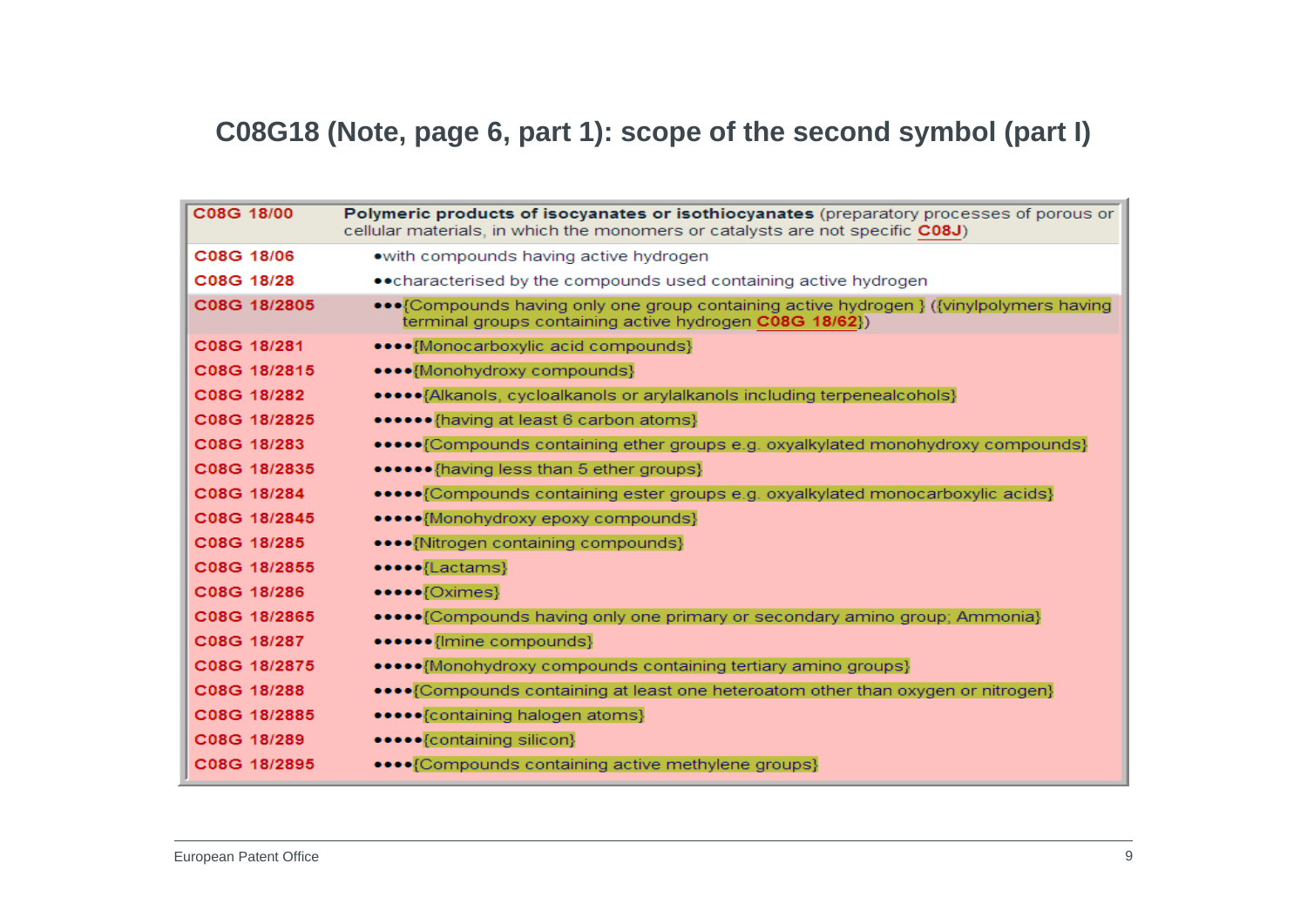#### **C08G18 (Note, page 6, part 1): scope of the second symbol (part II)**

| C08G 18/06   | .with compounds having active hydrogen                                                                                  |
|--------------|-------------------------------------------------------------------------------------------------------------------------|
| C08G 18/28   | • • characterised by the compounds used containing active hydrogen                                                      |
| C08G 18/30   | •••Low-molecular-weight compounds ({C08G 18/2805 takes precedence})                                                     |
| C08G 18/302  | ••••{Water}                                                                                                             |
| C08G 18/305  | •••••{creating amino end groups}                                                                                        |
| C08G 18/307  | ••••••{Atmospheric humidity}                                                                                            |
| C08G 18/32   | •••• Polyhydroxy compounds; Polyamines; Hydroxyamines                                                                   |
| C08G 18/3203 | ••••• {Polyhydroxy compounds}                                                                                           |
| C08G 18/3206 | ••••••{aliphatic}                                                                                                       |
| C08G 18/3209 | •••••••• (Aliphatic aldehyde condensates and hydrogenation products thereof)                                            |
| C08G 18/3212 | ••••••{containing cycloaliphatic groups}                                                                                |
| C08G 18/3215 | •••••• {containing aromatic groups or benzoquinone groups}                                                              |
| C08G 18/3218 | ••••••• {containing cyclic groups having at least one oxygen atom in the ring}                                          |
| C08G 18/3221 | •••••• {hydroxylated esters of carboxylic acids other than higher fatty acids}                                          |
| C08G 18/3225 | •••••{Polyamines}                                                                                                       |
| C08G 18/3228 | $\bullet \bullet \bullet \bullet \bullet \{ \text{acyclic} \}$                                                          |
| C08G 18/3231 | •••••••{Hydrazine or derivatives thereof}                                                                               |
| C08G 18/3234 | •••••• {cycloaliphatic}                                                                                                 |
| C08G 18/3237 | •••••• {aromatic } ({C08G 18/3234 takes precedence})                                                                    |
| C08G 18/324  | •••••••{containing only one aromatic ring}                                                                              |
| C08G 18/3243 | ••••••• {containing two or more aromatic rings}                                                                         |
| C08G 18/3246 | ••••••• (heterocyclic, the heteroatom being oxygen or nitrogen in the form of an amino group)                           |
| C08G 18/325  | •••••• [containing secondary or tertiary amino groups } ({C08G 18/3228, C08G 18/3234,<br>C08G 18/3246 take precedence}) |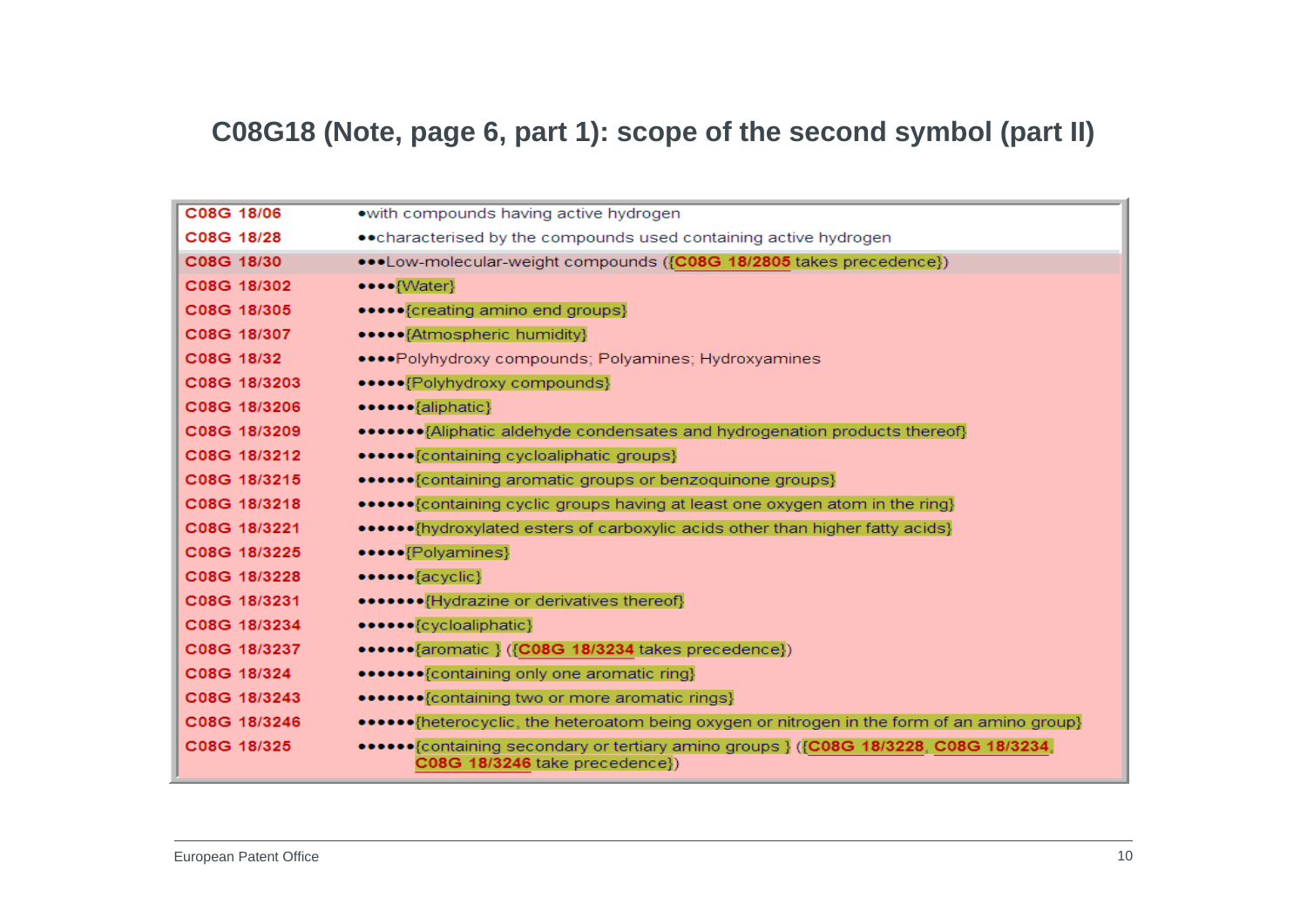#### **C08G18 (Note, page 6, part 1): scope of the second symbol (part III)**

| C08G 18/3253 | ••••••{being in latent form}                                                                                                  |
|--------------|-------------------------------------------------------------------------------------------------------------------------------|
| C08G 18/3256 | •••••••• (Reaction products of polyamines with aldehydes or ketones)                                                          |
| C08G 18/3259 | ••••••• {Reaction products of polyamines with inorganic or organic acids or derivatives thereof<br>other than metallic salts} |
| C08G 18/3262 | ••••••••{with carboxylic acids or derivatives thereof}                                                                        |
| C08G 18/3265 | ••••••••{with carbondioxide or sulfurdioxide}                                                                                 |
| C08G 18/3268 | ••••••• {Salt complexes of polyamines}                                                                                        |
| C08G 18/3271 | •••••{Hydroxyamines}                                                                                                          |
| C08G 18/3275 | ••••••{containing two hydroxy groups}                                                                                         |
| C08G 18/3278 | •••••• {containing at least three hydroxy groups}                                                                             |
| C08G 18/3281 | ••••••• {containing three hydroxy groups}                                                                                     |
| C08G 18/3284 | •••••••{containing four hydroxy groups}                                                                                       |
| C08G 18/3287 | ••••••{containing cycloaliphatic groups}                                                                                      |
| C08G 18/329  | ••••••{containing aromatic groups}                                                                                            |
| C08G 18/3293 | ••••••{containing heterocyclic groups}                                                                                        |
| C08G 18/3296 | ••••••{being in latent form}                                                                                                  |
| C08G 18/34   | •••• Carboxylic acids; Esters thereof with monohydroxyl compounds                                                             |
| C08G 18/341  | ••••• {Dicarboxylic acids, esters of polycarboxylic acids containing two carboxylic acid groups}                              |
| C08G 18/343  | ••••• [Polycarboxylic acids having at least three carboxylic acid groups]                                                     |
| C08G 18/345  | •••••• {having three carboxylic acid groups}                                                                                  |
| C08G 18/346  | ••••••{having four carboxylic acid groups}                                                                                    |
| C08G 18/348  | •••••{Hydroxycarboxylic acids}                                                                                                |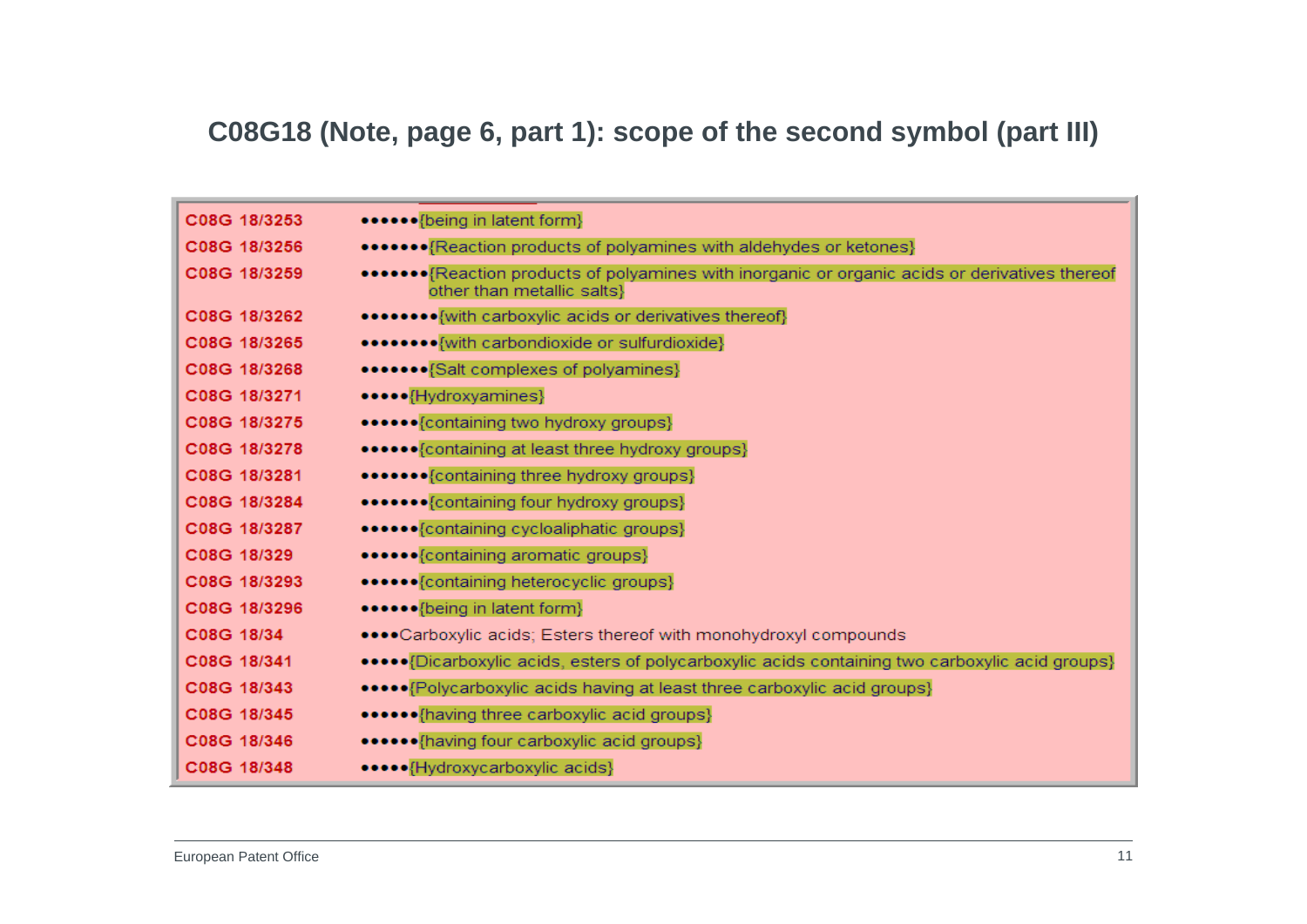# **C08G18 (Note, page 6, part 1): scope of the second symbol (part IV)**

| C08G 18/36   | •••• Hydroxylated esters of higher fatty acids                          |
|--------------|-------------------------------------------------------------------------|
| C08G 18/38   | •••• having heteroatoms other than oxygen (C08G 18/32 takes precedence) |
| C08G 18/3802 | •••••{having halogens}                                                  |
| C08G 18/3804 | ••••••{Polyhydroxy compounds}                                           |
| C08G 18/3806 | ••••••• {having chlorine and/or bromine atoms}                          |
| C08G 18/3808 | ••••••••{having chlorine atoms}                                         |
| C08G 18/381  | •••••••• {having bromine atoms}                                         |
| C08G 18/3812 | •••••••{having fluorine atoms}                                          |
| C08G 18/3814 | ••••••{Polyamines}                                                      |
| C08G 18/3817 | ••••••• {Hydroxylated esters of higher fatty acids}                     |
| C08G 18/3819 | •••••{having nitrogen}                                                  |
| C08G 18/3821 | •••••• {Carboxylic acids; Esters thereof with monohydroxyl compounds}   |
| C08G 18/3823 | ••••••{containing -N-C=O groups}                                        |
| C08G 18/3825 | •••••••• {containing amide groups } ({C08G 18/3821 takes precedence})   |
| C08G 18/3827 | •••••••••{Bicyclic amide acetals and derivatives thereof}               |
| C08G 18/3829 | ••••••• {containing ureum groups}                                       |
| C08G 18/3831 | ••••••• {containing urethane groups}                                    |
| C08G 18/3834 | ••••••• {containing hydrazide or semi-carbazide groups}                 |
| C08G 18/3836 | ••••••{containing azo groups}                                           |
| C08G 18/3838 | •••••• {containing cyano groups}                                        |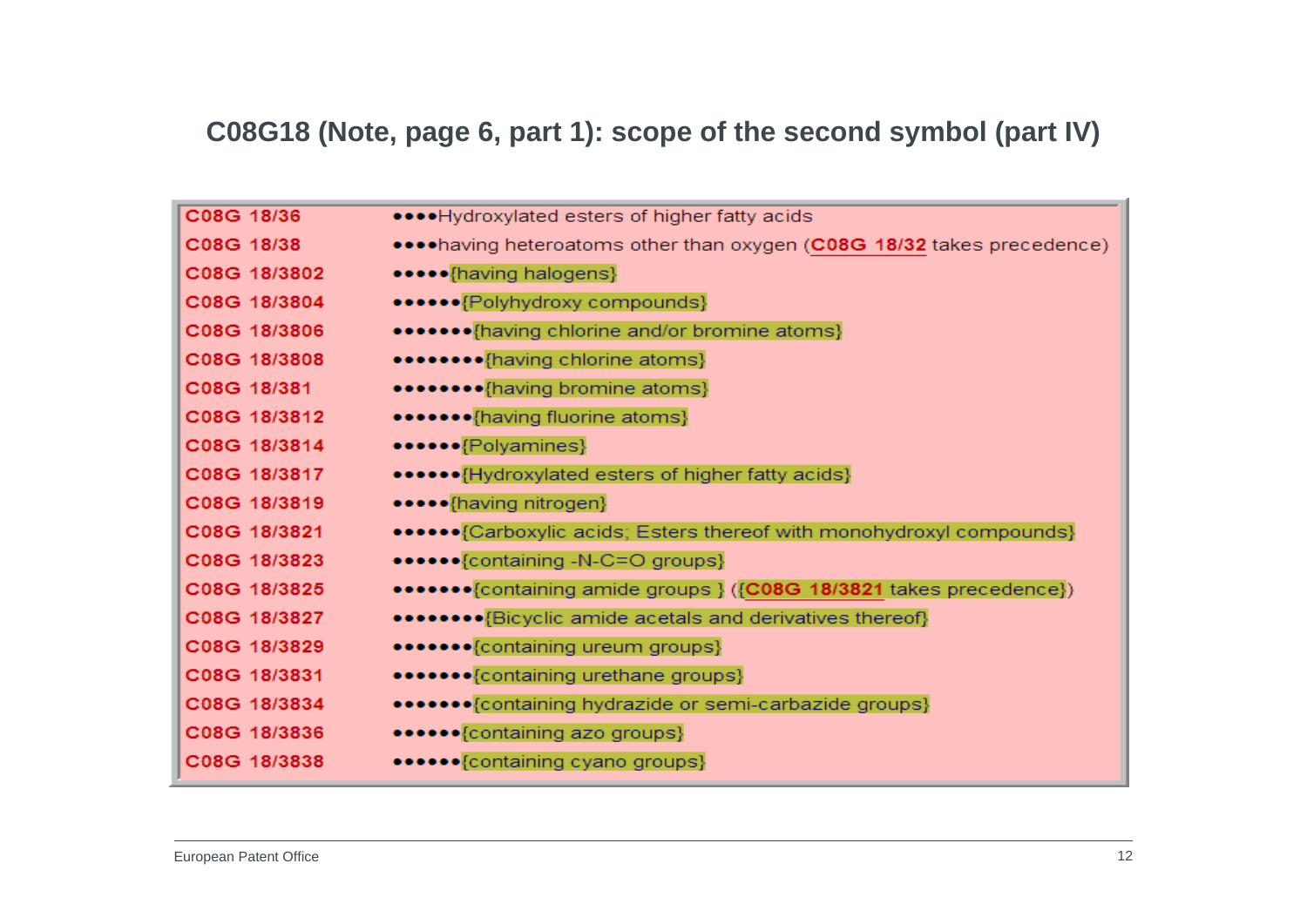### **C08G18 (Note, page 6, part 1): scope of the second symbol (part V)**

| C08G 18/384  | ••••••{containing nitro groups}                                                                                                                         |
|--------------|---------------------------------------------------------------------------------------------------------------------------------------------------------|
| C08G 18/3842 | ••••••• (containing heterocyclic rings having at least one nitrogen atom in the ring)                                                                   |
| C08G 18/3844 | •••••••{containing one nitrogen atom in the ring}                                                                                                       |
| C08G 18/3846 | ••••••••• (containing imide groups } ((C08G 18/3821 takes precedence))                                                                                  |
| C08G 18/3848 | •••••••{containing two nitrogen atoms in the ring}                                                                                                      |
| C08G 18/3851 | •••••••{containing three nitrogen atoms in the ring}                                                                                                    |
| C08G 18/3853 | •••••••••{containing cyanurate and/or isocyanurate groups}                                                                                              |
| C08G 18/3855 | •••••{having sulfur}                                                                                                                                    |
| C08G 18/3857 | •••••• {having nitrogen in addition to sulfur}                                                                                                          |
| C08G 18/3859 | •••••••{containing -N-C=S groups}                                                                                                                       |
| C08G 18/3861 | •••••••{containing sulfonamide and/or sulfonylhydrazide groups}                                                                                         |
| C08G 18/3863 | ••••••{containing groups having sulfur atoms between two carbon atoms, the sulfur atoms being<br>directly linked to carbon atoms or other sulfur atoms} |
| C08G 18/3865 | •••••••{containing groups having one sulfur atom between two carbon atoms}                                                                              |
| C08G 18/3868 | ••••••••{the sulfur atom belonging to a sulfide group}                                                                                                  |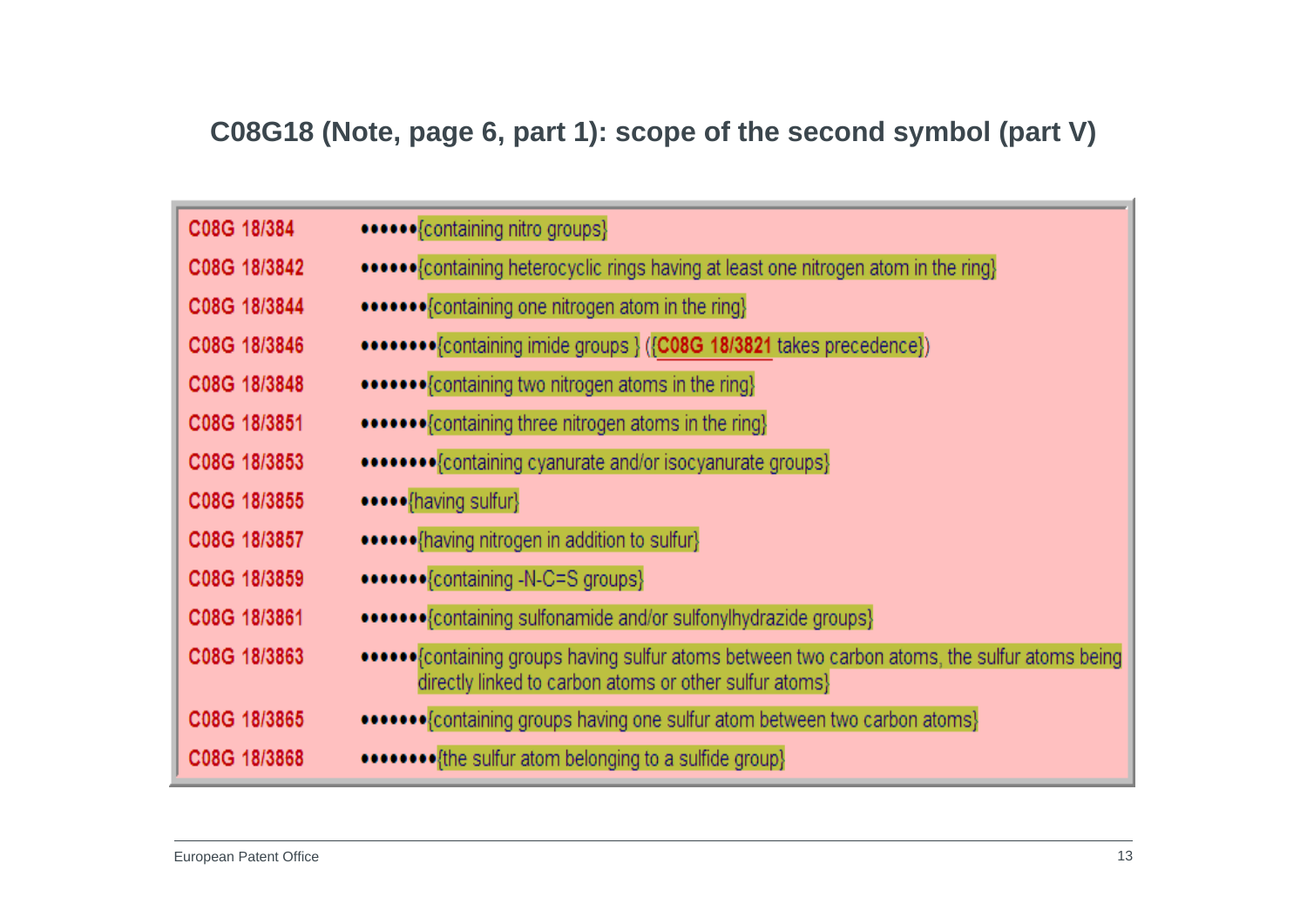### **C08G18 (Note, page 6, part 1): scope of the second symbol (part VI)**

| C08G 18/387  | •••••••••• <i>[in addition to a perfluoroalkyl group</i> }                                                                                         |
|--------------|----------------------------------------------------------------------------------------------------------------------------------------------------|
| C08G 18/3872 |                                                                                                                                                    |
| C08G 18/3874 | ••••••• (containing heterocyclic rings having at least one sulfur atom in the ring)                                                                |
| C08G 18/3876 | •••••• {containing mercapto groups}                                                                                                                |
| C08G 18/3878 | •••••{having phosphorus}                                                                                                                           |
| C08G 18/388  | •••••• (having phosphorus bound to carbon and/or to hydrogen)                                                                                      |
| C08G 18/3882 | ••••••{having phosphorus bound to oxygen only}                                                                                                     |
| C08G 18/3885 | •••••••{Phosphate compounds}                                                                                                                       |
| C08G 18/3887 | •••••••{Phosphite compounds}                                                                                                                       |
| C08G 18/3889 | ••••••{having nitrogen in addition to phosphorus}                                                                                                  |
| C08G 18/3891 | ••••••• {having sulfur in addition to phosphorus}                                                                                                  |
| C08G 18/3893 | •••••{containing silicon}                                                                                                                          |
| C08G 18/3895 | •••••••{Inorganic compounds, e.g. aqueous alkalimetalsilicate solutions; Organic derivatives<br>thereof containing no direct silicon-carbon bonds} |
| C08G 18/3897 | •••••• Containing heteroatoms other than oxygen, halogens, nitrogen, sulfur, phosphorus or<br>silicon}                                             |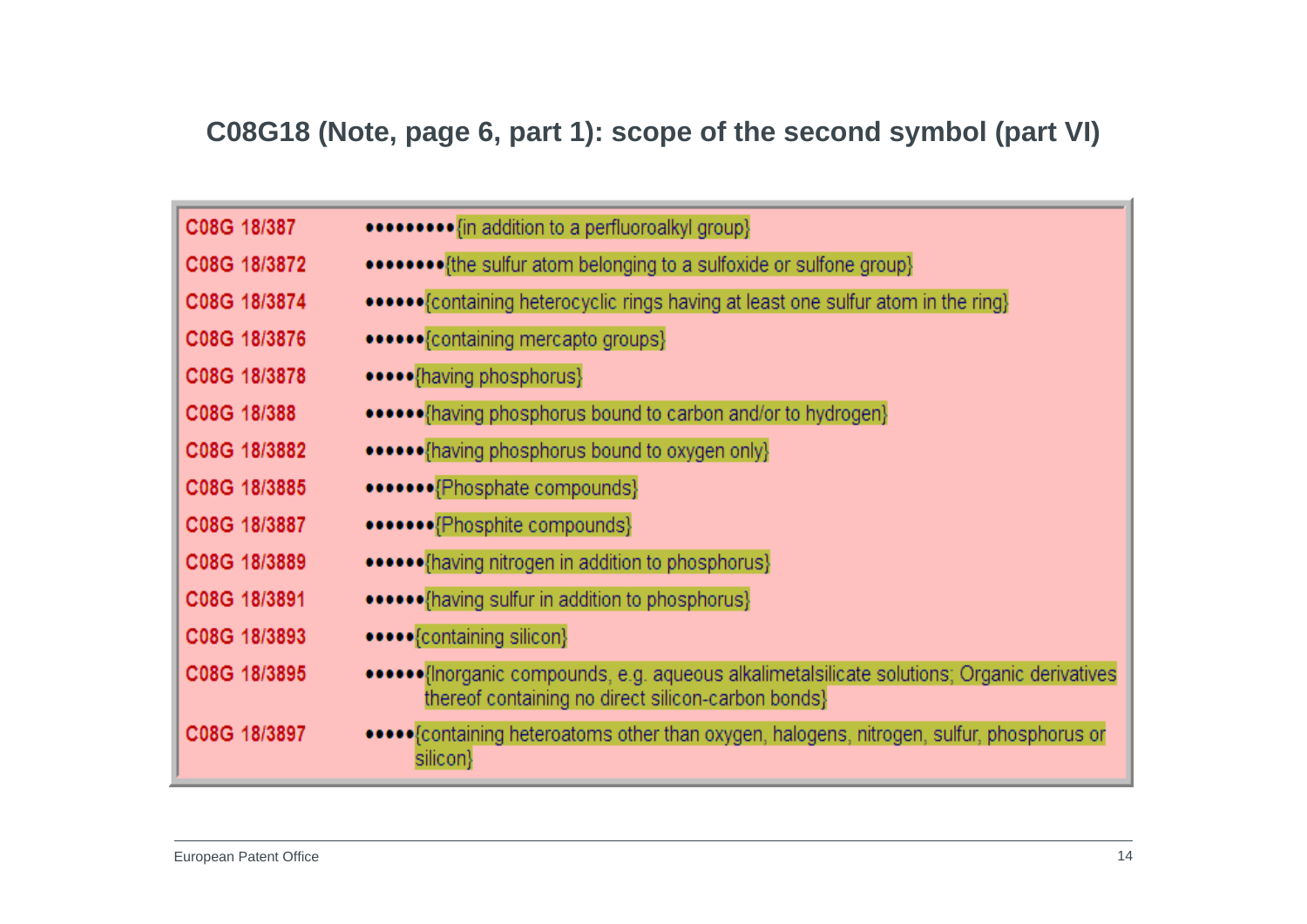# **C08G18 (Note, page 6, part 1): scope of the second symbol (part VII)**

| C08G 18/00   | Polymeric products of isocyanates or isothiocyanates (preparatory processes of porous or<br>cellular materials, in which the monomers or catalysts are not specific C08J) |
|--------------|---------------------------------------------------------------------------------------------------------------------------------------------------------------------------|
| C08G 18/06   | .with compounds having active hydrogen                                                                                                                                    |
| C08G 18/28   | •• characterised by the compounds used containing active hydrogen                                                                                                         |
| C08G 18/40   | ••• High-molecular-weight compounds ({C08G 18/2805 takes precedence})                                                                                                     |
| C08G 18/4009 | **** Two or more macromolecular compounds not provided for in one single group of<br>groups C08G 18/42 to C08G 18/64}                                                     |
| C08G 18/4018 | ***** Mixtures of compounds of group C08G 18/42 with compounds of group C08G 18/48}                                                                                       |
| C08G 18/4027 | ***** Mixtures of compounds of group C08G 18/54 with other macromolecular compounds}                                                                                      |
| C08G 18/4036 | ***** Mixtures of compounds of group C08G 18/56 with other macromolecular compounds}                                                                                      |
| C08G 18/4045 | ***** Mixtures of compounds of group C08G 18/58 with other macromolecular compounds}                                                                                      |
| C08G 18/4054 | ***** Mixtures of compounds of group C08G 18/60 with other macromolecular compounds}                                                                                      |
| C08G 18/4063 | ***** {Mixtures of compounds of group C08G 18/62 with other macromolecular compounds}                                                                                     |
| C08G 18/4072 | ***** Mixtures of compounds of group C08G 18/63 with other macromolecular compounds}                                                                                      |
| C08G 18/4081 | ***** Mixtures of compounds of group C08G 18/64 with other macromolecular compounds}                                                                                      |
| C08G 18/409  | ••••{Dispersions of polymers of C08G in organic compounds having active hydrogen}                                                                                         |
| C08G 18/42   | Polycondensates having carboxylic or carbonic ester groups in the main chain                                                                                              |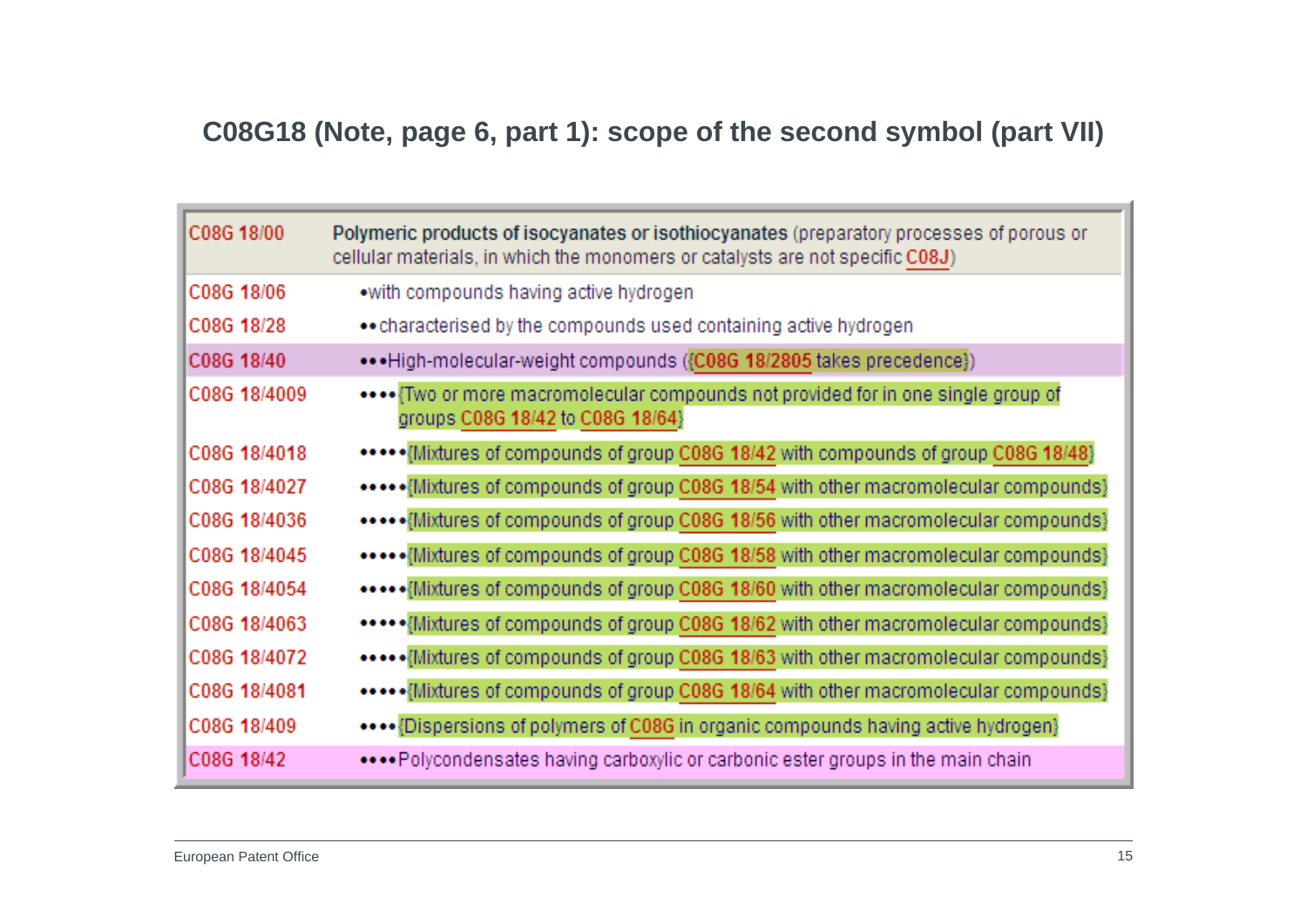### **C08G18 (Note, page 6, part 1): scope of the second symbol (part VIII)**

| C08G 18/00   | Polymeric products of isocyanates or isothiocyanates (preparatory processes of porous or<br>cellular materials, in which the monomers or catalysts are not specific C08J) |
|--------------|---------------------------------------------------------------------------------------------------------------------------------------------------------------------------|
| C08G 18/06   | •with compounds having active hydrogen                                                                                                                                    |
| C08G 18/28   | • characterised by the compounds used containing active hydrogen                                                                                                          |
| C08G 18/40   | ••• High-molecular-weight compounds ({C08G 18/2805 takes precedence})                                                                                                     |
| C08G 18/4009 | **** {Two or more macromolecular compounds not provided for in one single group of<br>groups C08G 18/42 to C08G 18/64}                                                    |
| C08G 18/4018 | ***** Mixtures of compounds of group C08G 18/42 with compounds of group C08G 18/48}                                                                                       |
| C08G 18/4027 | *****{Mixtures of compounds of group C08G 18/54 with other macromolecular compounds}                                                                                      |
| C08G 18/4036 | ***** {Mixtures of compounds of group C08G 18/56 with other macromolecular compounds}                                                                                     |
| C08G 18/4045 | ***** {Mixtures of compounds of group C08G 18/58 with other macromolecular compounds}                                                                                     |
| C08G 18/4054 | ***** {Mixtures of compounds of group C08G 18/60 with other macromolecular compounds}                                                                                     |
| C08G 18/4063 | ***** Mixtures of compounds of group C08G 18/62 with other macromolecular compounds}                                                                                      |
| C08G 18/4072 | ••••••{Mixtures of compounds of group C08G 18/63 with other macromolecular compounds}                                                                                     |
| C08G 18/4081 | *****{Mixtures of compounds of group C08G 18/64 with other macromolecular compounds}                                                                                      |
| C08G 18/409  | •••• {Dispersions of polymers of C08G in organic compounds having active hydrogen}                                                                                        |
| C08G 18/42   | Polycondensates having carboxylic or carbonic ester groups in the main chain                                                                                              |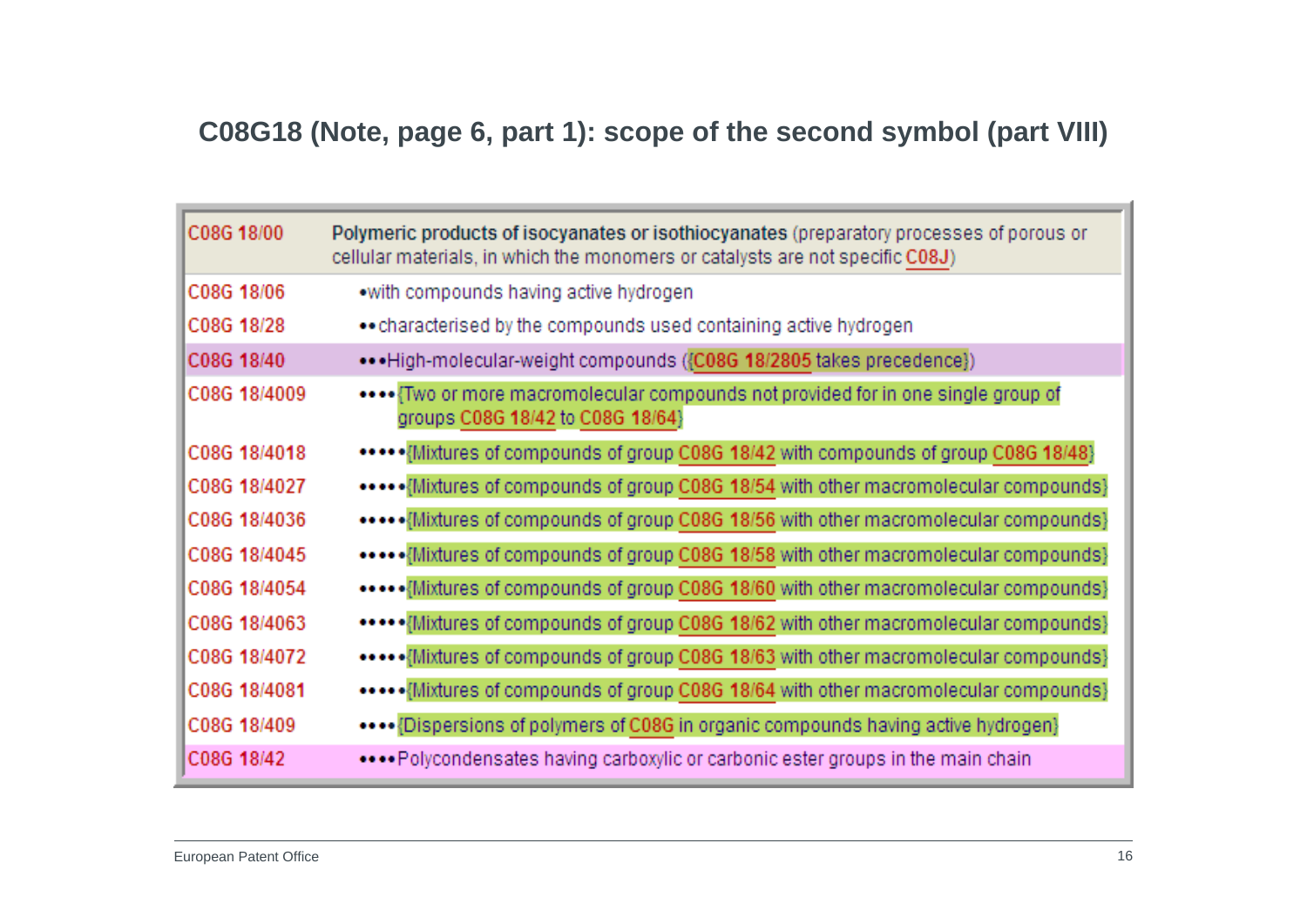# **C08G18 (Note, page 6, part 1): scope of the second symbol (part IX)**

| C08G 18/44   | *****Polycarbonates                                                                   |
|--------------|---------------------------------------------------------------------------------------|
| C08G 18/46   | ***** having heteroatoms other than oxygen                                            |
| C08G 18/4607 | ******{having halogens}                                                               |
| C08G 18/4615 | ••••••{containing nitrogen}                                                           |
| C08G 18/4623 | ******* {containing primary or secondary terminal aminogroups}                        |
| C08G 18/463  | *******{containing nitro groups}                                                      |
| C08G 18/4638 | ******* {containing heterocyclic rings having at least one nitrogen atom in the ring} |
| C08G 18/4646 | ******** {containing one nitrogen atom in the ring}                                   |
| C08G 18/4653 | ******** {containing two nitrogen atoms in the ring}                                  |
| C08G 18/4661 | ******** {containing three nitrogen atoms in the ring}                                |
| C08G 18/4669 | ******* {Addition products of unsaturated polyesters with amino compounds}            |
| C08G 18/4676 | ******{containing sulfur}                                                             |
| C08G 18/4684 | ******{containing phosphorus}                                                         |
| C08G 18/4692 | ******{containing silicon}                                                            |
| C08G 18/48   | ****Polyethers                                                                        |
|              |                                                                                       |
| C08G 18/50   | •having heteroatoms other than oxygen                                                 |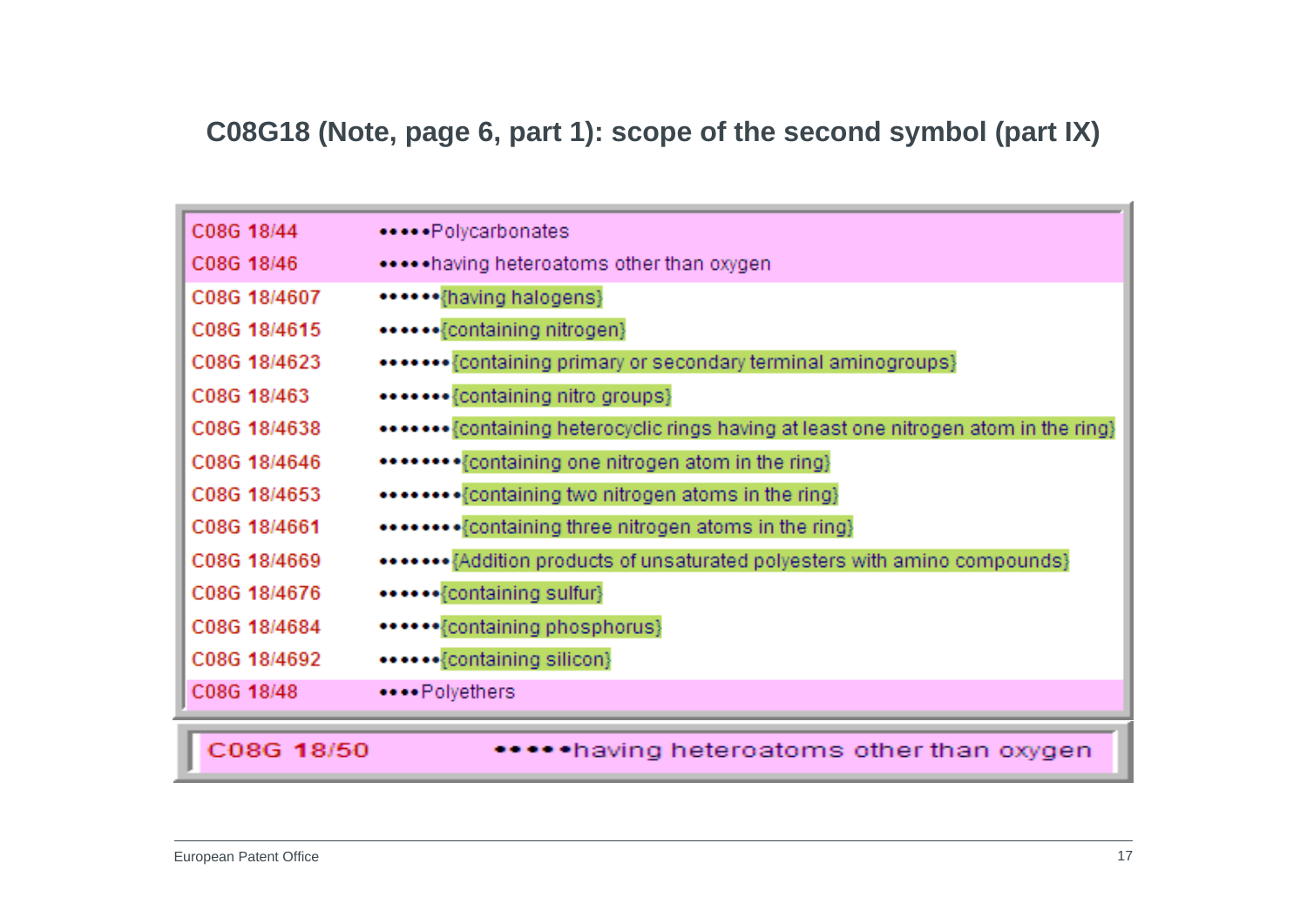#### **C08G18 (Note, page 6, part 1): scope of the second symbol (part X)**

| C08G 18/52  | ****Polythioethers                                                                                                                                                                                                                                                                                                                                                          |
|-------------|-----------------------------------------------------------------------------------------------------------------------------------------------------------------------------------------------------------------------------------------------------------------------------------------------------------------------------------------------------------------------------|
| C08G 18/54  | ****Polycondensates of aldehydes                                                                                                                                                                                                                                                                                                                                            |
| C08G 18/542 | ***** {with phenols}                                                                                                                                                                                                                                                                                                                                                        |
| C08G 18/544 | ***** {with nitrogen compounds}                                                                                                                                                                                                                                                                                                                                             |
| C08G 18/546 | *****{Oxyalkylated polycondensates of aldehydes}                                                                                                                                                                                                                                                                                                                            |
| C08G 18/548 | ***** {Polycondensates of aldehydes with ketones}                                                                                                                                                                                                                                                                                                                           |
| C08G 18/56  | ****Polvacetals                                                                                                                                                                                                                                                                                                                                                             |
| C08G 18/58  | **** Epoxy resins ({C08G 18/42, C08G 18/48 take precedence; reaction products of epoxy<br>resins with at least equivalent amounts of compounds containing active hydrogen<br>C08G 18/6407, with at least equivalent amounts of amines C08G 18/6415; polymeric<br>products of isocyanates or isothiocyanates with epoxy compounds having no active<br>hydrogen C08G 18/003}) |
| C08G 18/581 | *******Reaction products of epoxy resins with less than equivalent amounts of compounds<br>containing active hydrogen added before or during the reaction with the isocyanate<br>component} ({with amines C08G 18/584})                                                                                                                                                     |
| C08G 18/582 | ***** {having halogens}                                                                                                                                                                                                                                                                                                                                                     |
| C08G 18/584 | *****{having nitrogen}                                                                                                                                                                                                                                                                                                                                                      |
| C08G 18/585 | ***** {having sulfur}                                                                                                                                                                                                                                                                                                                                                       |
| C08G 18/587 | ***** {having phosphorus}                                                                                                                                                                                                                                                                                                                                                   |
| C08G 18/588 | *****{having silicon}                                                                                                                                                                                                                                                                                                                                                       |
| C08G 18/60  | ****Polyamides or polyester-amides                                                                                                                                                                                                                                                                                                                                          |
| C08G 18/603 | *****{Polyamides}                                                                                                                                                                                                                                                                                                                                                           |
| C08G 18/606 | *****{Polyester-amides}                                                                                                                                                                                                                                                                                                                                                     |
| C08G 18/61  | ****Polysiloxanes                                                                                                                                                                                                                                                                                                                                                           |
| C08G 18/615 | ***** {containing carboxylic acid groups}                                                                                                                                                                                                                                                                                                                                   |
| C08G 18/62  | ****Polymers of compounds having carbon-to-carbon double bonds                                                                                                                                                                                                                                                                                                              |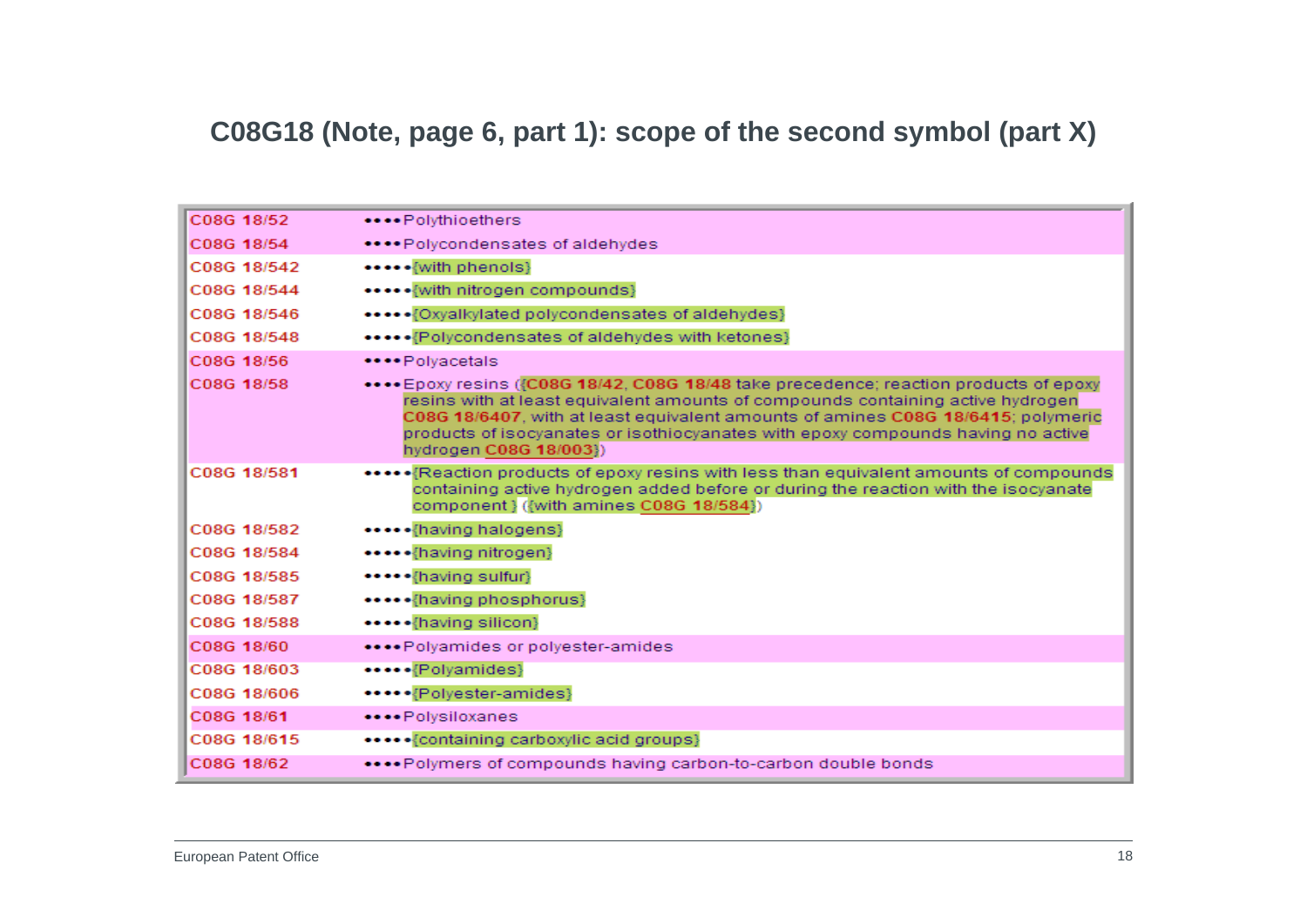#### **C08G18 (Note, page 6, part 1): scope of the second symbol (part XI)**

| C08G 18/63  | Block or graft polymers obtained by polymerising compounds having carbon-to-carbon<br>double bonds on to polymers |
|-------------|-------------------------------------------------------------------------------------------------------------------|
| C08G 18/631 | *****{onto polyesters and/or polycarbonates}                                                                      |
| C08G 18/632 | •••••{onto polyethers}                                                                                            |
| C08G 18/633 | ****** fonto polymers of compounds having carbon-to-carbon double bonds}                                          |
| C08G 18/635 | ***** {onto unsaturated polymers}                                                                                 |
| C08G 18/636 |                                                                                                                   |
| C08G 18/637 | double bonds in a reaction mixture of saturated polymers and isocyanates}                                         |
| C08G 18/638 | than styrene and/or olefinic nitriles}                                                                            |
| C08G 18/64  | •••• Macromolecular compounds not provided for by groups C08G 18/42 to C08G 18/63                                 |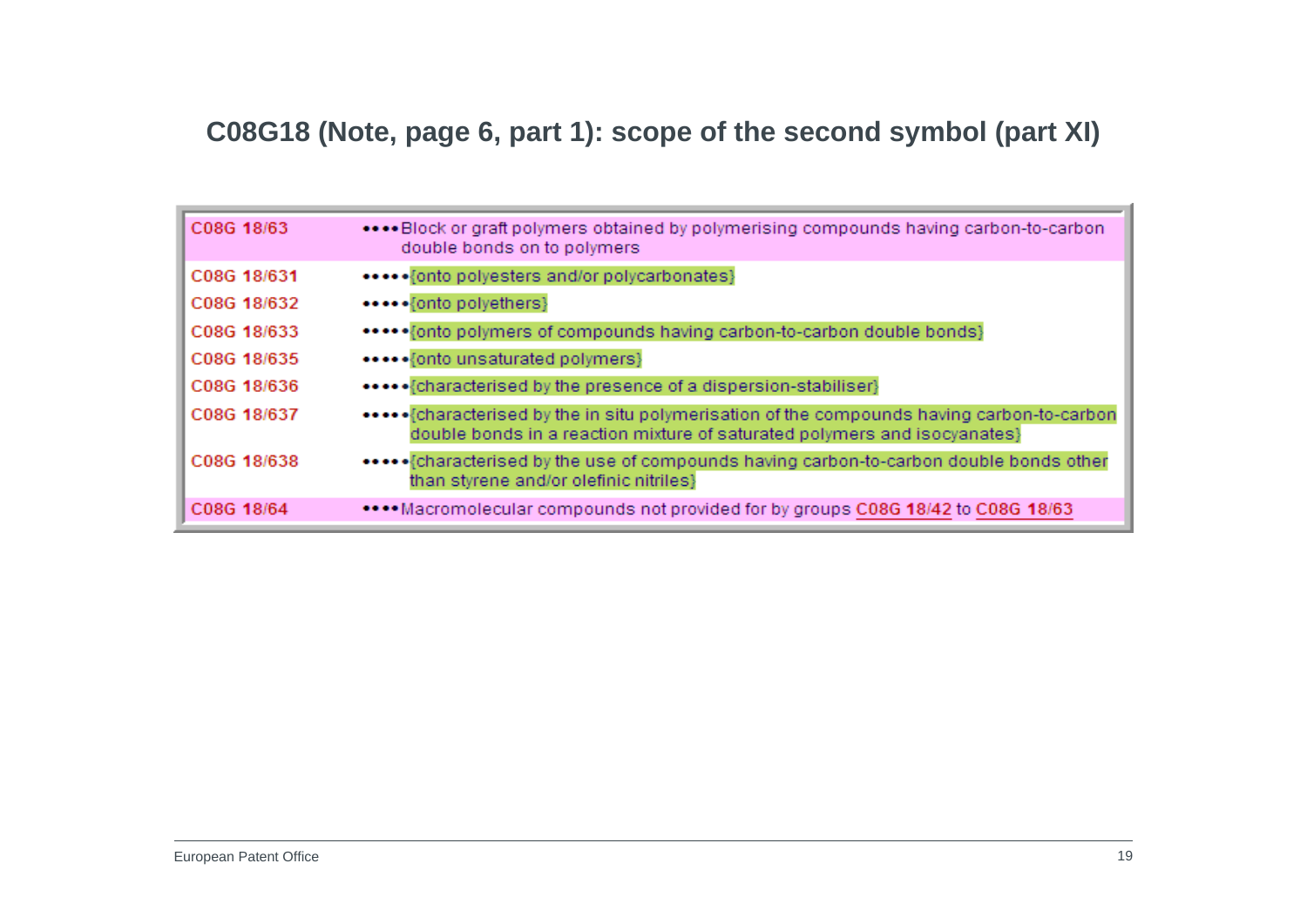# **C08G18 (Note, page 6, part 1): scope of the second symbol (part XII)**

| C08G 18/00   | Polymeric products of isocyanates or isothiocyanates (preparatory processes of porous or<br>oellular materials, in which the monomers or catalysts are not specific C08J) |
|--------------|---------------------------------------------------------------------------------------------------------------------------------------------------------------------------|
| C08G 18/06   | *with compounds having active hydrogen                                                                                                                                    |
| C08G 18/28   | ** characterised by the compounds used containing active hydrogen                                                                                                         |
| C08G 18/65   | ***Low-molecular-weight compounds having active hydrogen with high-molecular-weight<br>compounds having active hydrogen ({C08G 18/2805 takes precedence})                 |
| C08G 18/6505 | **** (the low-molecular compounds being compounds of group C08G 18/32 or polyamines of<br>C08G 18/38}                                                                     |
| C08G 18/6511 | ***** {compounds of group C08G 18/3203}                                                                                                                                   |
| C08G 18/6517 | ****** (having at least three hydroxy groups)                                                                                                                             |
| C08G 18/6523 | ***** [Compounds of group C08G 18/3225 or C08G 18/3271 or polyamines of C08G 18/38]                                                                                       |
| C08G 18/6529 | ***** Compounds of group C08G 18/3225 or polyamines of C08G 18/38}                                                                                                        |
| C08G 18/6535 | ****** Compounds of group C08G 18/3271}                                                                                                                                   |
| C08G 18/6541 | **** (the low-molecular compounds being compounds of group C08G 18/34)                                                                                                    |
| C08G 18/6547 | **** (the low-molecular compounds being compounds of group C08G 18/36 or hydroxylated<br>esters of higher fatty acids of C08G 18/38}                                      |
| C08G 18/6552 | **** Compounds of group C08G 18/63}                                                                                                                                       |
| C08G 18/6558 | ***** with compounds of group C08G 18/32 or polyamines of C08G 18/38}                                                                                                     |
| C08G 18/6564 | ****** with compounds of group C08G 18/3203}                                                                                                                              |
| C08G 18/657  | ****** With compounds of C08G 18/3225 or C08G 18/3271 or polyamines of C08G 18/38}                                                                                        |
| C08G 18/6576 | **** (Compounds of group C08G 18/69)                                                                                                                                      |
| C08G 18/6582 | ***** [with compounds of group C08G 18/32 or polyamines of C08G 18/38]                                                                                                    |
| C08G 18/6588 | ****** (with compounds of group C08G 18/3203)                                                                                                                             |
| C08G 18/6594 | ****** with compounds of C08G 18/3225 or C08G 18/3271 or polyamines of C08G 18/38}                                                                                        |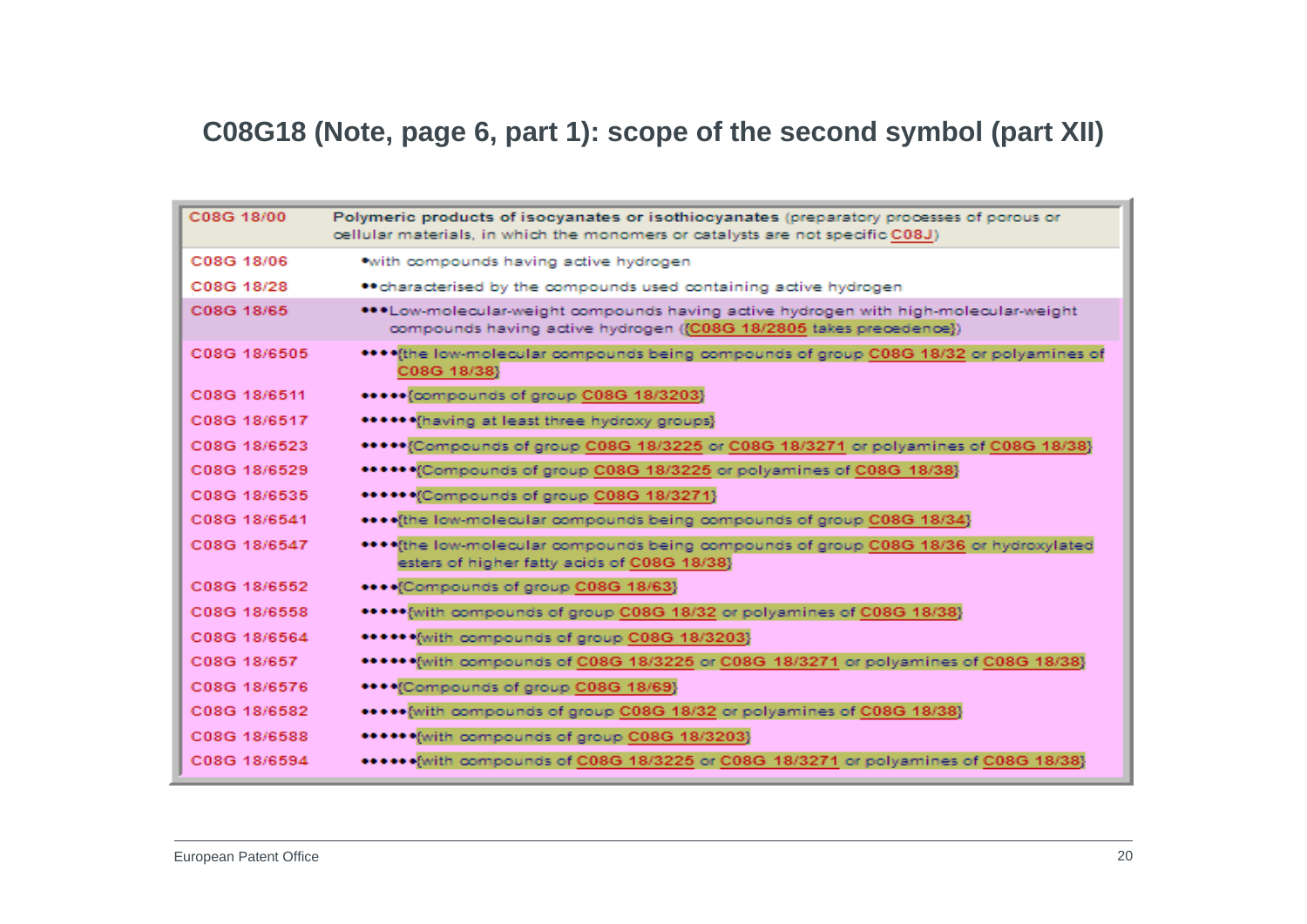#### **C08G18 (Note, page 6, part 1): scope of the second symbol (part XIII)**

| C08G 18/00   | Polymeric products of isocyanates or isothiocyanates (preparatory processes of porous or<br>cellular materials, in which the monomers or catalysts are not specific C08J) |
|--------------|---------------------------------------------------------------------------------------------------------------------------------------------------------------------------|
| C08G 18/06   | with compounds having active hydrogen                                                                                                                                     |
| C08G 18/28   | ** characterised by the compounds used containing active hydrogen                                                                                                         |
| C08G 18/65   | ***Low-molecular-weight compounds having active hydrogen with high-molecular-weight<br>compounds having active hydrogen ((C08G 18/2805 takes precedence))                 |
| C08G 18/66   | ****Compounds of groups C08G 18/42, C08G 18/48, or C08G 18/52                                                                                                             |
| C08G 18/6603 | ***** {with compounds of group C08G 18/32 or polyamines of C08G 18/38}                                                                                                    |
| C08G 18/6607 | ****** with compounds of group C08G 18/3203}                                                                                                                              |
| C08G 18/6611 | ******* having at least three hydroxy groups}                                                                                                                             |
| C08G 18/6614 | ******{with compounds of group C08G 18/3225 or C08G 18/3271 and/or polyamines of<br>C08G 18/38}                                                                           |
| C08G 18/6618 | *******{with compounds of group C08G 18/3225 or polyamines of C08G 18/38}                                                                                                 |
| C08G 18/6622 | ******* with compounds of group C08G 18/3271}                                                                                                                             |
| C08G 18/6625 | ***** [with compounds of group C08G 18/34]                                                                                                                                |
| C08G 18/6629 | ***** [with compounds of group C08G 18/36 or hydroxylated esters of higher fatty acids of<br>C08G 18/38}                                                                  |
| C08G 18/6633 | *****{Compounds of group C08G 18/42}                                                                                                                                      |
| C08G 18/6637 | ******(with compounds of group C08G 18/32 or polyamines of C08G 18/38)                                                                                                    |
| C08G 18/664  | ******* with compounds of group C08G 18/3203}                                                                                                                             |
| C08G 18/6644 | *******{having at least three hydroxy groups}                                                                                                                             |
| C08G 18/6648 | *******{with compounds of group C08G 18/3225 or C08G 18/3271 and/or polyamines of<br>C08G 18/38}                                                                          |
| C08G 18/6651 | ********{with compounds of group C08G 18/3225 or polyamines of C08G 18/38}                                                                                                |
| C08G 18/6655 | ********{with compounds of group C08G 18/3271}                                                                                                                            |
| C08G 18/6659 | ******{with compounds of group C08G 18/34}                                                                                                                                |
| C08G 18/6662 | ******{with compounds of group C08G 18/36 or hydroxylated esters of higher fatty acids of<br>C08G 18/38}                                                                  |
| C08G 18/6666 | *****{Compounds of group C08G 18/48 or C08G 18/52}                                                                                                                        |
| C08G 18/667  | ******(with compounds of group C08G 18/32 or polyamines of C08G 18/38)                                                                                                    |
| C08G 18/6674 | ******{with compounds of group C08G 18/3203}                                                                                                                              |
| C08G 18/6677 | ******** (having at least three hydroxy groups)                                                                                                                           |
| C08G 18/6681 | ******* with compounds of group C08G 18/32 or C08G 18/3271 and/or polyamines of<br>C08G 18/38}                                                                            |
| C08G 18/6685 | ********{with compounds of group C08G 18/3225 or polyamines of C08G 18/38}                                                                                                |
| C08G 18/6688 | ********{with compounds of group C08G 18/3271}                                                                                                                            |
| C08G 18/6692 | ****** with compounds of group C08G 18/34}                                                                                                                                |
| C08G 18/6696 | ****** with compounds of group C08G 18/36 or hydroxylated esters of higher fatty acids of<br>C08G 18/38}                                                                  |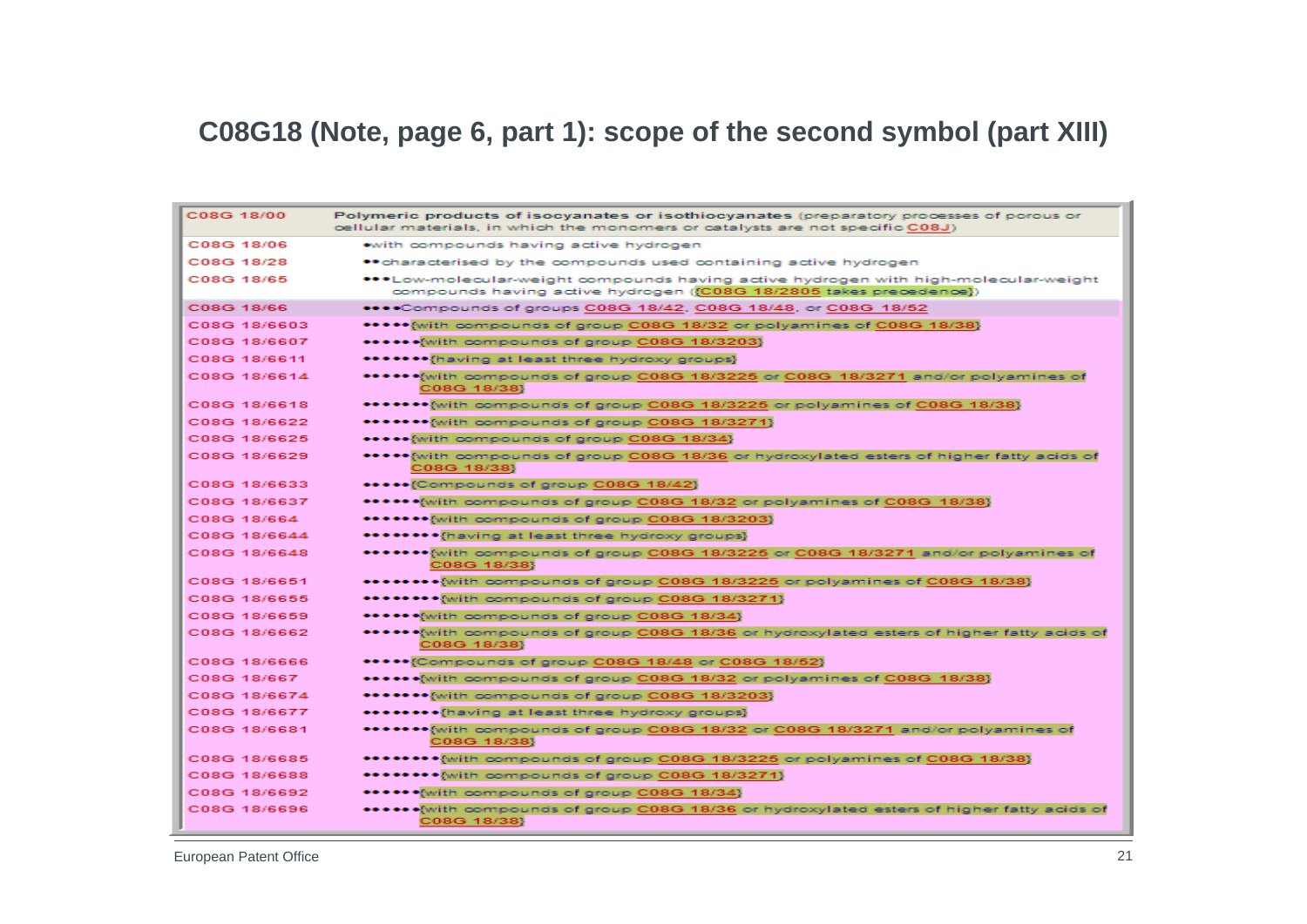#### **C08G18 (Note, page 6, part 1): scope of the second symbol (part XIV)**

| C08G 18/00  | Polymeric products of isocyanates or isothiocyanates (preparatory processes of porous or<br>oellular materials, in which the monomers or catalysts are not specific C08J)                        |
|-------------|--------------------------------------------------------------------------------------------------------------------------------------------------------------------------------------------------|
| C08G 18/06  | • with compounds having active hydrogen                                                                                                                                                          |
| C08G 18/70  | ** characterised by the isocyanates or isothiocyanates used                                                                                                                                      |
| C08G 18/701 | ***{Compounds forming isocyanates or isothiocyanates in situ } {{C08G 18/80 takes<br>precedence}}                                                                                                |
| C08G 18/702 | *** (Isocyanates or isothiocyanates containing compounds having carbon-to-carbon double<br>bonds; Telomers thereof}                                                                              |
| C08G 18/703 | ••• (Isocyanates or isothiocyanates transformed in a latent form by physical means)                                                                                                              |
| C08G 18/705 | ******Dispersions of isocyanates or isothiocyanates in a liquid medium } {{C08G 18/702 takes<br>precedence})                                                                                     |
| C08G 18/706 | ***** {the liquid medium being water}                                                                                                                                                            |
| C08G 18/707 | ***** the liquid medium being a compound containing active hydrogen not comprising<br>water}                                                                                                     |
| C08G 18/708 | ***{Isocyanates or isothiocyanates containing non-reactive high-molecular-weight compounds}                                                                                                      |
| C08G 18/71  | ***Monoisocyanates or monoisothiocyanates                                                                                                                                                        |
| C08G 18/711 | **** foontaining oxygen in addition to isocyanate oxygen}                                                                                                                                        |
| C08G 18/712 | **** (containing halogens)                                                                                                                                                                       |
| C08G 18/714 | **** foontaining nitrogen in addition to isocyanate or isothiocyanate nitrogen}                                                                                                                  |
| C08G 18/715 | **** foontaining sulfur in addition to isothiocyanate sulfur}                                                                                                                                    |
| C08G 18/717 | **** (containing phosphorus)                                                                                                                                                                     |
| C08G 18/718 | ****{containing silicon}                                                                                                                                                                         |
| C08G 18/72  | ◆◆◆Polyisocyanates or polyisothiocyanates                                                                                                                                                        |
| C08G 18/721 | **** Two or more polyisocyanates not provided for in one single group C08G 18/73 to<br>C08G 18/80}                                                                                               |
| C08G 18/722 |                                                                                                                                                                                                  |
| C08G 18/724 | ******{Combination of aromatic polyisocyanates with (cyclo)aliphatic polyisocyanates}                                                                                                            |
| C08G 18/725 | ****** (Combination of polyisocyanates of C08G 18/78 with other polyisocyanates)                                                                                                                 |
| C08G 18/727 | ****** (comprising distillation residues or non-distilled raw phosgenation products)                                                                                                             |
| C08G 18/728 | **** [Polymerisation products of compounds having carbon-to-carbon unsaturated bonds and<br>having isocyanate or isothiocyanate groups or groups forming isocyanate or<br>isothiocyanate groups} |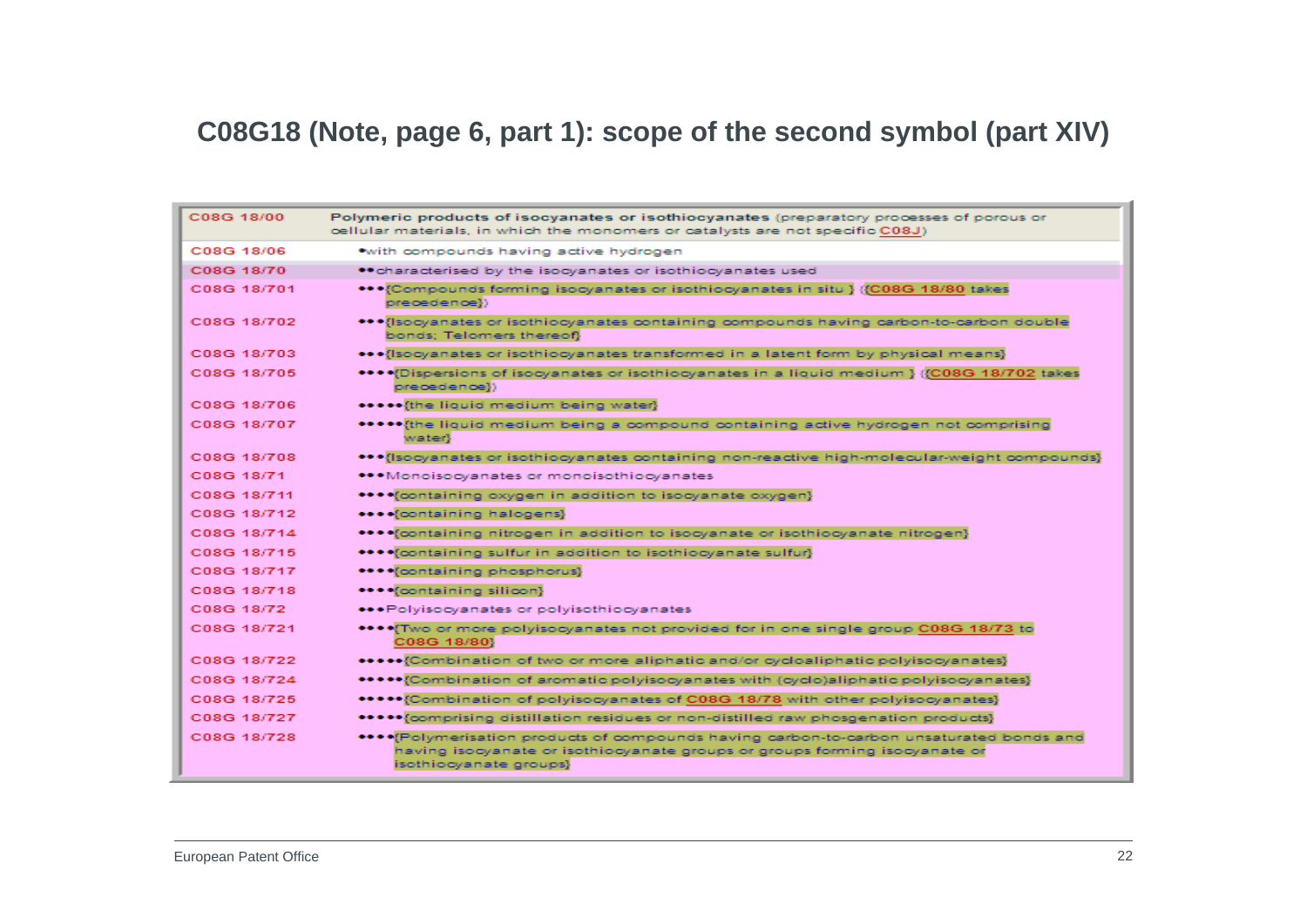### **C08G18 (Note, page 6, part 1): scope of the second symbol (part XV)**

| C08G 18/73  | ****acyclic                                                                                                                                                                                                   |
|-------------|---------------------------------------------------------------------------------------------------------------------------------------------------------------------------------------------------------------|
| C08G 18/735 | ***** foontaining one isocyanate or isothiocyanate group linked to a primary carbon atom and<br>at least one isocyanate or isothiocyanate group linked to a tertiary carbon atom}                             |
| C08G 18/74  | ****cyclic                                                                                                                                                                                                    |
| C08G 18/75  | ****** cycloaliphatic                                                                                                                                                                                         |
| C08G 18/751 | ******{containing only one cycloaliphatic ring}                                                                                                                                                               |
| C08G 18/752 | ******* (containing at least one isocyanate or isothiocyanate group linked to the<br>cycloaliphatic ring by means of an aliphatic group}                                                                      |
| C08G 18/753 | *******{containing one isocyanate or isothiocyanate group linked to the cycloaliphatic ring<br>by means of an aliphatic group having a primary carbon atom next to the isocyanate<br>or isothiocyanate group} |
| C08G 18/755 | ****** and at least one isocyanate or isothiocyanate group linked to a secondary carbon<br>atom of the cycloaliphatic ring, e.g. isophorone diisocyanate}                                                     |
| C08G 18/756 | {and at least one isocyanate or isothiocyanate group linked to a tertiary carbon<br>atom of the cycloaliphatic ring}                                                                                          |
| C08G 18/757 | ******** (containing at least two isocyanate or isothiocyanate groups linked to the<br>cycloaliphatic ring by means of an aliphatic group}                                                                    |
| C08G 18/758 | • •• • (containing two or more cycloaliphatic rings)                                                                                                                                                          |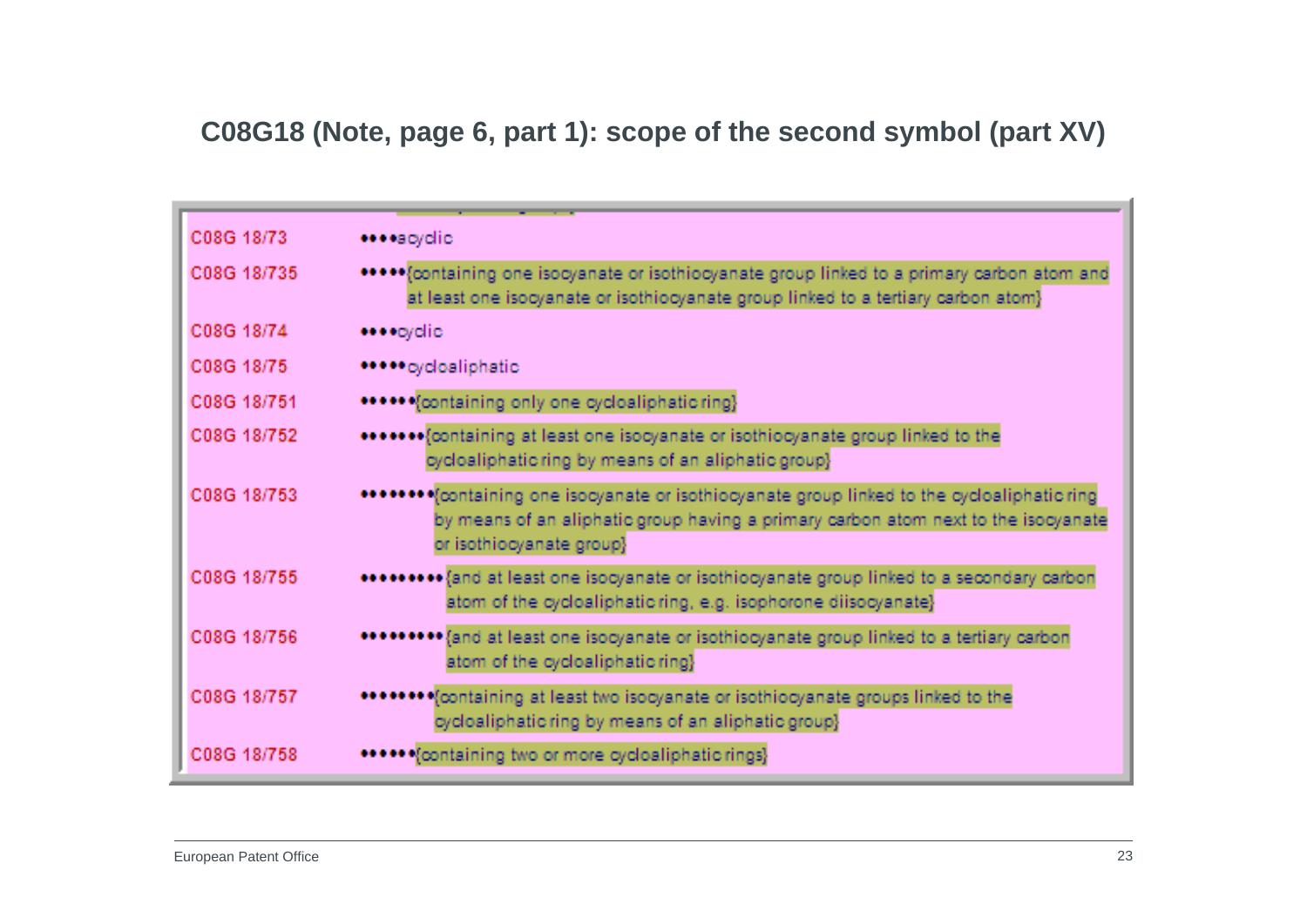### **C08G18 (Note, page 6, part 1): scope of the second symbol (part XVI)**

| C08G 18/76   | *****aromatic                                                                                                                                                                                                                                                                                  |
|--------------|------------------------------------------------------------------------------------------------------------------------------------------------------------------------------------------------------------------------------------------------------------------------------------------------|
| C08G 18/7607 | ****** {Compounds of C08G 18/7614 and of C08G 18/7657}                                                                                                                                                                                                                                         |
| C08G 18/7614 | ****** {containing only one aromatic ring}                                                                                                                                                                                                                                                     |
| C08G 18/7621 | ******* {being toluene diisocyanate including isomer mixtures}                                                                                                                                                                                                                                 |
| C08G 18/7628 | ******** {containing at least one isocyanate or isothiocyanate group linked to the aromatic<br>ring by means of an aliphatic group}                                                                                                                                                            |
| C08G 18/7635 | means of an aliphatic group and at least one isocyanate or isothiocyanate group<br>directly linked to the aromatic ring, e.g. isocyanatobenzylisocyanate}                                                                                                                                      |
| C08G 18/7642 | •••••{containing at least two isocyanate or isothiocyanate groups linked to the aromatic<br>ring by means of an aliphatic group having a primary carbon atom next to the<br>isocyanate or isothiocyanate groups, e.g. xylylene diisocyanate or homologues<br>substituted on the aromatic ring} |
| C08G 18/765  | *******{alpha, alpha, alpha`, alpha`, -tetraalkylxylylene diisocyanate or homologues<br>substituted on the aromatic ring}                                                                                                                                                                      |
| C08G 18/7657 | ****** {containing two or more aromatic rings}                                                                                                                                                                                                                                                 |
| C08G 18/7664 | ******* {containing alkylene polyphenyl groups}                                                                                                                                                                                                                                                |
| C08G 18/7671 | ******** {containing only one alkylene bisphenyl group}                                                                                                                                                                                                                                        |
| C08G 18/7678 | ******* {containing condensed aromatic rings}                                                                                                                                                                                                                                                  |
| C08G 18/7685 | ******* {containing two or more non-condensed aromatic rings directly linked to each other}                                                                                                                                                                                                    |
| C08G 18/7692 | ******** {containing at least one isocyanate or isothiocyanate group linked to an aromatic ring<br>by means of an aliphatic group}                                                                                                                                                             |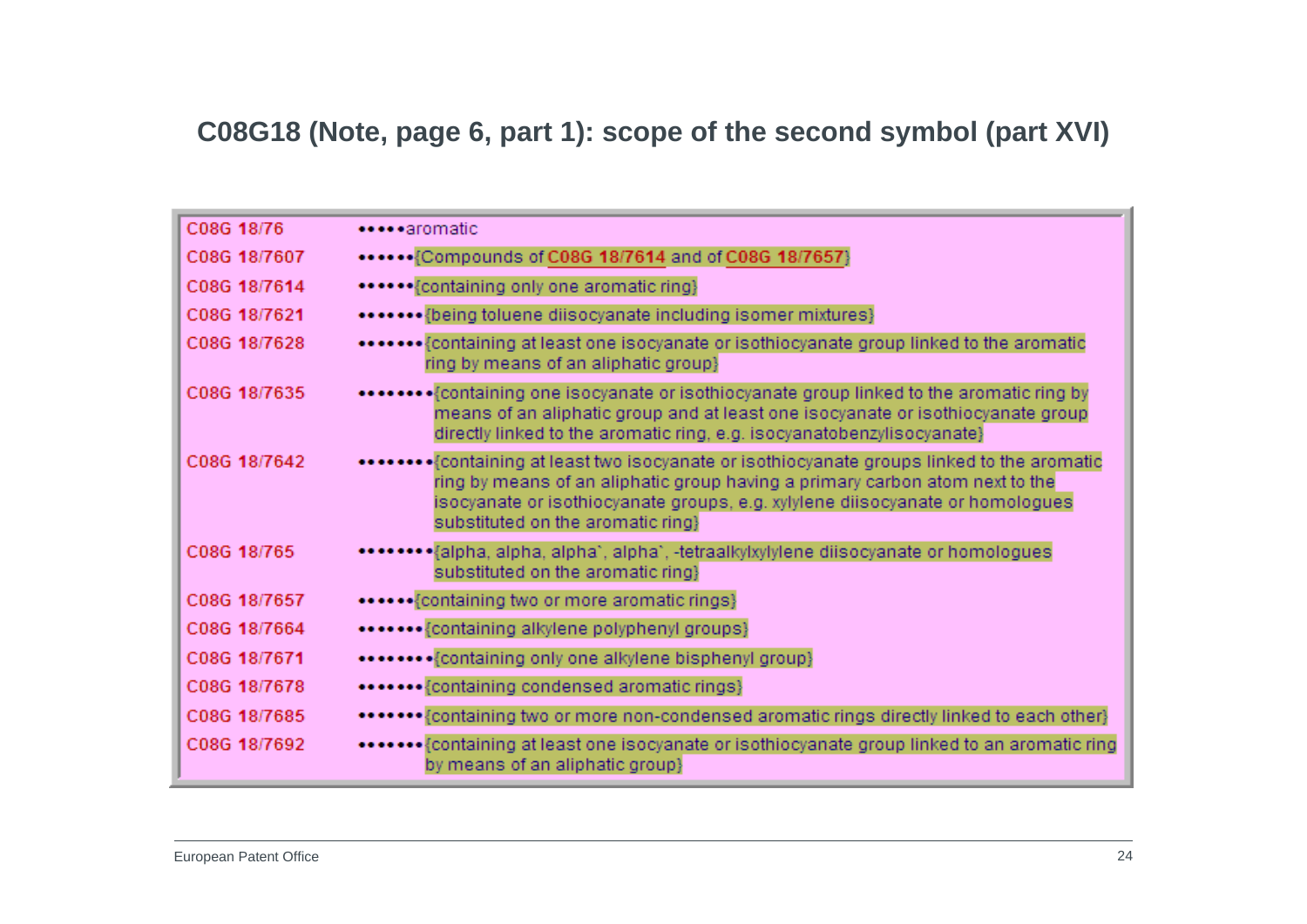#### **C08G18 (Note, page 6, part 1): scope of the second symbol (part XVII)**

| C08G 18/79  | ******* characterised by the polyisocyanates used, these having groups formed by<br>oligomerisation of isocyanates or isothiocyanates                              |
|-------------|--------------------------------------------------------------------------------------------------------------------------------------------------------------------|
| C08G 18/791 | ******* {containing isocyanurate groups}                                                                                                                           |
| C08G 18/792 | ******** {formed by oligomerisation of aliphatic and/or cycloaliphatic isocyanates or<br>isothiocyanates}                                                          |
| C08G 18/794 | ******** {formed by oligomerisation of aromatic isocyanates or isothiocyanates}                                                                                    |
| C08G 18/795 | ******** [formed by oligomerisation of mixtures of aliphatic and/or cycloaliphatic isocyanates<br>or isothiocyanates with aromatic isocyanates or isothiocyanates} |
| C08G 18/797 | ******* {containing carbodiimide and/or uretone-imine groups}                                                                                                      |
| C08G 18/798 | ******* {containing urethdione groups}                                                                                                                             |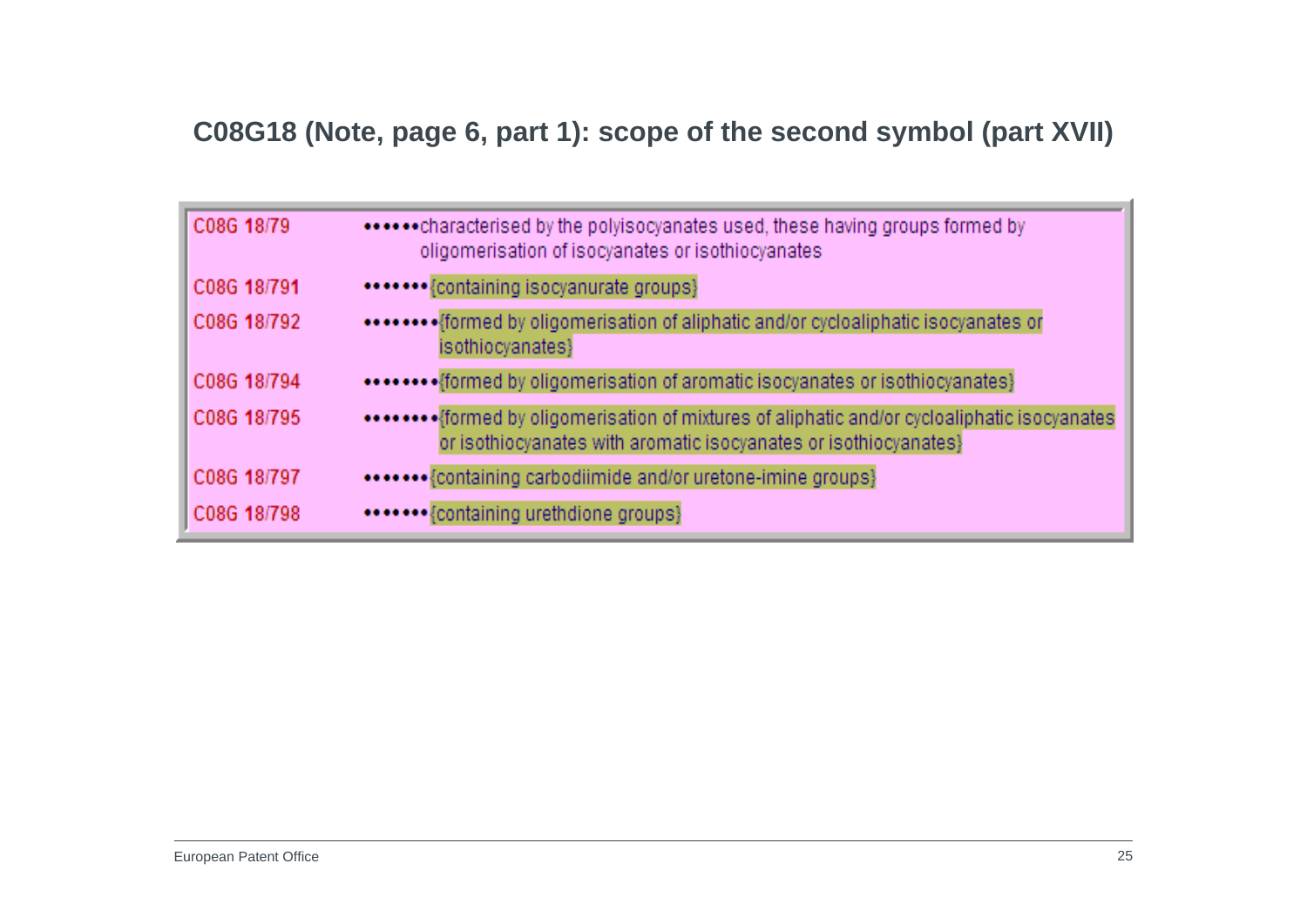#### **C08G18 (Note, page 6, part 1): scope of the second symbol (part XVIII)**

| C08G 18/80   | **** Masked polyisocyanates                                                                                                                |
|--------------|--------------------------------------------------------------------------------------------------------------------------------------------|
| C08G 18/8003 | •••••{masked with compounds having at least two groups containing active hydrogen}                                                         |
| C08G 18/8006 | ******* with compounds of C08G 18/32}                                                                                                      |
| C08G 18/8009 | ******* with compounds of C08G 18/32A)                                                                                                     |
| C08G 18/8012 | ••••••••≹with diols}                                                                                                                       |
| C08G 18/8016 | •••••••••{Masked aliphatic or cycloaliphatic polyisocyanates}                                                                              |
| C08G 18/8019 | ••••••• {Masked aromatic polyisocyanates}                                                                                                  |
| C08G 18/8022 | ********** with polyols having at least three hydroxy groups?                                                                              |
| C08G 18/8025 | ********* {Masked aliphatic or cycloaliphatic polyisocyanates}                                                                             |
| C08G 18/8029 | ********{Masked aromatic polyisocyanates}                                                                                                  |
| C08G 18/8032 | ••••••••{Masked aliphatic or cycloaliphatic polyisocyanates not provided for in one single of<br>the groups C08G 18/8016 and C08G 18/8025} |
| C08G 18/8035 | ******{Masked aromatic polyisocyanates not provided for in one single of the groups<br>C08G 18/8019 and C08G 18/8029}                      |
| C08G 18/8038 | ******* with compounds of C08G 18/32B)                                                                                                     |
| C08G 18/8041 | ******* {with compounds of C08G 18/3271}                                                                                                   |
| C08G 18/8045 | ****** {with water}                                                                                                                        |
| C08G 18/8048 | ****** with compounds of C08G 18/34}                                                                                                       |
| C08G 18/8051 | ****** with compounds of C08G 18/36}                                                                                                       |
| C08G 18/8054 | ****** with compounds of C08G 18/38}                                                                                                       |
| C08G 18/8058 | ******* with compounds of C08G 18/3819}                                                                                                    |
| C08G 18/8061 | ***** masked with compounds having only one group containing active hydrogen}                                                              |
| C08G 18/8064 | ****** with monohydroxy compounds}                                                                                                         |
| C08G 18/8067 | *******{phenolic compounds}                                                                                                                |
| C08G 18/807  | ******{with nitrogen containing compounds}                                                                                                 |
| C08G 18/8074 | •••••••{Lactams}                                                                                                                           |
| C08G 18/8077 | ******* {Oximes}                                                                                                                           |
| C08G 18/808  | ******* {Monoamines}                                                                                                                       |
| C08G 18/8083 | ••••••• {with compounds containing at least one heteroatom other than oxygen or nitrogen}                                                  |
| C08G 18/8087 | ******* {containing halogen atoms}                                                                                                         |
| C08G 18/809  | ******* {containing silicon}                                                                                                               |
| C08G 18/8093 | ******{Compounds containing active methylene groups}                                                                                       |
| C08G 18/8096 | ••••••{with two or more compounds having only one group containing active hydrogen}                                                        |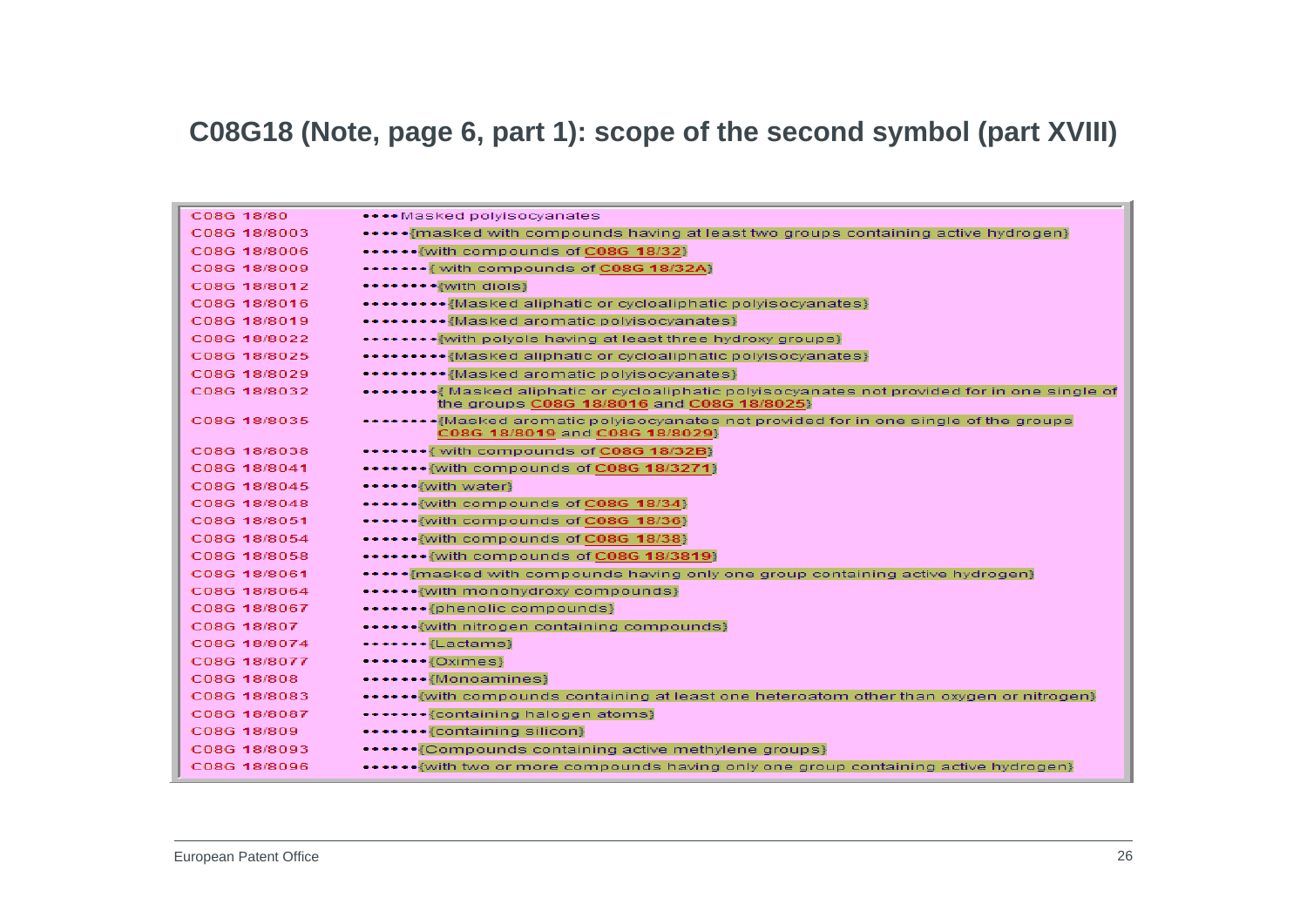### **The authorized Combination sets in detail**

■ NOTE [at page 6 of the interleaved CPC scheme of C08G dated 2014.06], part 2

After the symbols C08G18/10 and C08G18/12 and separated by a "," sign are indicated the oligomerisation of isocyanate- or isothiocyanate groups in the prepolymers or in the added reactive components involving reaction of at least a part of the isocyanate- or isothiocyanate groups with each other in the reaction mixture by the symbols C08G18/02 or C08G18/09 respectively or by subnotations thereof

#### $\triangleright$  Meaning:

**Oligomerisation of isocyanate- or isothiocyanate groups in the prepolymers or in the added reactive components** linked to a **reaction involving at least a part of the isocyanate- or isothiocyanate groups with each other in the reaction mixture**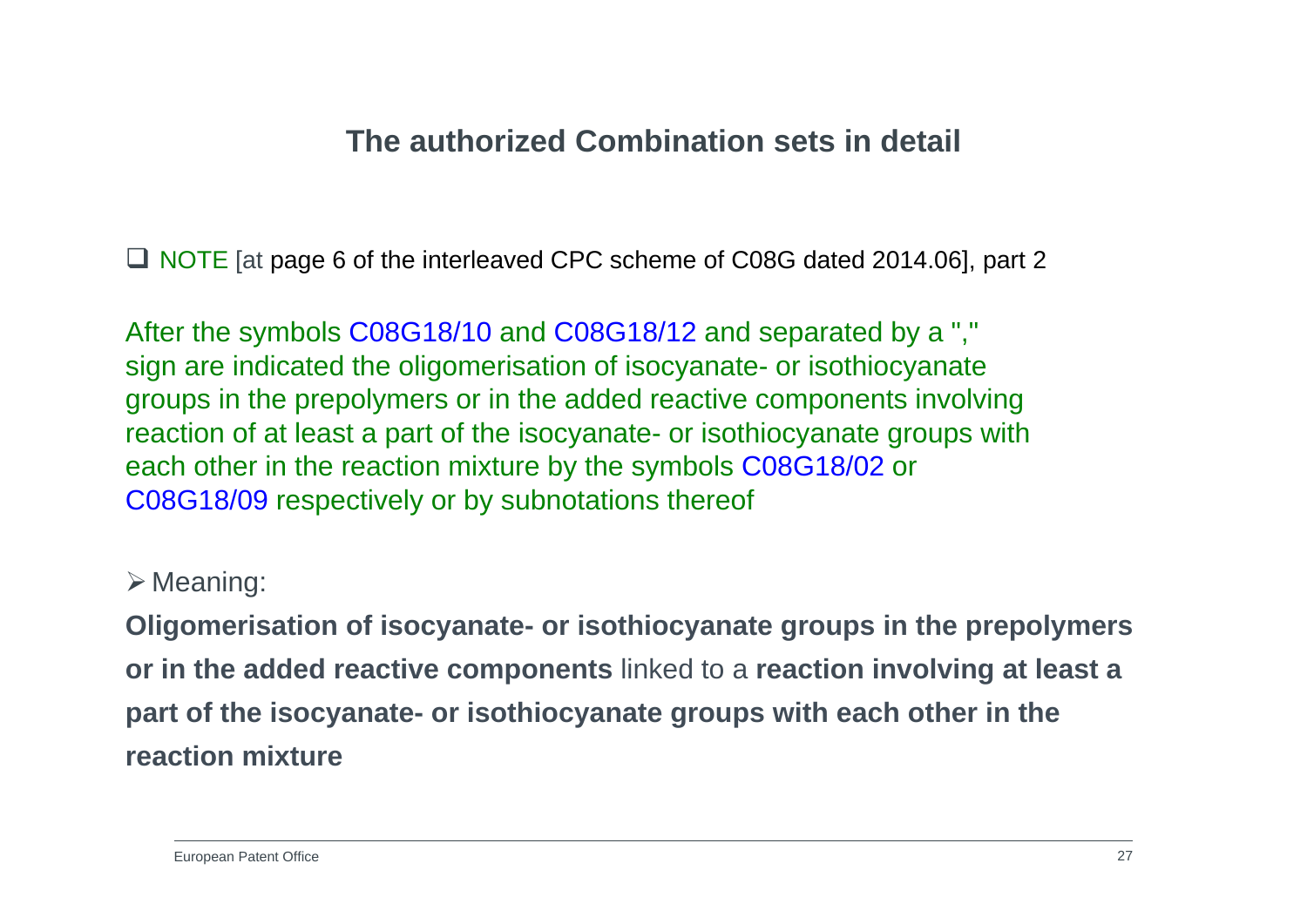# **C08G18 (Note, page 6, part 2): scope of the base symbol**

| C08G 18/00               | Polymeric products of isocyanates or isothiocyanates (preparatory processes of porous or<br>cellular materials, in which the monomers or catalysts are not specific C08J)                                               |
|--------------------------|-------------------------------------------------------------------------------------------------------------------------------------------------------------------------------------------------------------------------|
| C08G 18/06<br>C08G 18/08 | .with compounds having active hydrogen<br>•• Processes                                                                                                                                                                  |
| C08G 18/10               | ••• Prepolymer processes involving reaction of isocyanates or isothiocyanates with<br>compounds having active hydrogen in a first reaction step ({C08G 18/0838 takes<br>precedence}; masked polyisocyanates C08G 18/80) |
| C08G 18/12               | **** using two or more compounds having active hydrogen in the first polymerisation step                                                                                                                                |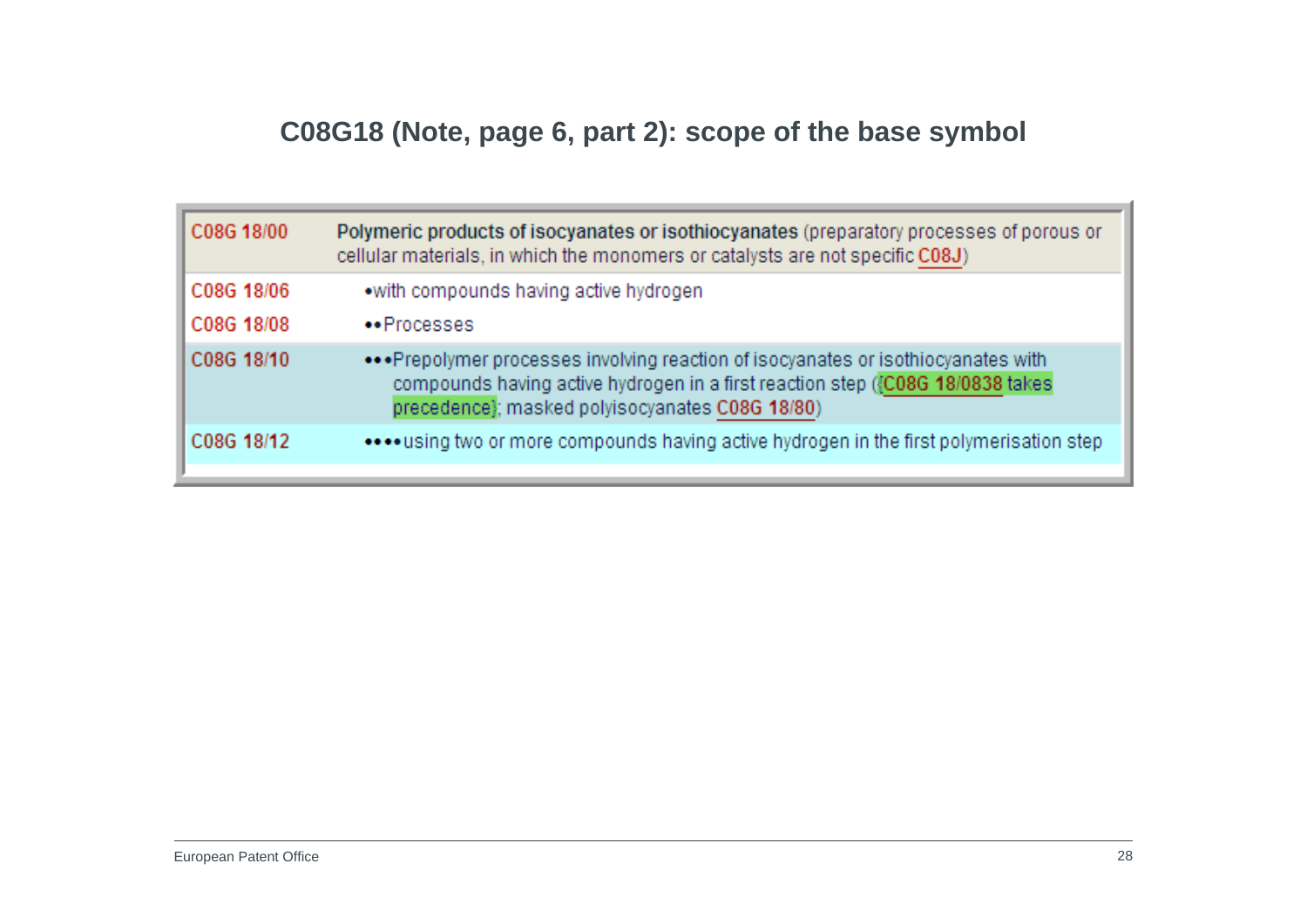# **C08G18 (Note, page 6, part 2): scope of the second symbol**

| C08G 18/00  | Polymeric products of isocyanates or isothiocyanates (preparatory processes of porous or<br>cellular materials, in which the monomers or catalysts are not specific C08J)                                                       |
|-------------|---------------------------------------------------------------------------------------------------------------------------------------------------------------------------------------------------------------------------------|
| C08G 18/02  | • of isocyanates or isothiocyanates only                                                                                                                                                                                        |
| C08G 18/022 | •• {the polymeric products containing isocyanurate groups}                                                                                                                                                                      |
| C08G 18/025 | {the polymeric products containing carbodiimide groups}                                                                                                                                                                         |
| C08G 18/027 | •• {the polymeric products containing urethodione groups}                                                                                                                                                                       |
| C08G 18/00  | Polymeric products of isocyanates or isothiocyanates (preparatory processes of porous or<br>cellular materials, in which the monomers or catalysts are not specific C08J)                                                       |
| C08G 18/06  | .with compounds having active hydrogen                                                                                                                                                                                          |
| C08G 18/08  | •• Processes                                                                                                                                                                                                                    |
| C08G 18/09  | •• • comprising oligomerisation of isocyanates or isothiocyanates involving reaction of a part<br>of the isocyanate or isothiocyanate groups with each other in the reaction mixture (use of<br>preformed oligomers C08G 18/79) |
| C08G 18/092 | **** {oligomerisation to isocyanurate groups}                                                                                                                                                                                   |
| C08G 18/095 | **** {oligomerisation to carbodiimide or uretone-imine groups}                                                                                                                                                                  |
| C08G 18/097 | **** {oligomerisation to urethdione groups}                                                                                                                                                                                     |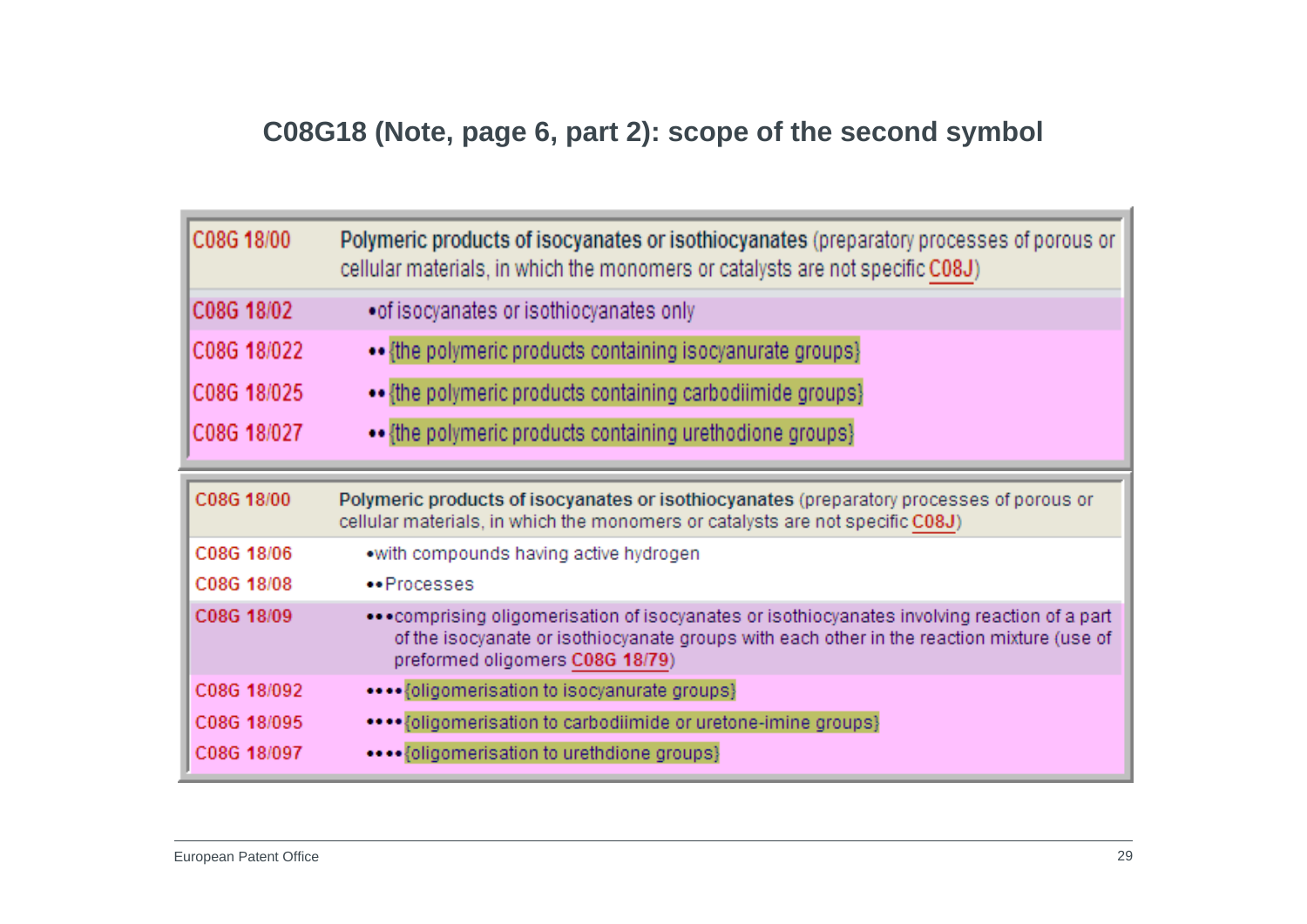# **The authorized Combination sets in detail**

■ NOTE [at page 18 of the interleaved CPC scheme of C08G dated 2014.06], part 1

After the symbols C08G18/67 and C08G18/671 to C08G18/679 and separated by a "," sign is indicated the manufacture of polymers containing ionic or ionogenic groups from unsaturated low-molecular-weight compounds having active hydrogen by one of the symbols C08G18/0804 to C08G18/0833

….This note does not apply for the symbols C08G18/6725 and C08G18/673

#### $\triangleright$  Meaning:

**Unsaturated low-molecular-weight compounds having active hydrogen** <sup>u</sup>**sed** in the **manufacture of polymers containing ionic or ionogenic groups**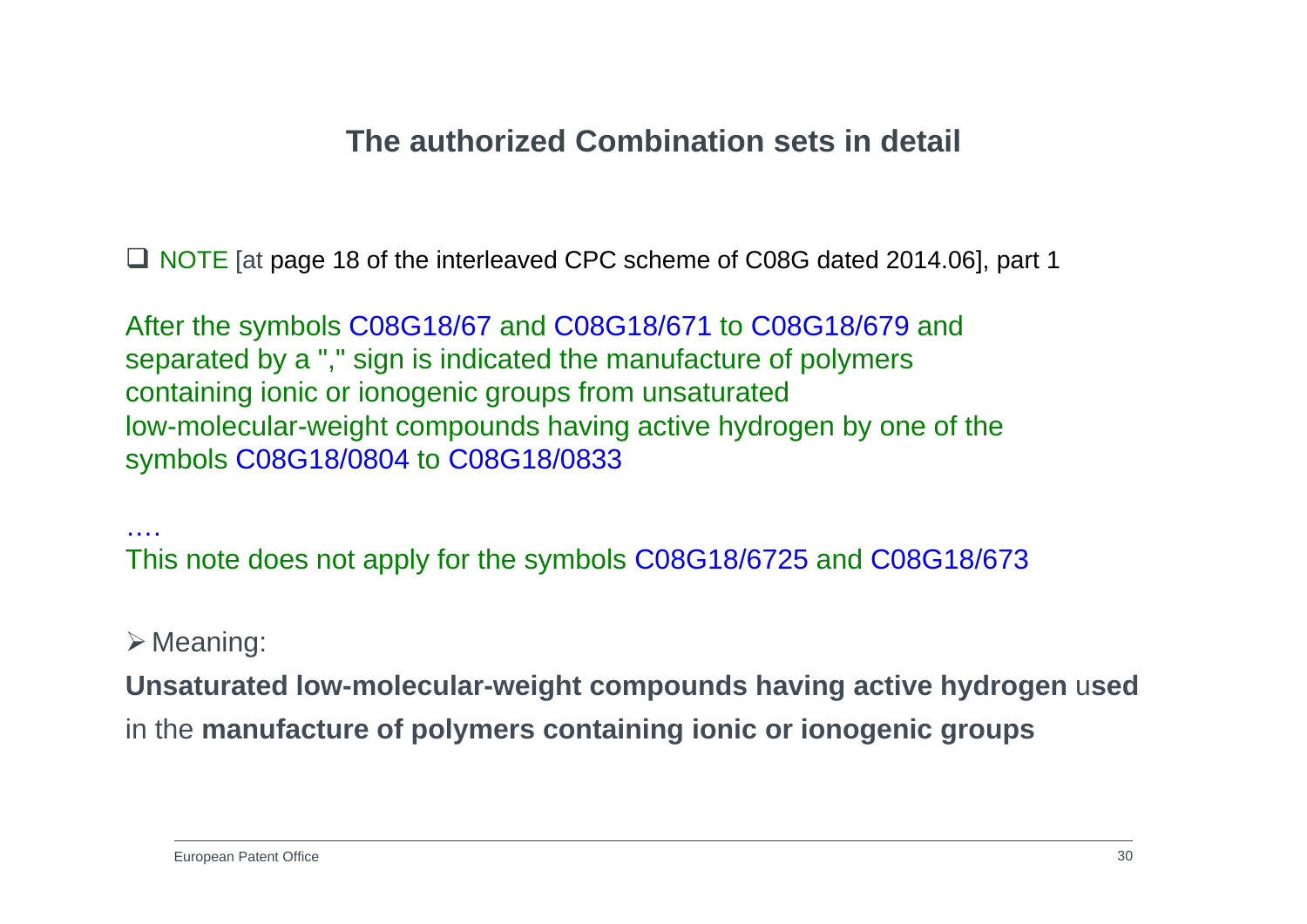# **C08G18 (Note, page 18, part 1): scope of the base symbol**

| C08G 18/00   | Polymeric products of isocyanates or isothiocyanates (preparatory processes of porous or<br>cellular materials, in which the monomers or catalysts are not specific C08J) |
|--------------|---------------------------------------------------------------------------------------------------------------------------------------------------------------------------|
| C08G 18/06   | .with compounds having active hydrogen                                                                                                                                    |
| C08G 18/28   | • characterised by the compounds used containing active hydrogen                                                                                                          |
| C08G 18/67   | ••• Unsaturated compounds having active hydrogen                                                                                                                          |
| C08G 18/6705 | ••••• {Unsaturated polymers not provided for in the groups C08G 18/671, C08G 18/6795,<br>C08G 18/68 or C08G 18/69}                                                        |
| C08G 18/671  | •••• {Unsaturated compounds having only one group containing active hydrogen } ({takes<br>precedence on groups C08G 18/675 to C08G 18/69})                                |
| C08G 18/6715 | [Unsaturated monofunctional alcohols or amines]                                                                                                                           |
| C08G 18/672  | ••••• Esters of acrylic or alkyl acrylic acid having only one group containing active hydrogen}                                                                           |
| C08G 18/6725 | •••••• {containing ester groups other than acrylate or alkylacrylate ester groups}                                                                                        |
| C08G 18/673  | •••••• {containing two or more acrylate or alkylacrylate ester groups}                                                                                                    |
| C08G 18/6735 | ***** [Unsaturated compounds containing the unsaturation at least partially in a<br>non-aromatic carbocyclic ring}                                                        |
| C08G 18/674  | ******Unsaturated compounds containing the unsaturation at least partially in a cyclic ring<br>having at least one oxygen atom in the ring}                               |
| C08G 18/6745 | ***** {Acetylenic compounds}                                                                                                                                              |
| C08G 18/675  | •••• {Low-molecular-weight compounds}                                                                                                                                     |
| C08G 18/6755 | ***** {Unsaturated carboxylic acids}                                                                                                                                      |
| C08G 18/676  | ****** Containing the unsaturation at least partially in a non-aromatic carbocyclic ring}                                                                                 |
| C08G 18/6765 | ***** Fcontaining the unsaturation at least partially in a cyclic ring having at least one oxygen<br>atom in the ring}                                                    |
| C08G 18/677  | ****** Containing heteroatoms other than oxygen and the nitrogen of primary or secondary<br>amino groups}                                                                 |
| C08G 18/6775 | ****** {containing halogen}                                                                                                                                               |
| C08G 18/678  | ****** {containing nitrogen}                                                                                                                                              |
| C08G 18/6785 | ****** {containing phosphorus}                                                                                                                                            |
| C08G 18/679  | ***** {Acetylenic compounds}                                                                                                                                              |
| C08G 18/6795 | •••• {Unsaturated polyethers}                                                                                                                                             |
| C08G 18/68   | **** Unsaturated polyesters                                                                                                                                               |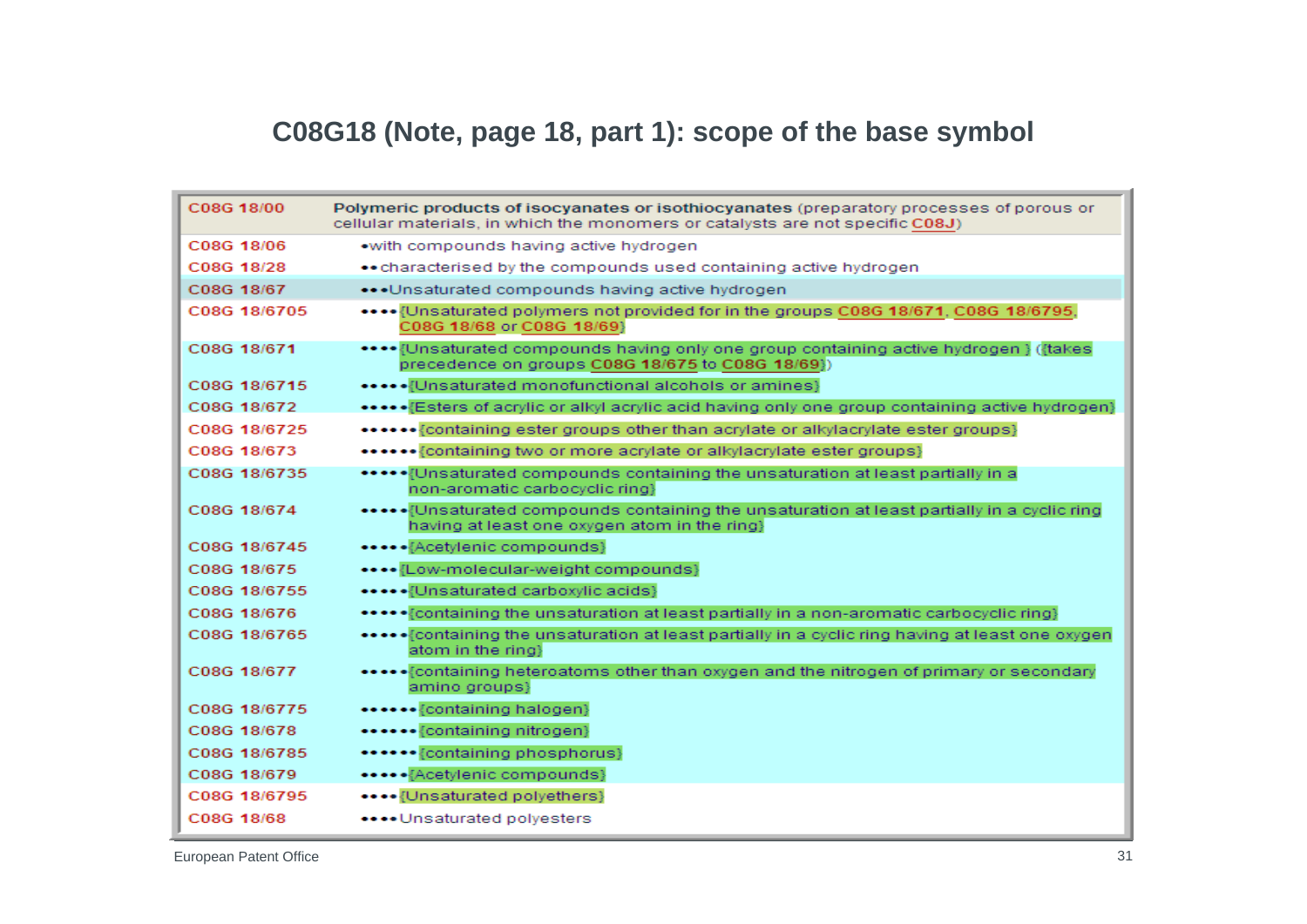# **C08G18 (Note, page 18, part 1): scope of the second symbol**

| C08G 18/00   | Polymeric products of isocyanates or isothiocyanates (preparatory processes of porous or<br>cellular materials, in which the monomers or catalysts are not specific C08J) |
|--------------|---------------------------------------------------------------------------------------------------------------------------------------------------------------------------|
| C08G 18/06   | .with compounds having active hydrogen                                                                                                                                    |
| C08G 18/08   | •• Processes                                                                                                                                                              |
| C08G 18/0804 | ••• {Manufacture of polymers containing ionic or ionogenic groups}                                                                                                        |
| C08G 18/0809 | {containing cationic or cationogenic groups}                                                                                                                              |
| C08G 18/0814 | ***** {containing ammonium groups or groups forming them}                                                                                                                 |
| C08G 18/0819 | **** {containing anionic or anionogenic groups}                                                                                                                           |
| C08G 18/0823 |                                                                                                                                                                           |
| C08G 18/0828 | {containing sulfonate groups or groups forming them}                                                                                                                      |
| C08G 18/0833 | •••• {containing cationic or cationogenic groups together with anionic or anionogenic groups}                                                                             |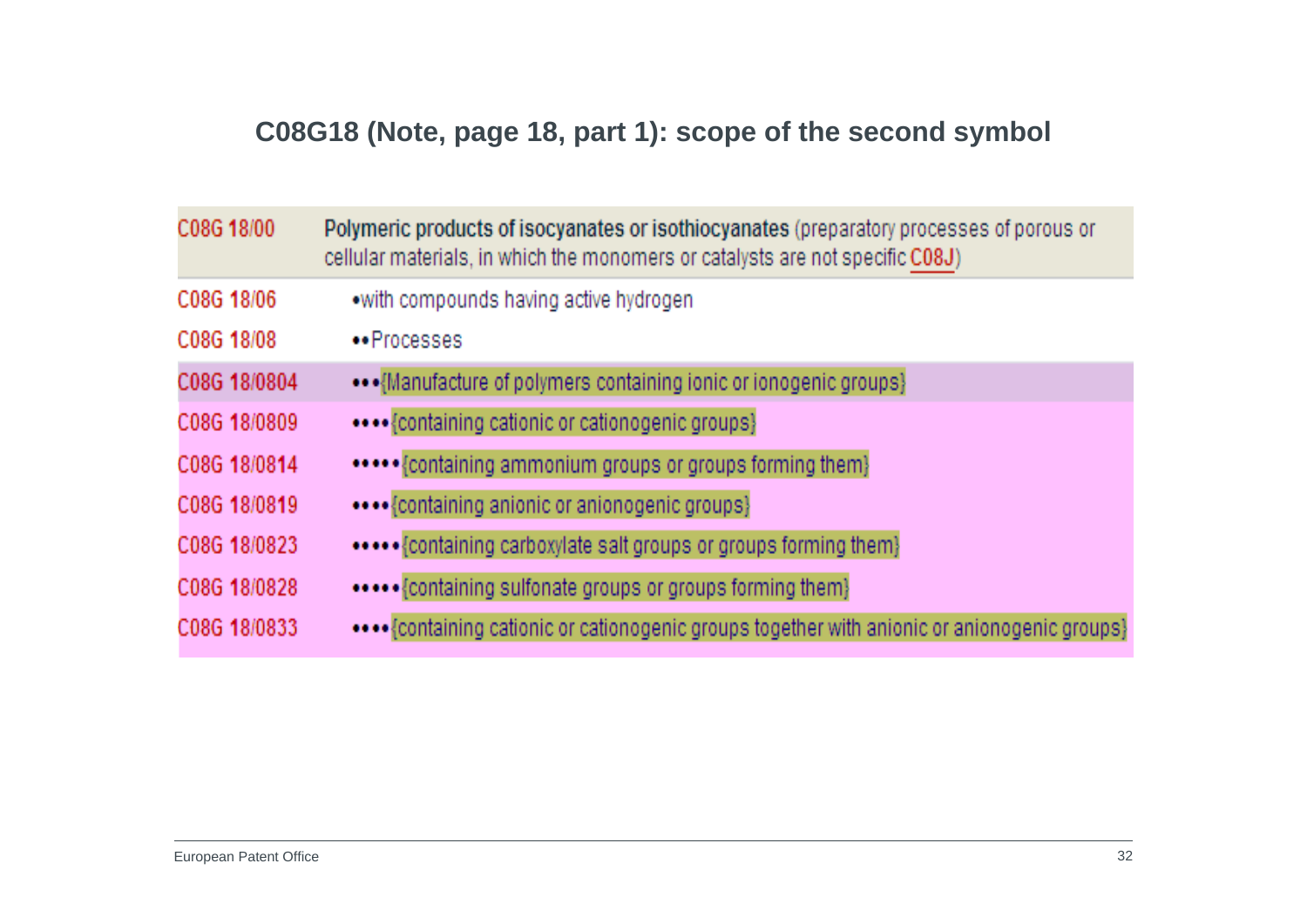# **The authorized Combination sets in detail**

■ NOTE [at page 18 of the interleaved CPC scheme of C08G dated 2014.06], part 2

After the symbols C08G18/671 to C08G18/672 and separated by a "," sign are indicated the polymer-backbone forming high-molecular-weight compounds containing active hydrogen or their combination with low-molecular-weight compounds by one of the symbols C08G18/40 to C08G18/64 without subnotations, C08G18/65 to C08G18/66, C08G18/6705 and C08G18/6795 to C08G18/69 *(or by subnotations thereof)*

This note does not apply for the symbols C08G18/6725 and C08G18/673

#### $\triangleright$  Meaning:

**Unsaturated compounds having only one group containing active hydrogen** linked to **polymer-backbone forming high-molecular-weight compounds containing active hydrogen or their combination with low-molecular-weight compounds**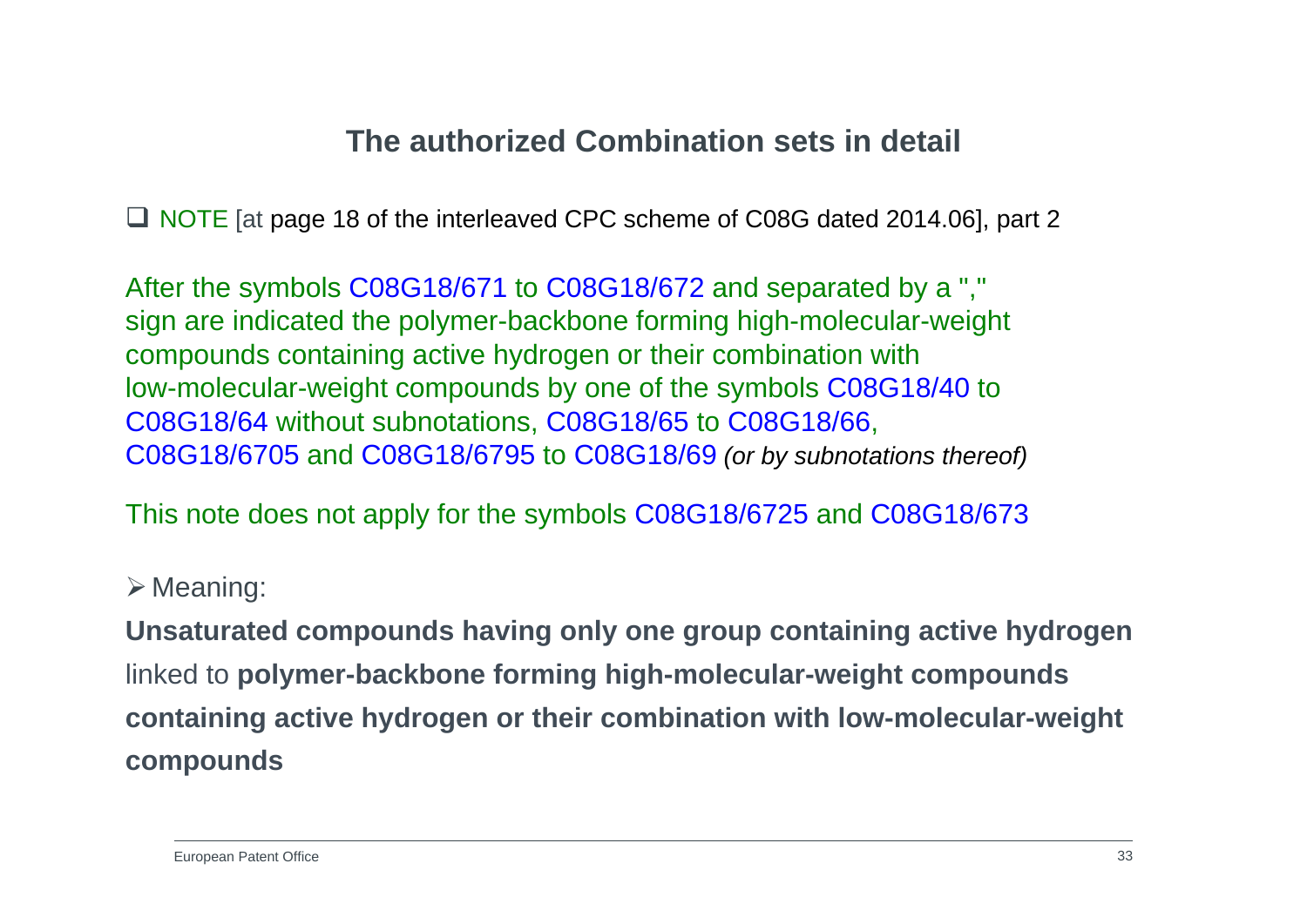# **C08G18 (Note, page 18, part 2): scope of the base symbol**

| C08G 18/00   | Polymeric products of isocyanates or isothiocyanates (preparatory processes of porous or<br>cellular materials, in which the monomers or catalysts are not specific C08J) |
|--------------|---------------------------------------------------------------------------------------------------------------------------------------------------------------------------|
| C08G 18/06   | • with compounds having active hydrogen                                                                                                                                   |
| C08G 18/28   | •• characterised by the compounds used containing active hydrogen                                                                                                         |
| C08G 18/67   | ••• Unsaturated compounds having active hydrogen                                                                                                                          |
| C08G 18/6705 | Unsaturated polymers not provided for in the groups C08G 18/671, C08G 18/6795,<br>C08G 18/68 or C08G 18/69}                                                               |
| C08G 18/671  | •••• {Unsaturated compounds having only one group containing active hydrogen } ({takes<br>precedence on groups C08G 18/675 to C08G 18/69})                                |
| C08G 18/6715 | [Unsaturated monofunctional alcohols or amines]                                                                                                                           |
| C08G 18/672  | •••••• [Esters of acrylic or alkyl acrylic acid having only one group containing active hydrogen}                                                                         |
| C08G 18/6725 | ****** {containing ester groups other than acrylate or alkylacrylate ester groups}                                                                                        |
| C08G 18/673  | ****** {containing two or more acrylate or alkylacrylate ester groups}                                                                                                    |
| C08G 18/6735 | ***** Unsaturated compounds containing the unsaturation at least partially in a<br>non-aromatic carbocyclic ring}                                                         |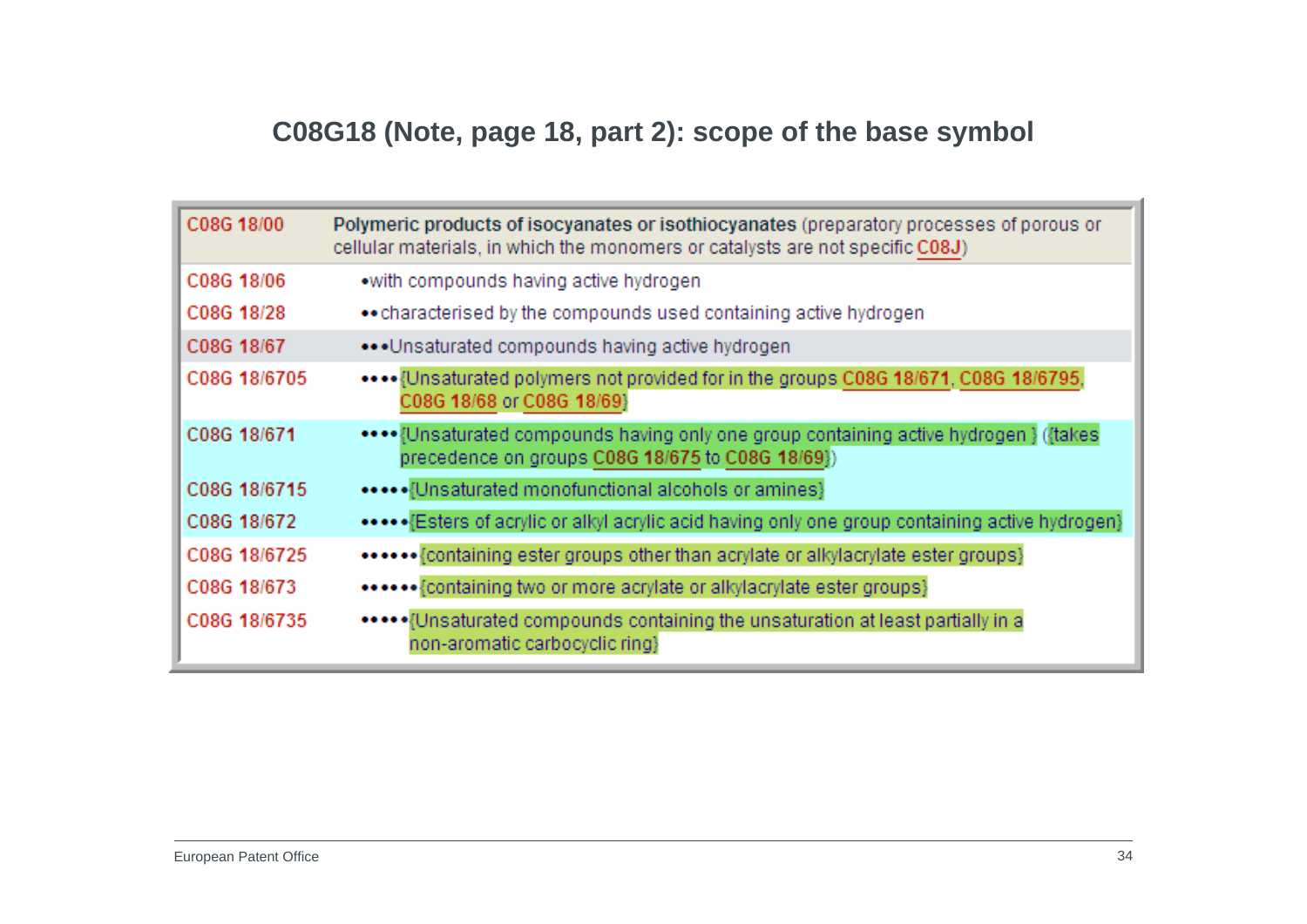### **C08G18 (Note, page 18, part 2): scope of the second symbol (part I)**

| C08G 18/00   | Polymeric products of isocyanates or isothiocyanates (preparatory processes of porous or<br>cellular materials, in which the monomers or catalysts are not specific C08J) |
|--------------|---------------------------------------------------------------------------------------------------------------------------------------------------------------------------|
| C08G 18/06   | .with compounds having active hydrogen                                                                                                                                    |
| C08G 18/28   | •• characterised by the compounds used containing active hydrogen                                                                                                         |
| C08G 18/40   | ••• High-molecular-weight compounds ({C08G 18/2805 takes precedence})                                                                                                     |
| C08G 18/4009 | Two or more macromolecular compounds not provided for in one single group of<br>groups C08G 18/42 to C08G 18/64}                                                          |
| C08G 18/4018 | ••••••{Mixtures of compounds of group C08G 18/42 with compounds of group C08G 18/48}                                                                                      |
| C08G 18/4027 | ***** Mixtures of compounds of group C08G 18/54 with other macromolecular compounds}                                                                                      |
| C08G 18/4036 | ***** Mixtures of compounds of group C08G 18/56 with other macromolecular compounds}                                                                                      |
| C08G 18/4045 | ***** Mixtures of compounds of group C08G 18/58 with other macromolecular compounds}                                                                                      |
| C08G 18/4054 | ***** Mixtures of compounds of group C08G 18/60 with other macromolecular compounds}                                                                                      |
| C08G 18/4063 | ***** Mixtures of compounds of group C08G 18/62 with other macromolecular compounds}                                                                                      |
| C08G 18/4072 | ***** Mixtures of compounds of group C08G 18/63 with other macromolecular compounds}                                                                                      |
| C08G 18/4081 | ***** Mixtures of compounds of group C08G 18/64 with other macromolecular compounds}                                                                                      |
| C08G 18/409  | **** {Dispersions of polymers of C08G in organic compounds having active hydrogen}                                                                                        |
| C08G 18/42   | Polycondensates having carboxylic or carbonic ester groups in the main chain                                                                                              |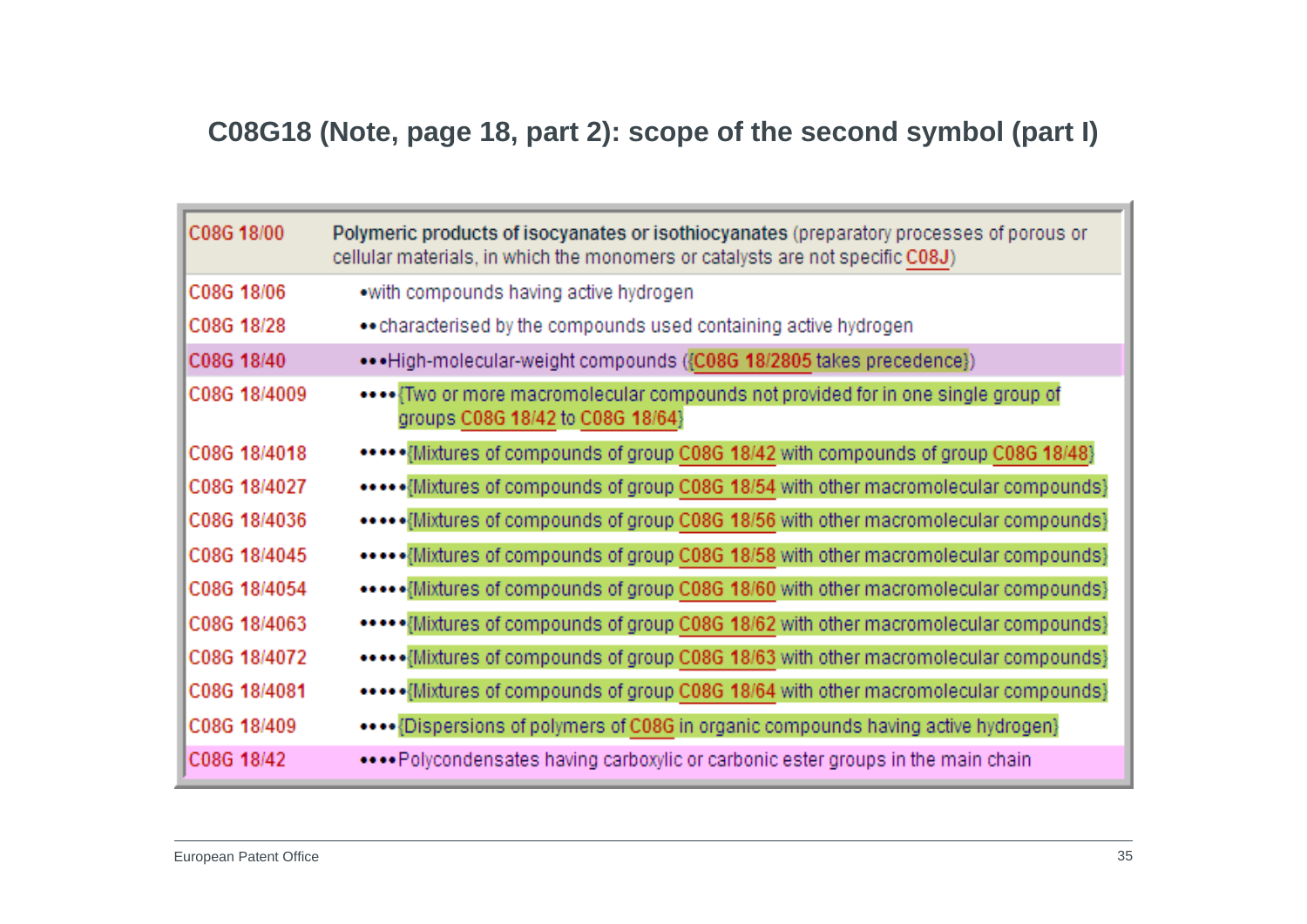#### **C08G18 (Note, page 18, part 2): scope of the second symbol (part II)**

| C08G 18/44   | ••••• Polycarbonates                                                                  |
|--------------|---------------------------------------------------------------------------------------|
| C08G 18/46   | ***** having heteroatoms other than oxygen                                            |
| C08G 18/4607 | ****** {having halogens}                                                              |
| C08G 18/4615 | ••••••{containing nitrogen}                                                           |
| C08G 18/4623 | ••••••• {containing primary or secondary terminal aminogroups}                        |
| C08G 18/463  | *******{containing nitro groups}                                                      |
| C08G 18/4638 | ******* {containing heterocyclic rings having at least one nitrogen atom in the ring} |
| C08G 18/4646 | ******** {containing one nitrogen atom in the ring}                                   |
| C08G 18/4653 | ******** {containing two nitrogen atoms in the ring}                                  |
| C08G 18/4661 | ******** {containing three nitrogen atoms in the ring}                                |
| C08G 18/4669 | ******* {Addition products of unsaturated polyesters with amino compounds}            |
| C08G 18/4676 | ******{containing sulfur}                                                             |
| C08G 18/4684 | ******{containing phosphorus}                                                         |
| C08G 18/4692 | ******{containing silicon}                                                            |
| C08G 18/48   | ****Polyethers                                                                        |
|              |                                                                                       |
| C08G 18/50   | •having heteroatoms other than oxygen                                                 |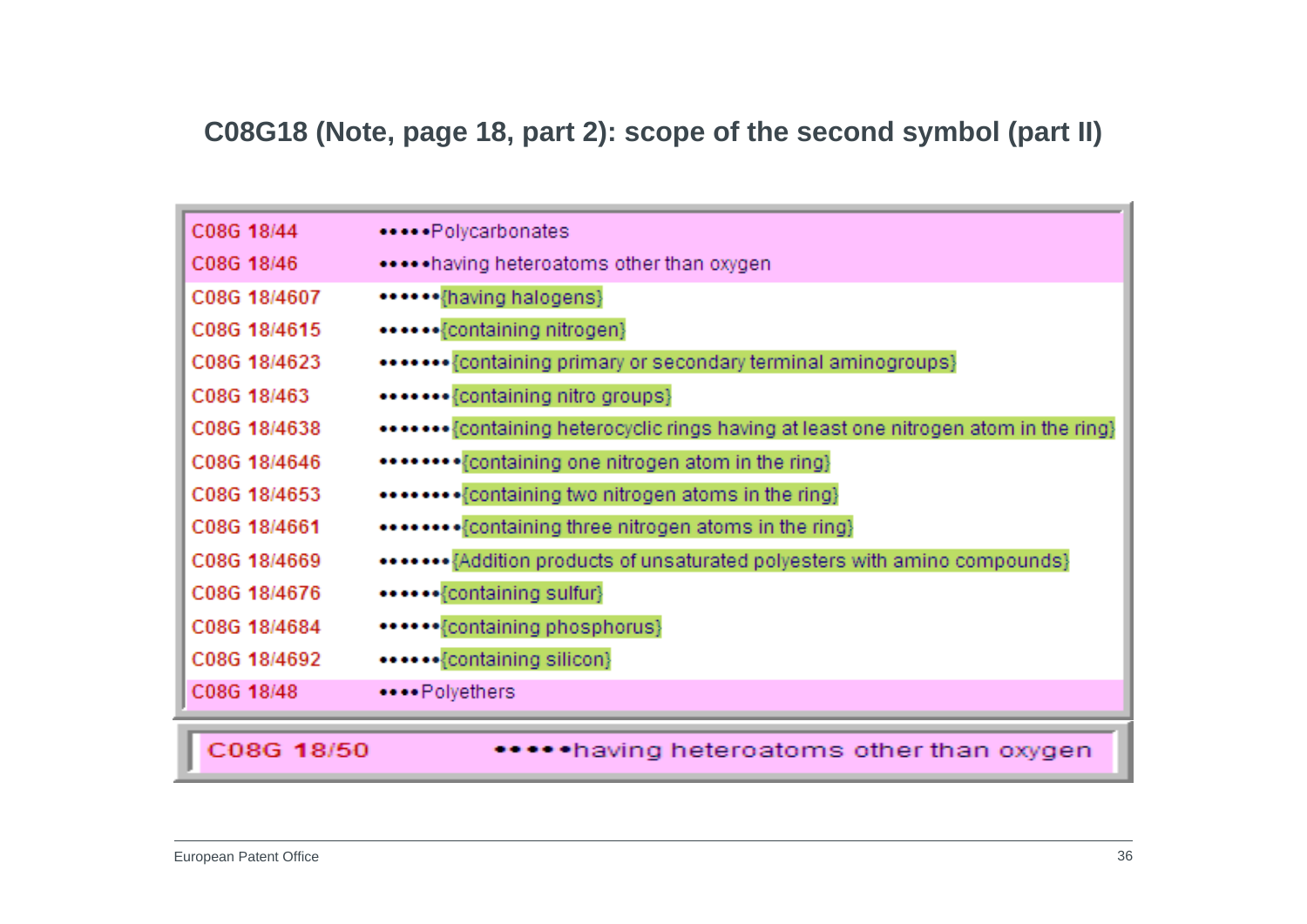#### **C08G18 (Note, page 18, part 2): scope of the second symbol (part III)**

| C08G 18/52  | ****Polythioethers                                                                                                                                                                                                                                                                                                                                                          |
|-------------|-----------------------------------------------------------------------------------------------------------------------------------------------------------------------------------------------------------------------------------------------------------------------------------------------------------------------------------------------------------------------------|
| C08G 18/54  | ****Polycondensates of aldehydes                                                                                                                                                                                                                                                                                                                                            |
| C08G 18/542 | ***** {with phenols}                                                                                                                                                                                                                                                                                                                                                        |
| C08G 18/544 | ***** {with nitrogen compounds}                                                                                                                                                                                                                                                                                                                                             |
| C08G 18/546 | *****{Oxyalkylated polycondensates of aldehydes}                                                                                                                                                                                                                                                                                                                            |
| C08G 18/548 | ***** {Polycondensates of aldehydes with ketones}                                                                                                                                                                                                                                                                                                                           |
| C08G 18/56  | ****Polvacetals                                                                                                                                                                                                                                                                                                                                                             |
| C08G 18/58  | **** Epoxy resins ({C08G 18/42, C08G 18/48 take precedence; reaction products of epoxy<br>resins with at least equivalent amounts of compounds containing active hydrogen<br>C08G 18/6407, with at least equivalent amounts of amines C08G 18/6415; polymeric<br>products of isocyanates or isothiocyanates with epoxy compounds having no active<br>hydrogen C08G 18/003}) |
| C08G 18/581 | *******Reaction products of epoxy resins with less than equivalent amounts of compounds<br>containing active hydrogen added before or during the reaction with the isocyanate<br>component } ({with amines C08G 18/584})                                                                                                                                                    |
| C08G 18/582 | *****{having halogens}                                                                                                                                                                                                                                                                                                                                                      |
| C08G 18/584 | *****{having nitrogen}                                                                                                                                                                                                                                                                                                                                                      |
| C08G 18/585 | ***** {having sulfur}                                                                                                                                                                                                                                                                                                                                                       |
| C08G 18/587 | ***** {having phosphorus}                                                                                                                                                                                                                                                                                                                                                   |
| C08G 18/588 | *****{having silicon}                                                                                                                                                                                                                                                                                                                                                       |
| C08G 18/60  | ****Polyamides or polyester-amides                                                                                                                                                                                                                                                                                                                                          |
| C08G 18/603 | *****{Polyamides}                                                                                                                                                                                                                                                                                                                                                           |
| C08G 18/606 | *****{Polyester-amides}                                                                                                                                                                                                                                                                                                                                                     |
| C08G 18/61  | ****Polysiloxanes                                                                                                                                                                                                                                                                                                                                                           |
| C08G 18/615 | ***** {containing carboxylic acid groups}                                                                                                                                                                                                                                                                                                                                   |
| C08G 18/62  | Polymers of compounds having carbon-to-carbon double bonds                                                                                                                                                                                                                                                                                                                  |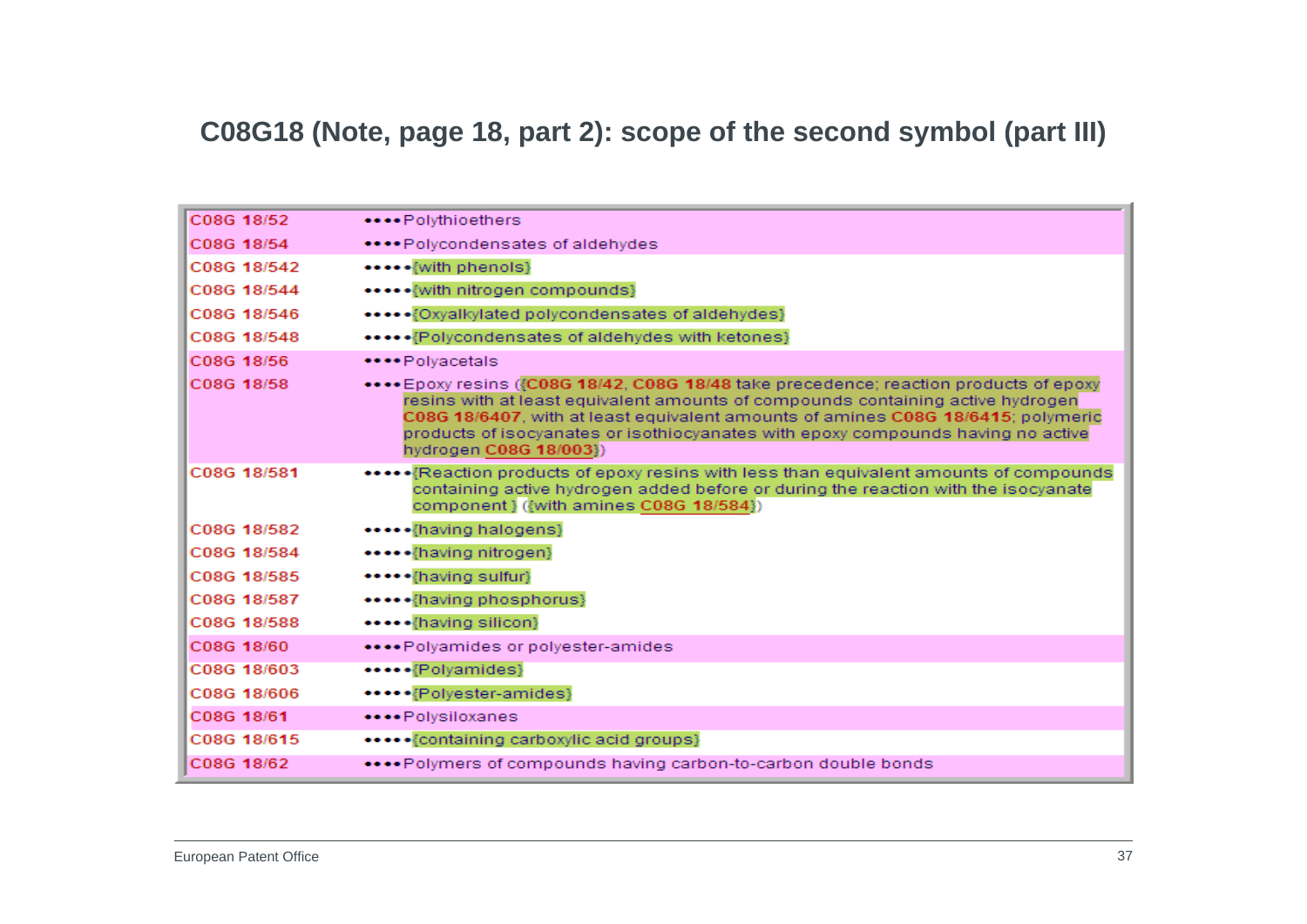### **C08G18 (Note, page 18, part 2): scope of the second symbol (part IV)**

| C08G 18/63  | Block or graft polymers obtained by polymerising compounds having carbon-to-carbon<br>double bonds on to polymers |
|-------------|-------------------------------------------------------------------------------------------------------------------|
| C08G 18/631 | *****{onto polyesters and/or polycarbonates}                                                                      |
| C08G 18/632 | •••••{onto polyethers}                                                                                            |
| C08G 18/633 | ***** fonto polymers of compounds having carbon-to-carbon double bonds}                                           |
| C08G 18/635 | ***** {onto unsaturated polymers}                                                                                 |
| C08G 18/636 |                                                                                                                   |
| C08G 18/637 | double bonds in a reaction mixture of saturated polymers and isocyanates}                                         |
| C08G 18/638 | than styrene and/or olefinic nitriles}                                                                            |
| C08G 18/64  | ****Macromolecular compounds not provided for by groups C08G 18/42 to C08G 18/63                                  |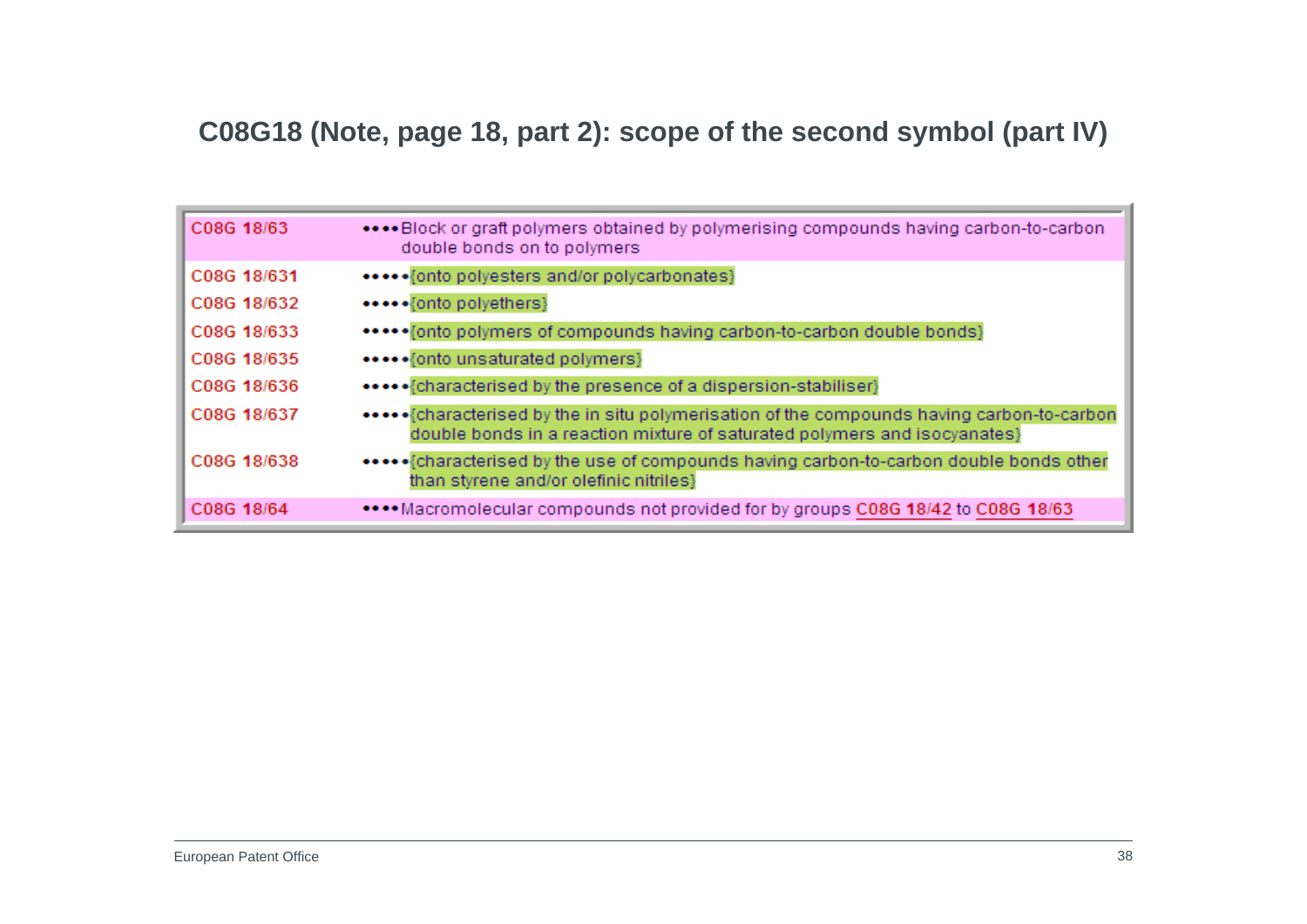### **C08G18 (Note, page 18, part 2): scope of the second symbol (part V)**

| C08G 18/00   | Polymeric products of isocyanates or isothiocyanates (preparatory processes of porous or<br>cellular materials, in which the monomers or catalysts are not specific C08J) |
|--------------|---------------------------------------------------------------------------------------------------------------------------------------------------------------------------|
| C08G 18/06   | *with compounds having active hydrogen                                                                                                                                    |
| C08G 18/28   | • characterised by the compounds used containing active hydrogen                                                                                                          |
| C08G 18/65   | ***Low-molecular-weight compounds having active hydrogen with high-molecular-weight<br>compounds having active hydrogen ({C08G 18/2805 takes precedence})                 |
| C08G 18/6505 | **** (the low-molecular compounds being compounds of group C08G 18/32 or polyamines of<br>C08G 18/38}                                                                     |
| C08G 18/6511 | ***** {compounds of group C08G 18/3203}                                                                                                                                   |
| C08G 18/6517 | ****** (having at least three hydroxy groups)                                                                                                                             |
| C08G 18/6523 | ***** (Compounds of group C08G 18/3225 or C08G 18/3271 or polyamines of C08G 18/38)                                                                                       |
| C08G 18/6529 | ***** (Compounds of group C08G 18/3225 or polyamines of C08G 18/38)                                                                                                       |
| C08G 18/6535 | ****** Compounds of group C08G 18/3271}                                                                                                                                   |
| C08G 18/6541 | **** (the low-molecular compounds being compounds of group C08G 18/34)                                                                                                    |
| C08G 18/6547 | **** the low-molecular compounds being compounds of group C08G 18/36 or hydroxylated<br>esters of higher fatty acids of C08G 18/38}                                       |
| C08G 18/6552 | **** Compounds of group C08G 18/63}                                                                                                                                       |
| C08G 18/6558 | ***** [with compounds of group C08G 18/32 or polyamines of C08G 18/38]                                                                                                    |
| C08G 18/6564 | ****** (with compounds of group C08G 18/3203)                                                                                                                             |
| C08G 18/657  | ****** with compounds of C08G 18/3225 or C08G 18/3271 or polyamines of C08G 18/38}                                                                                        |
| C08G 18/6576 | **** Compounds of group C08G 18/69}                                                                                                                                       |
| C08G 18/6582 | ***** with compounds of group C08G 18/32 or polyamines of C08G 18/38}                                                                                                     |
| C08G 18/6588 | ****** (with compounds of group C08G 18/3203)                                                                                                                             |
| C08G 18/6594 | ****** with compounds of C08G 18/3225 or C08G 18/3271 or polyamines of C08G 18/38}                                                                                        |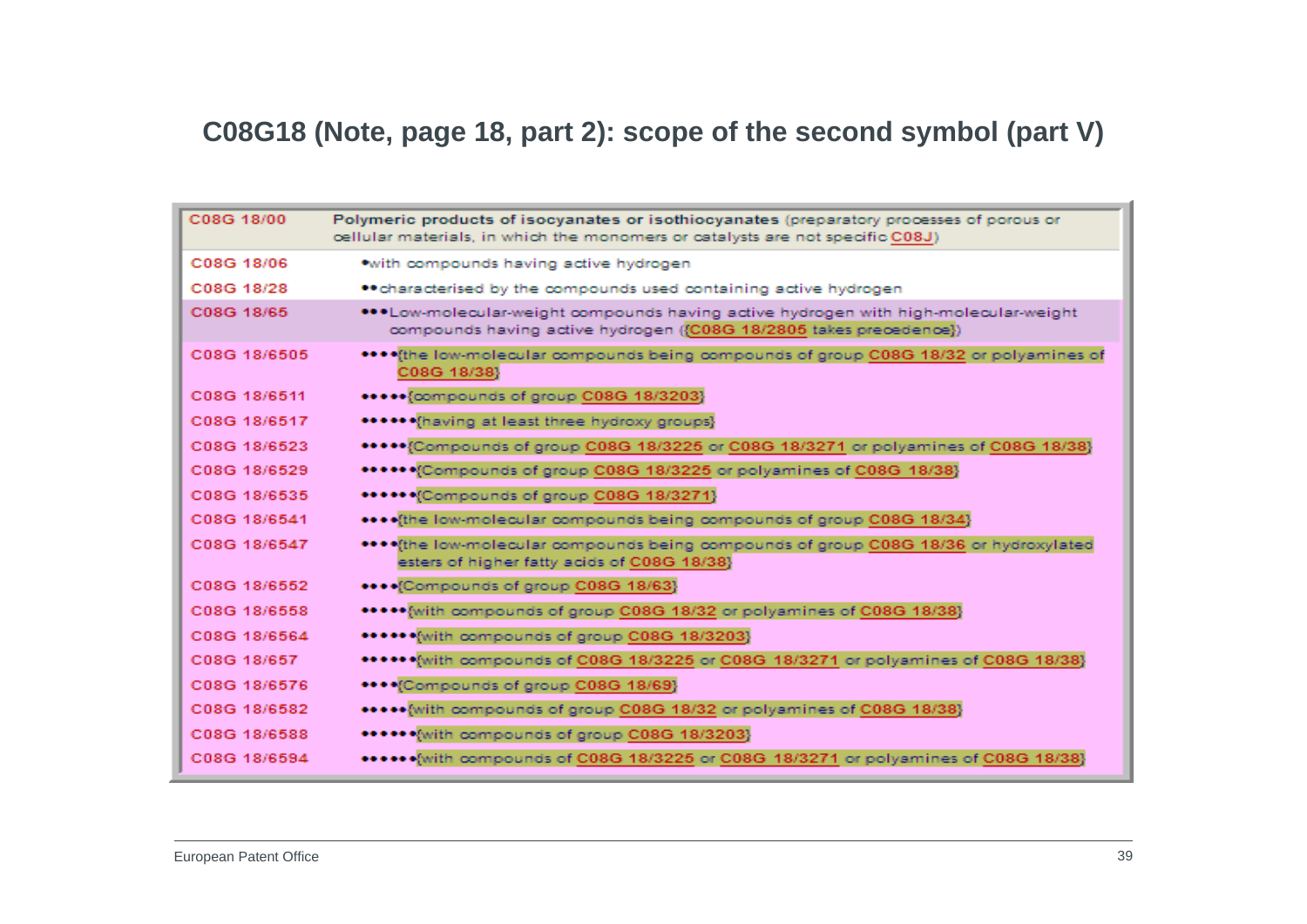#### **C08G18 (Note, page 18, part 2): scope of the second symbol (part VI)**

| C08G 18/00   | Polymeric products of isocyanates or isothiocyanates (preparatory processes of porous or<br>cellular materials, in which the monomers or catalysts are not specific C08J) |
|--------------|---------------------------------------------------------------------------------------------------------------------------------------------------------------------------|
| C08G 18/06   | with compounds having active hydrogen                                                                                                                                     |
| C08G 18/28   | ** characterised by the compounds used containing active hydrogen                                                                                                         |
| C08G 18/65   | ***Low-molecular-weight compounds having active hydrogen with high-molecular-weight<br>compounds having active hydrogen ((C08G 18/2805 takes precedence))                 |
| C08G 18/66   | ****Compounds of groups C08G 18/42, C08G 18/48, or C08G 18/52                                                                                                             |
| C08G 18/6603 | ***** with compounds of group C08G 18/32 or polyamines of C08G 18/38}                                                                                                     |
| C08G 18/6607 | ****** with compounds of group C08G 18/3203}                                                                                                                              |
| C08G 18/6611 | ******* fhaving at least three hydroxy groups}                                                                                                                            |
| C08G 18/6614 | ******(with compounds of group C08G 18/3225 or C08G 18/3271 and/or polyamines of<br>C08G 18/38}                                                                           |
| C08G 18/6618 | ****** with compounds of group C08G 18/3225 or polyamines of C08G 18/38}                                                                                                  |
| C08G 18/6622 | ******* with compounds of group C08G 18/3271}                                                                                                                             |
| C08G 18/6625 | ***** {with compounds of group C08G 18/34}                                                                                                                                |
| C08G 18/6629 | ***** with compounds of group C08G 18/36 or hydroxylated esters of higher fatty acids of<br>C08G 18/38}                                                                   |
| C08G 18/6633 | ***** {Compounds of group C08G 18/42}                                                                                                                                     |
| C08G 18/6637 | ******[with compounds of group C08G 18/32 or polyamines of C08G 18/38]                                                                                                    |
| C08G 18/664  | ****** with compounds of group C08G 18/3203}                                                                                                                              |
| C08G 18/6644 | ******** [having at least three hydroxy groups]                                                                                                                           |
| C08G 18/6648 | ******* with compounds of group C08G 18/3225 or C08G 18/3271 and/or polyamines of<br>C08G 18/38}                                                                          |
| C08G 18/6651 | ********{with compounds of group C08G 18/3225 or polyamines of C08G 18/38}                                                                                                |
| C08G 18/6655 | ******** with compounds of group C08G 18/3271}                                                                                                                            |
| C08G 18/6659 | ****** with compounds of group C08G 18/34}                                                                                                                                |
| C08G 18/6662 | ****** with compounds of group C08G 18/36 or hydroxylated esters of higher fatty acids of<br>C08G 18/38}                                                                  |
| C08G 18/6666 | *****{Compounds of group C08G 18/48 or C08G 18/52}                                                                                                                        |
| C08G 18/667  | ****** with compounds of group C08G 18/32 or polyamines of C08G 18/38}                                                                                                    |
| C08G 18/6674 | ******* with compounds of group C08G 18/3203}                                                                                                                             |
| C08G 18/6677 | ******** (having at least three hydroxy groups)                                                                                                                           |
| C08G 18/6681 | ******* {with compounds of group C08G 18/32 or C08G 18/3271 and/or polyamines of<br>C08G 18/38}                                                                           |
| C08G 18/6685 | ******** with compounds of group C08G 18/3225 or polyamines of C08G 18/38}                                                                                                |
| C08G 18/6688 | ******** with compounds of group C08G 18/3271}                                                                                                                            |
| C08G 18/6692 | ****** with compounds of group C08G 18/34}                                                                                                                                |
| C08G 18/6696 | ****** with compounds of group C08G 18/36 or hydroxylated esters of higher fatty acids of<br>C08G 18/38}                                                                  |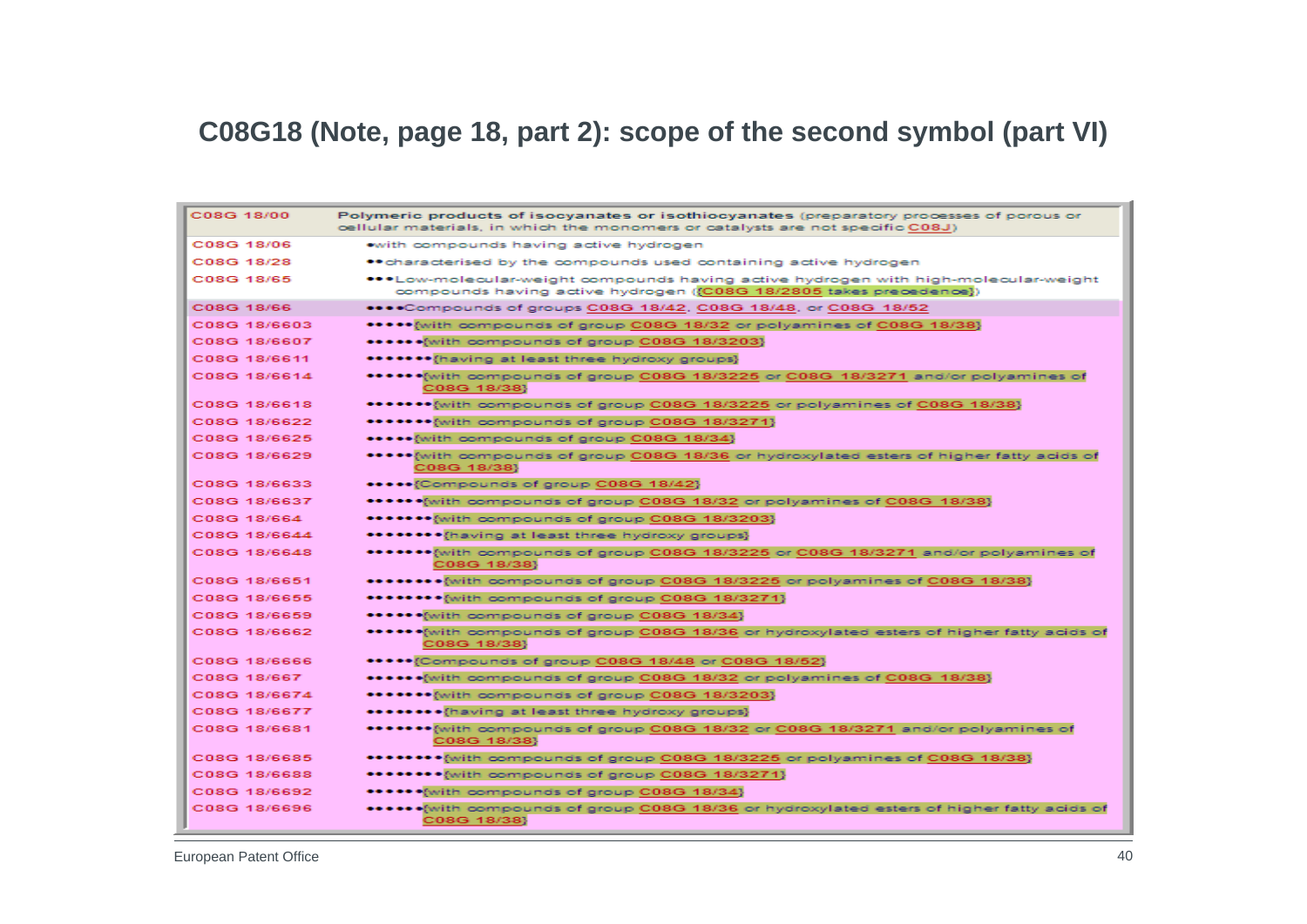### **C08G18 (Note, page 18, part 2): scope of the second symbol (part VII)**

| C08G 18/00   | Polymeric products of isocyanates or isothiocyanates (preparatory processes of porous or<br>cellular materials, in which the monomers or catalysts are not specific C08J) |
|--------------|---------------------------------------------------------------------------------------------------------------------------------------------------------------------------|
| C08G 18/06   | .with compounds having active hydrogen                                                                                                                                    |
| C08G 18/28   | • characterised by the compounds used containing active hydrogen                                                                                                          |
| C08G 18/67   | Unsaturated compounds having active hydrogen                                                                                                                              |
| C08G 18/6705 | Unsaturated polymers not provided for in the groups C08G 18/671, C08G 18/6795,<br>C08G 18/68 or C08G 18/69}                                                               |

| C08G 18/679  | ••••• {Acetylenic compounds}                                                                                      |
|--------------|-------------------------------------------------------------------------------------------------------------------|
| C08G 18/6795 | •••• {Unsaturated polyethers}                                                                                     |
| C08G 18/68   | •••• Unsaturated polyesters                                                                                       |
| C08G 18/683  | *****{containing cyclic groups}                                                                                   |
| C08G 18/686  | ****** {containing cycloaliphatic groups}                                                                         |
| C08G 18/69   | •••• Polymers of conjugated dienes {hydrogenated polymers of conjugated dienes<br>C08G 18/6208}                   |
| C08G 18/692  | ***** {containing carboxylic acid groups}                                                                         |
| C08G 18/694  | ***** {containing carboxylic ester groups}                                                                        |
| C08G 18/696  | ***** Containing heteroatoms other than oxygen and other than the heteroatoms of<br>copolymerised vinyl monomers} |
| C08G 18/698  | ***** {Mixtures with compounds of group C08G 18/40}                                                               |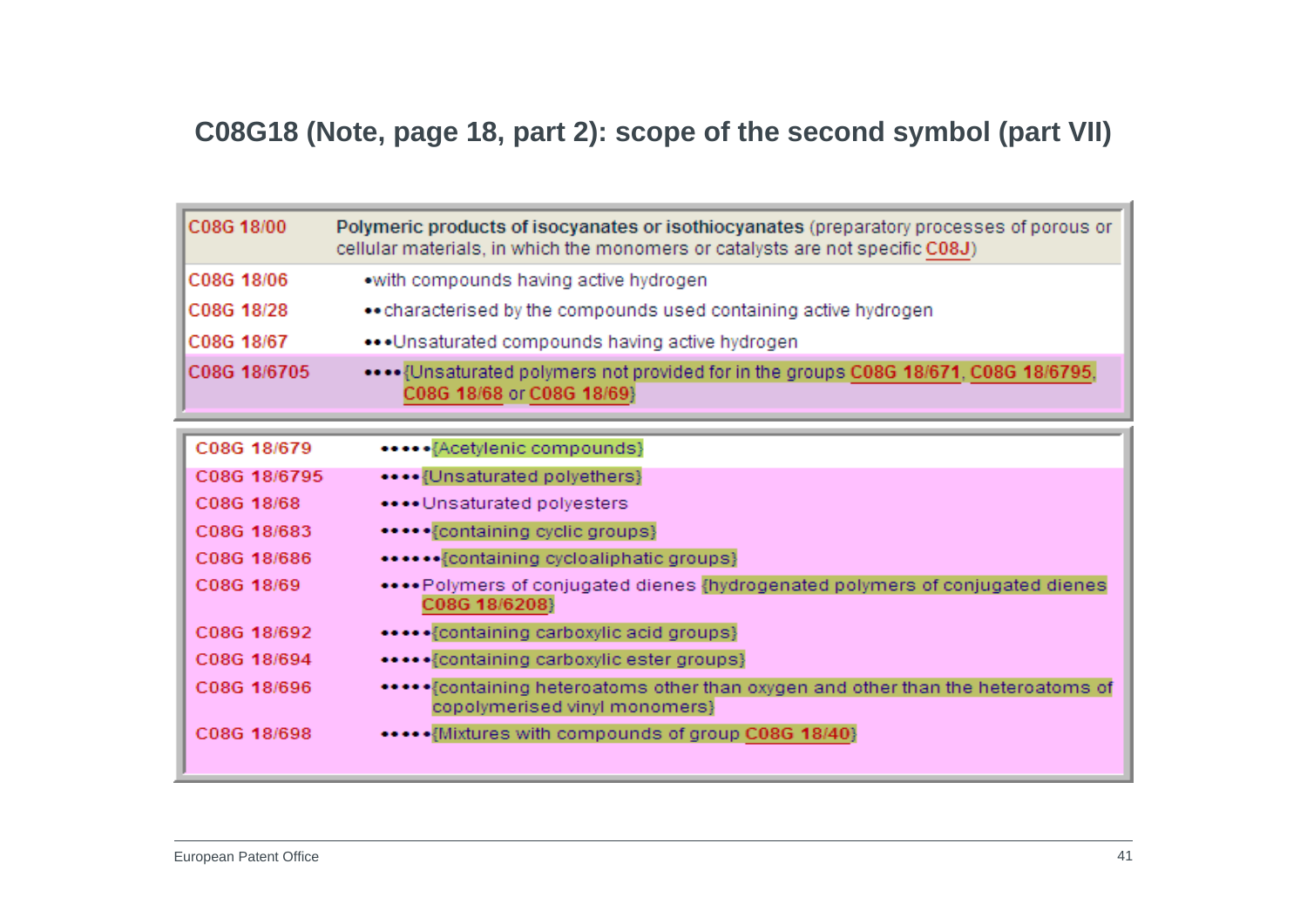# **The authorized Combination sets in detail**

■ NOTE [at page 22 of the interleaved CPC scheme of C08G dated 2014.06], part 1

After the symbols C08G18/81 to C08G18/8191 and separated by a "," sign is indicated the manufacture of polymers containing ionic or ionogenic groups by one of the symbols C08G18/0804 to C08G18/0833

 $\triangleright$  Meaning:

**Unsaturated isocyanates or isothiocyanates used** in the **manufacture of polymers containing ionic or ionogenic groups**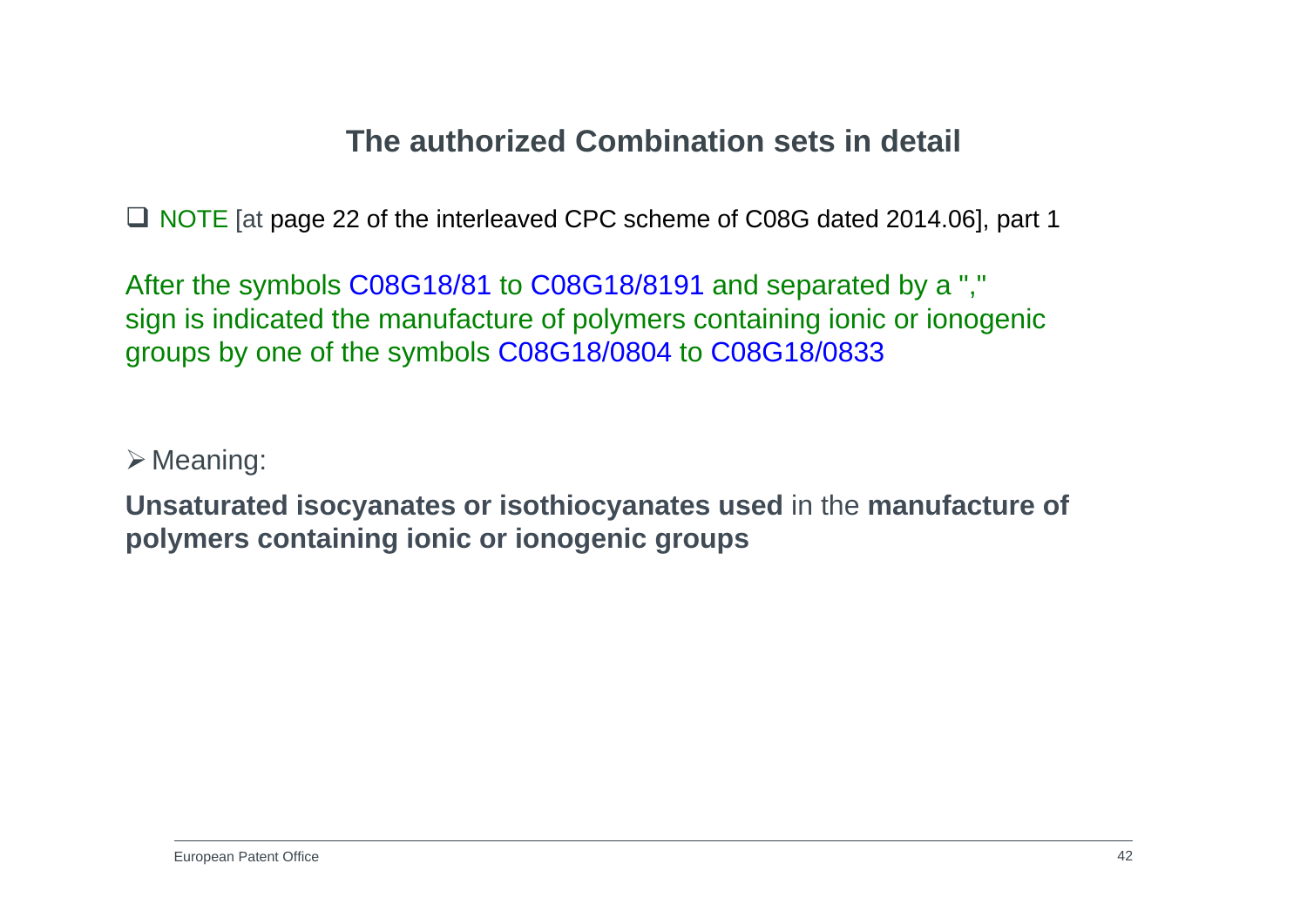# **C08G18 (Note, page 22, part 1): scope of the base symbol**

| C08G 18/00   | Polymeric products of isocyanates or isothiocyanates (preparatory processes of porous or<br>cellular materials, in which the monomers or catalysts are not specific C08J) |
|--------------|---------------------------------------------------------------------------------------------------------------------------------------------------------------------------|
| C08G 18/06   | .with compounds having active hydrogen                                                                                                                                    |
| C08G 18/70   | • characterised by the isocyanates or isothiocyanates used                                                                                                                |
| C08G 18/81   | Unsaturated isocyanates or isothiocyanates                                                                                                                                |
| C08G 18/8108 | (having only one isocyanate or isothiocyanate group)                                                                                                                      |
| C08G 18/8116 | ***** Festers of acrylic or alkylacrylic acid having only one isocyanate or isothiocyanate group}                                                                         |
| C08G 18/8125 | **** {having two or more isocyanate or isothiocyanate groups}                                                                                                             |
| C08G 18/8133 | **** {having acetylenic groups}                                                                                                                                           |
| C08G 18/8141 | ••••{masked}                                                                                                                                                              |
| C08G 18/815  | ***** Polyisocyanates or polyisothiocyanates masked with unsaturated compounds having<br>active hydrogen}                                                                 |
| C08G 18/8158 | ****** with unsaturated compounds having only one group containing active hydrogen}                                                                                       |
| C08G 18/8166 | ******* {with unsaturated monofunctional alcohols or amines}                                                                                                              |
| C08G 18/8175 | ******* {with esters of acrylic or alkylacrylic acid having only one group containing active<br>hydrogen}                                                                 |
| C08G 18/8183 | ******** {with unsaturated compounds containing the unsaturation at least partially in a cyclic<br>ring having at least one oxygen atom in the ring}                      |
| C08G 18/8191 | ••••{with acetylenic compounds having active hydrogen}                                                                                                                    |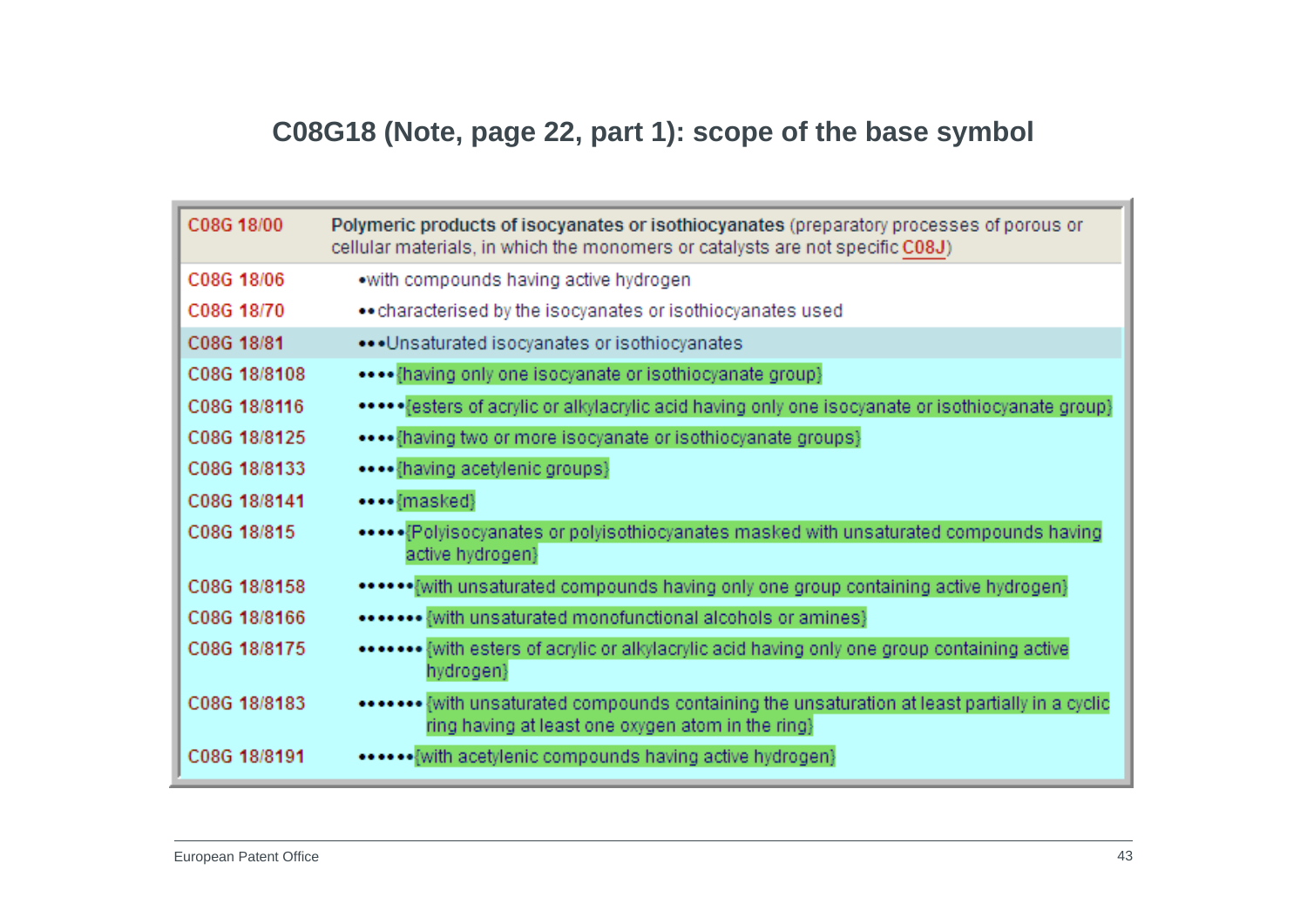# **C08G18 (Note, page 22, part 1): scope of the second symbol**

| C08G 18/00   | Polymeric products of isocyanates or isothiocyanates (preparatory processes of porous or<br>cellular materials, in which the monomers or catalysts are not specific C08J) |
|--------------|---------------------------------------------------------------------------------------------------------------------------------------------------------------------------|
| C08G 18/06   | .with compounds having active hydrogen                                                                                                                                    |
| C08G 18/08   | **Processes                                                                                                                                                               |
| C08G 18/0804 | ••• {Manufacture of polymers containing ionic or ionogenic groups}                                                                                                        |
| C08G 18/0809 | •••• {containing cationic or cationogenic groups}                                                                                                                         |
| C08G 18/0814 | ***** {containing ammonium groups or groups forming them}                                                                                                                 |
| C08G 18/0819 | {containing anionic or anionogenic groups}                                                                                                                                |
| C08G 18/0823 |                                                                                                                                                                           |
| C08G 18/0828 |                                                                                                                                                                           |
| C08G 18/0833 | •••• {containing cationic or cationogenic groups together with anionic or anionogenic groups}                                                                             |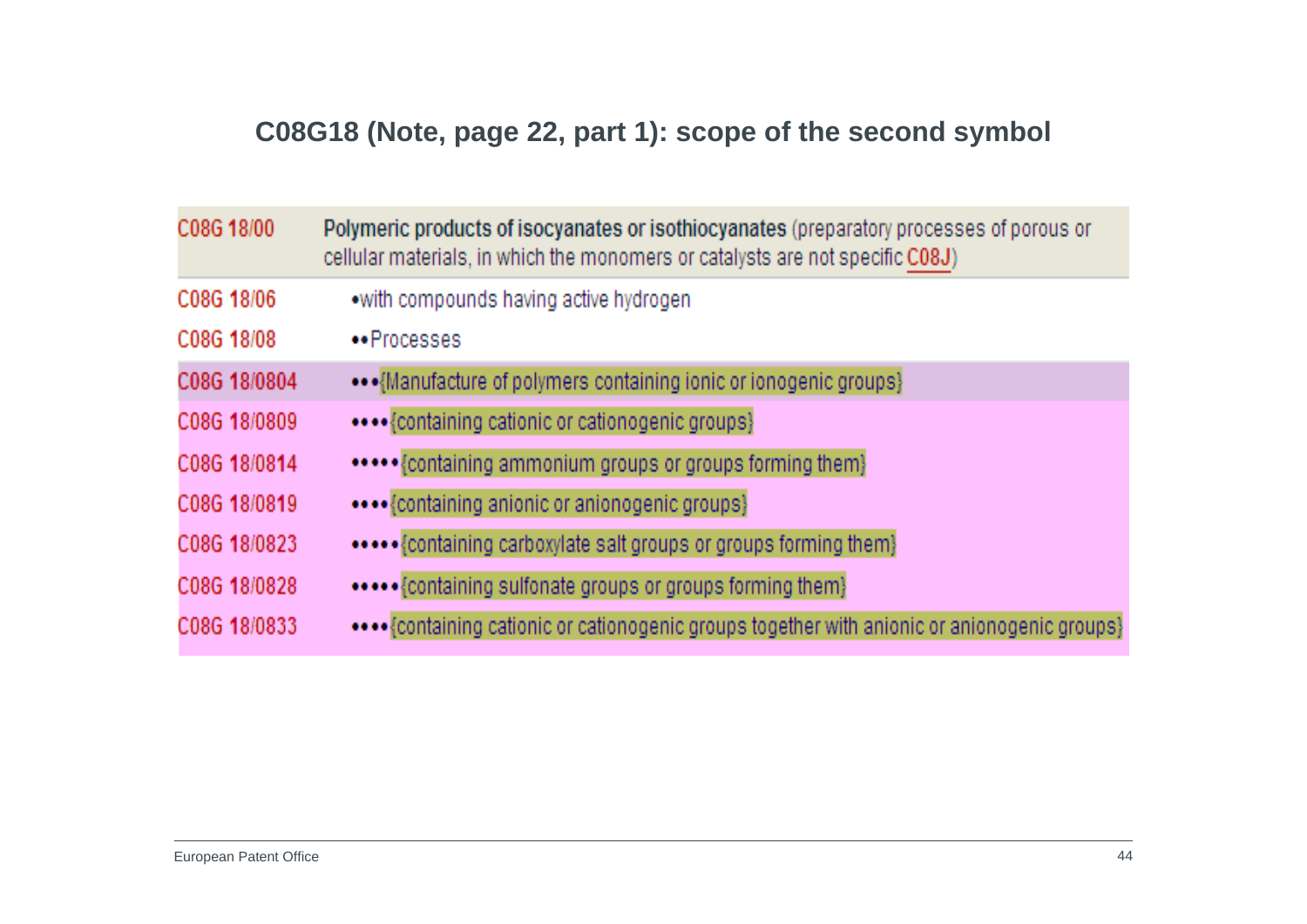# **The authorized Combination sets in detail**

■ NOTE [at page 22 of the interleaved CPC scheme of C08G dated 2014.06], part 2

After the symbols C08G18/8158 to C08G18/8175 and separated by a "," sign are indicated the polymer-backbone forming high-molecular-weight compounds containing active hydrogen or their combination with low-molecular-weight compounds by one of the symbols C08G18/40 to C08G18/64 without subnotations, C08G18/65 to C08G18/66, C08G18/6705 and C08G18/6795 to C08G18/69 *(or by subnotations thereof*  $\triangleright$  Meaning:

**Polyisocyanates or polyisothiocyanates masked with unsaturated compounds having only one group containing active hydrogen** linked to **polymer-backbone forming high-molecular-weight compounds containing active hydrogen or their combination with low-molecular-weight compounds**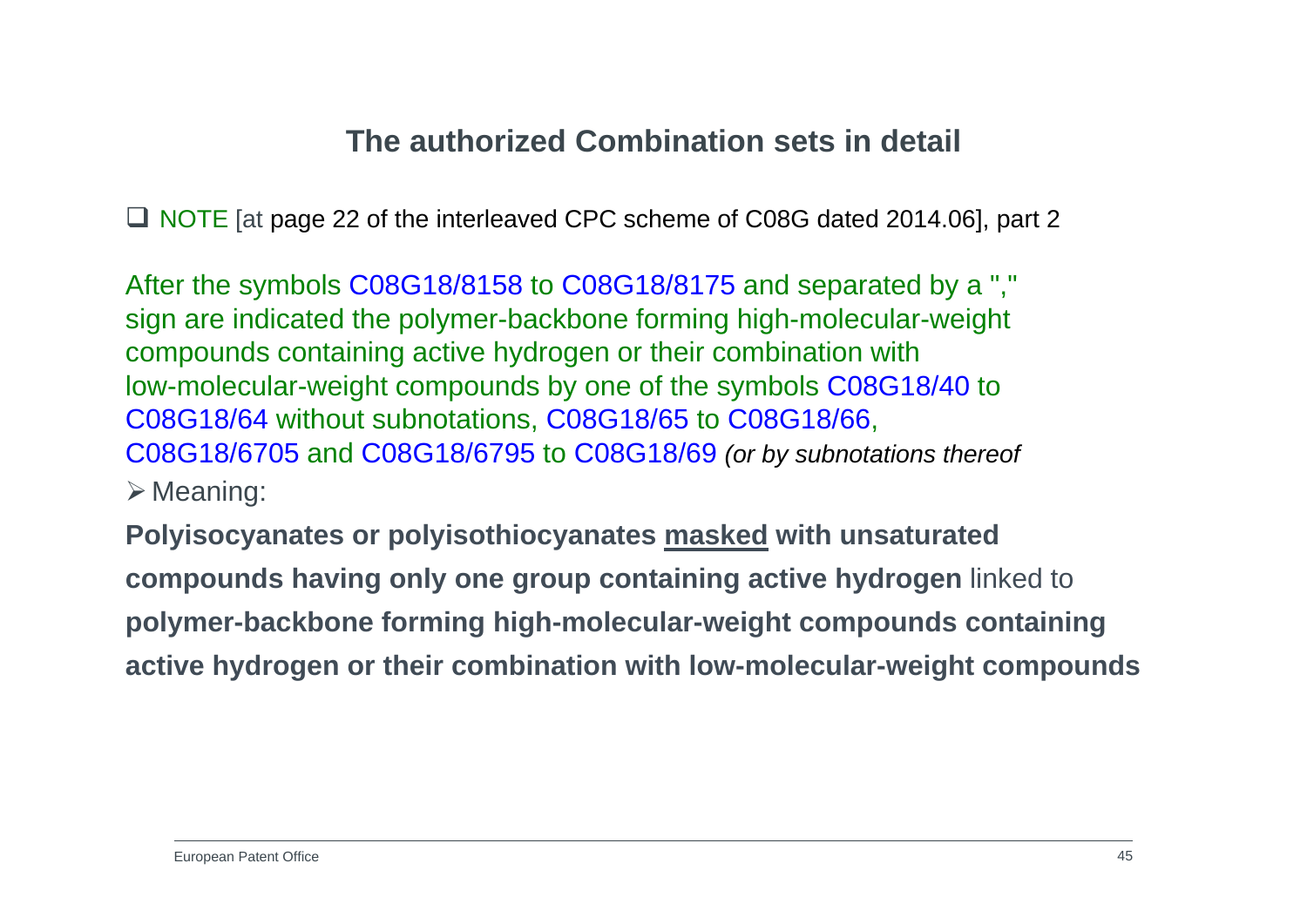# **C08G18 (Note, page 22, part 2): scope of the base symbol**

| C08G 18/00   | Polymeric products of isocyanates or isothiocyanates (preparatory processes of porous or<br>cellular materials, in which the monomers or catalysts are not specific C08J) |
|--------------|---------------------------------------------------------------------------------------------------------------------------------------------------------------------------|
| C08G 18/06   | .with compounds having active hydrogen                                                                                                                                    |
| C08G 18/70   | • characterised by the isocyanates or isothiocyanates used                                                                                                                |
| C08G 18/81   | ••• Unsaturated isocyanates or isothiocyanates                                                                                                                            |
| C08G 18/8141 | ••••{masked}                                                                                                                                                              |
| C08G 18/815  | ***** Polyisocyanates or polyisothiocyanates masked with unsaturated compounds having<br>active hydrogen}                                                                 |
| C08G 18/8158 |                                                                                                                                                                           |
| C08G 18/8166 | ******* {with unsaturated monofunctional alcohols or amines}                                                                                                              |
| C08G 18/8175 | ******* {with esters of acrylic or alkylacrylic acid having only one group containing active<br>hydrogen}                                                                 |
| C08G 18/8183 | ******* {with unsaturated compounds containing the unsaturation at least partially in a cyclic<br>ring having at least one oxygen atom in the ring}                       |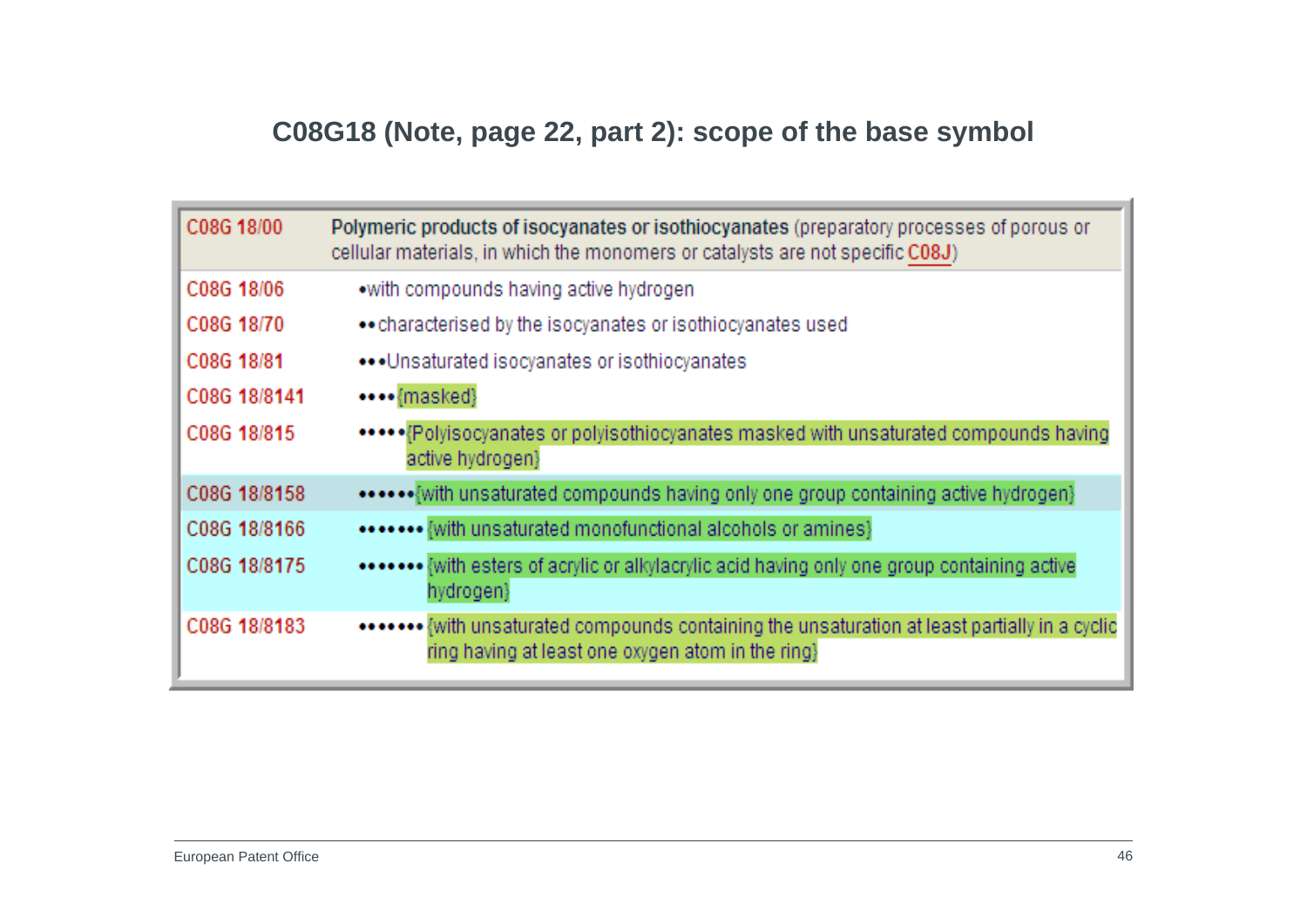### **C08G18 (Note, page 22, part 2): scope of the second symbol (part I)**

| C08G 18/00   | Polymeric products of isocyanates or isothiocyanates (preparatory processes of porous or<br>cellular materials, in which the monomers or catalysts are not specific C08J) |
|--------------|---------------------------------------------------------------------------------------------------------------------------------------------------------------------------|
| C08G 18/06   | .with compounds having active hydrogen                                                                                                                                    |
| C08G 18/28   | • characterised by the compounds used containing active hydrogen                                                                                                          |
| C08G 18/40   | ••• High-molecular-weight compounds ({C08G 18/2805 takes precedence})                                                                                                     |
| C08G 18/4009 | Two or more macromolecular compounds not provided for in one single group of<br>groups C08G 18/42 to C08G 18/64}                                                          |
| C08G 18/4018 | ***** Mixtures of compounds of group C08G 18/42 with compounds of group C08G 18/48}                                                                                       |
| C08G 18/4027 | ***** Mixtures of compounds of group C08G 18/54 with other macromolecular compounds}                                                                                      |
| C08G 18/4036 | ***** Mixtures of compounds of group C08G 18/56 with other macromolecular compounds}                                                                                      |
| C08G 18/4045 | ***** Mixtures of compounds of group C08G 18/58 with other macromolecular compounds}                                                                                      |
| C08G 18/4054 | ***** Mixtures of compounds of group C08G 18/60 with other macromolecular compounds}                                                                                      |
| C08G 18/4063 | ***** Mixtures of compounds of group C08G 18/62 with other macromolecular compounds}                                                                                      |
| C08G 18/4072 | ***** Mixtures of compounds of group C08G 18/63 with other macromolecular compounds}                                                                                      |
| C08G 18/4081 | ***** Mixtures of compounds of group C08G 18/64 with other macromolecular compounds}                                                                                      |
| C08G 18/409  | **** {Dispersions of polymers of C08G in organic compounds having active hydrogen}                                                                                        |
| C08G 18/42   | Polycondensates having carboxylic or carbonic ester groups in the main chain                                                                                              |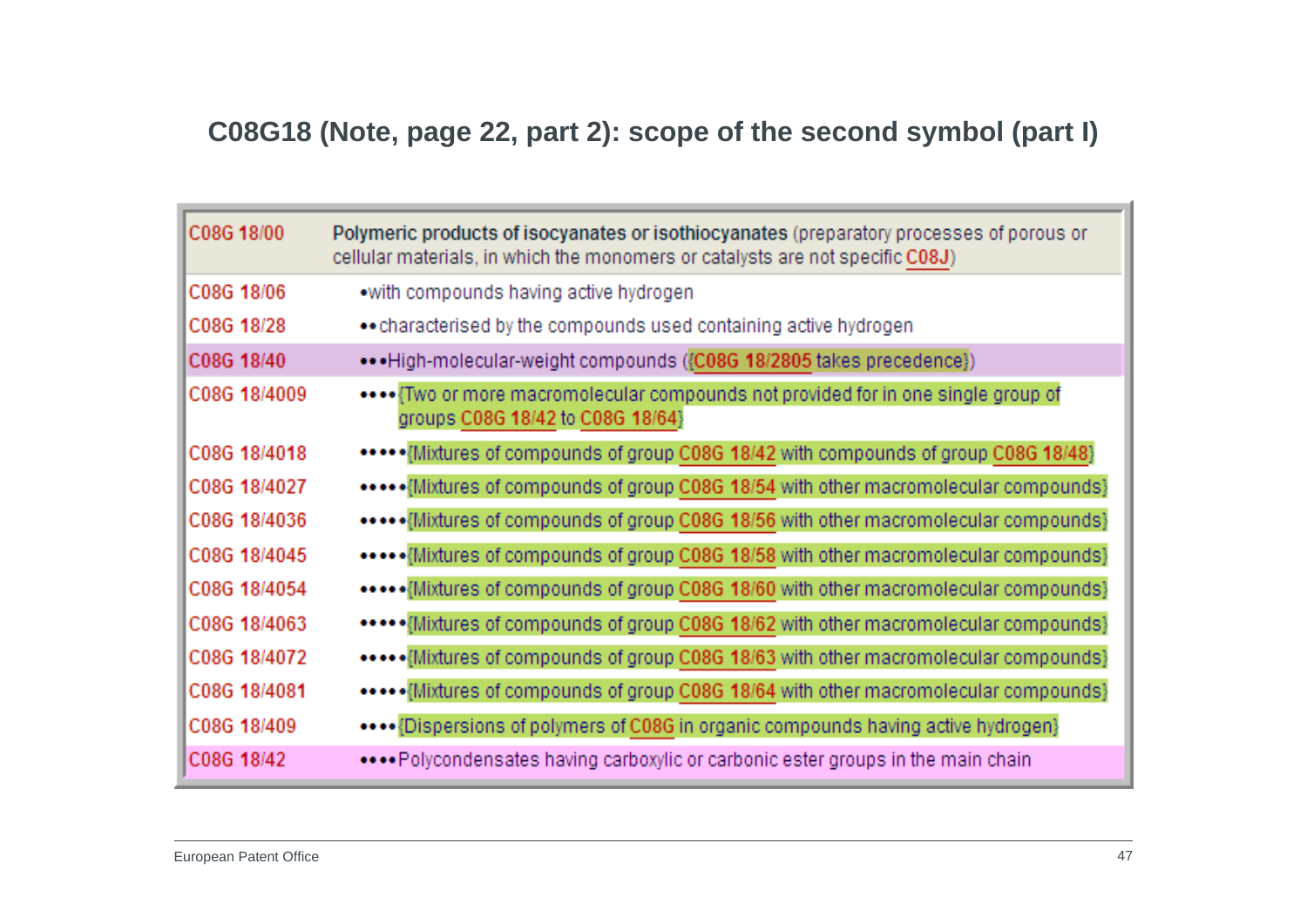# **C08G18 (Note, page 22, part 2): scope of the second symbol (part II)**

| C08G 18/44   | ••••• Polycarbonates                                                                  |
|--------------|---------------------------------------------------------------------------------------|
| C08G 18/46   | ***** having heteroatoms other than oxygen                                            |
| C08G 18/4607 | ****** {having halogens}                                                              |
| C08G 18/4615 | ••••••{containing nitrogen}                                                           |
| C08G 18/4623 | ******* {containing primary or secondary terminal aminogroups}                        |
| C08G 18/463  | *******{containing nitro groups}                                                      |
| C08G 18/4638 | ******* {containing heterocyclic rings having at least one nitrogen atom in the ring} |
| C08G 18/4646 | ******** {containing one nitrogen atom in the ring}                                   |
| C08G 18/4653 | ******** {containing two nitrogen atoms in the ring}                                  |
| C08G 18/4661 | ******** {containing three nitrogen atoms in the ring}                                |
| C08G 18/4669 | ******* {Addition products of unsaturated polyesters with amino compounds}            |
| C08G 18/4676 | ****** {containing sulfur}                                                            |
| C08G 18/4684 | ******{containing phosphorus}                                                         |
| C08G 18/4692 | ******{containing silicon}                                                            |
| C08G 18/48   | ****Polyethers                                                                        |
|              |                                                                                       |
| C08G 18/50   | •having heteroatoms other than oxygen                                                 |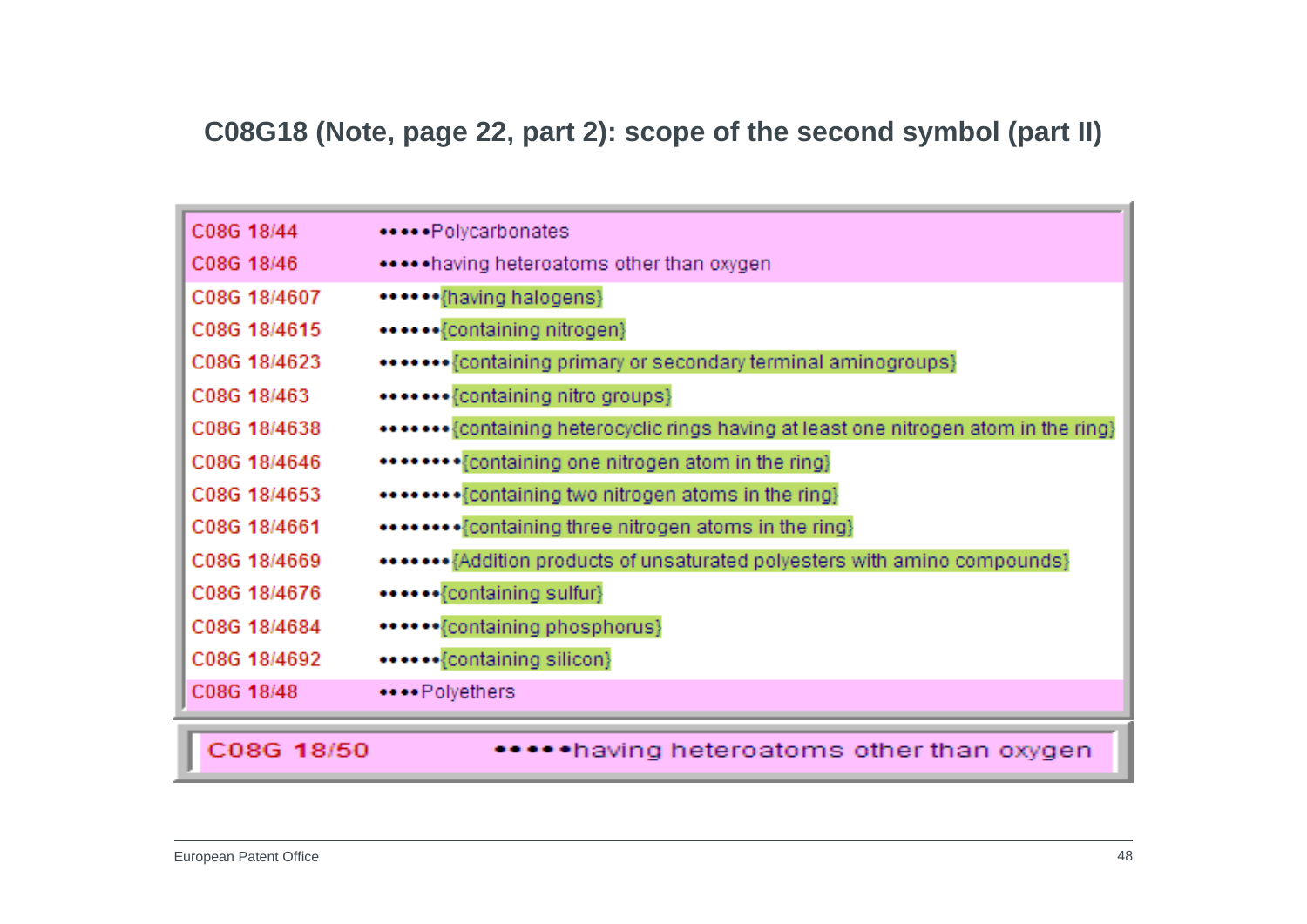#### **C08G18 (Note, page 22, part 2): scope of the second symbol (part III)**

| C08G 18/52  | ****Polythioethers                                                                                                                                                                                                                                                                                                                                                          |
|-------------|-----------------------------------------------------------------------------------------------------------------------------------------------------------------------------------------------------------------------------------------------------------------------------------------------------------------------------------------------------------------------------|
| C08G 18/54  | ****Polycondensates of aldehydes                                                                                                                                                                                                                                                                                                                                            |
| C08G 18/542 | ***** {with phenols}                                                                                                                                                                                                                                                                                                                                                        |
| C08G 18/544 | ***** {with nitrogen compounds}                                                                                                                                                                                                                                                                                                                                             |
| C08G 18/546 | *****{Oxyalkylated polycondensates of aldehydes}                                                                                                                                                                                                                                                                                                                            |
| C08G 18/548 | ***** {Polycondensates of aldehydes with ketones}                                                                                                                                                                                                                                                                                                                           |
| C08G 18/56  | ****Polvacetals                                                                                                                                                                                                                                                                                                                                                             |
| C08G 18/58  | **** Epoxy resins ({C08G 18/42, C08G 18/48 take precedence; reaction products of epoxy<br>resins with at least equivalent amounts of compounds containing active hydrogen<br>C08G 18/6407, with at least equivalent amounts of amines C08G 18/6415; polymeric<br>products of isocyanates or isothiocyanates with epoxy compounds having no active<br>hydrogen C08G 18/003}) |
| C08G 18/581 | *******Reaction products of epoxy resins with less than equivalent amounts of compounds<br>containing active hydrogen added before or during the reaction with the isocyanate<br>component } ({with amines C08G 18/584})                                                                                                                                                    |
| C08G 18/582 | *****{having halogens}                                                                                                                                                                                                                                                                                                                                                      |
| C08G 18/584 | *****{having nitrogen}                                                                                                                                                                                                                                                                                                                                                      |
| C08G 18/585 | ***** {having sulfur}                                                                                                                                                                                                                                                                                                                                                       |
| C08G 18/587 | ***** {having phosphorus}                                                                                                                                                                                                                                                                                                                                                   |
| C08G 18/588 | *****{having silicon}                                                                                                                                                                                                                                                                                                                                                       |
| C08G 18/60  | ****Polyamides or polyester-amides                                                                                                                                                                                                                                                                                                                                          |
| C08G 18/603 | *****{Polyamides}                                                                                                                                                                                                                                                                                                                                                           |
| C08G 18/606 | *****{Polyester-amides}                                                                                                                                                                                                                                                                                                                                                     |
| C08G 18/61  | ****Polysiloxanes                                                                                                                                                                                                                                                                                                                                                           |
| C08G 18/615 | ***** {containing carboxylic acid groups}                                                                                                                                                                                                                                                                                                                                   |
| C08G 18/62  | Polymers of compounds having carbon-to-carbon double bonds                                                                                                                                                                                                                                                                                                                  |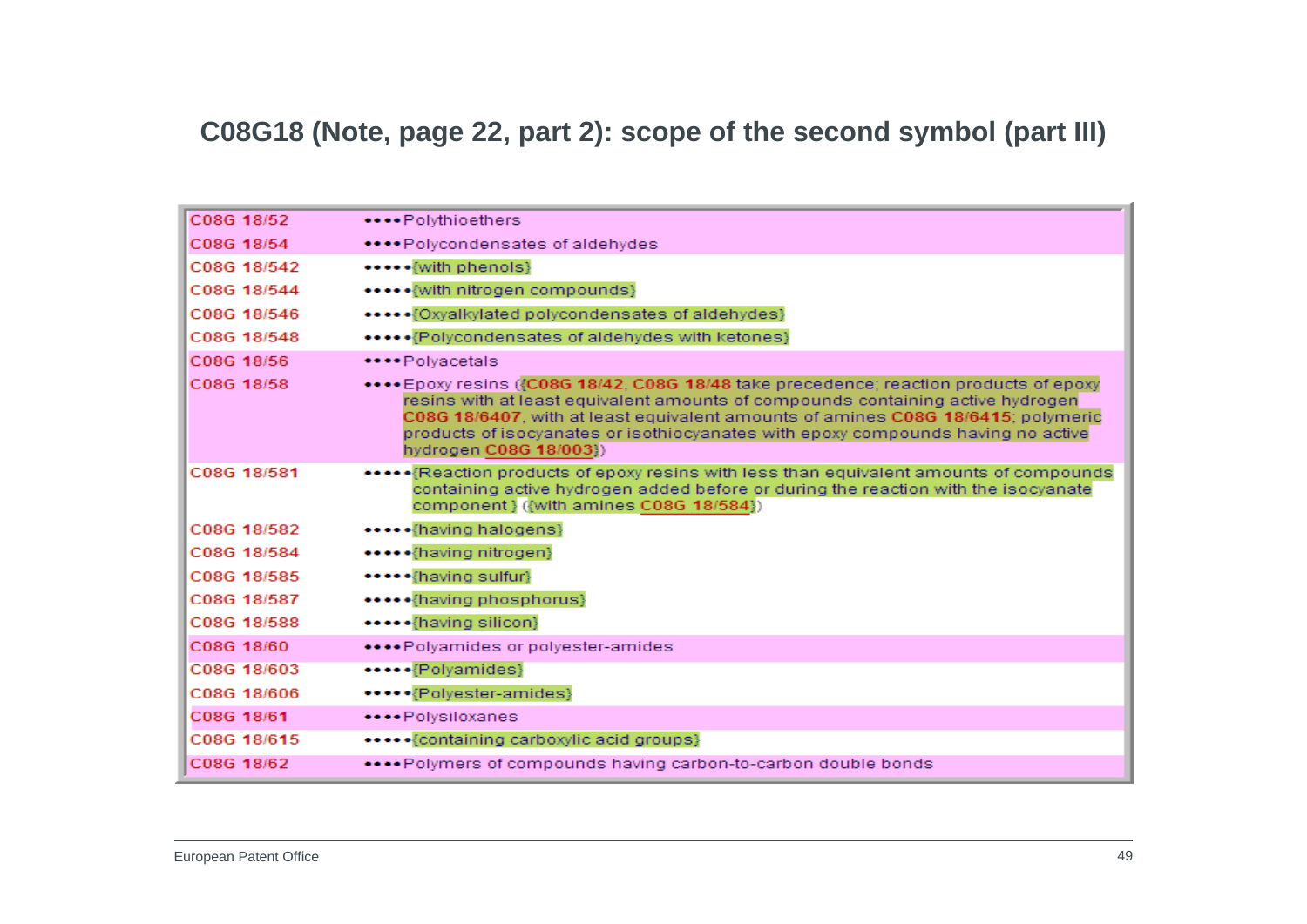### **C08G18 (Note, page 22, part 2): scope of the second symbol (part IV)**

| C08G 18/63  | Block or graft polymers obtained by polymerising compounds having carbon-to-carbon<br>double bonds on to polymers |
|-------------|-------------------------------------------------------------------------------------------------------------------|
| C08G 18/631 | *****{onto polyesters and/or polycarbonates}                                                                      |
| C08G 18/632 | •••••{onto polyethers}                                                                                            |
| C08G 18/633 | ••••• fonto polymers of compounds having carbon-to-carbon double bonds}                                           |
| C08G 18/635 | ••••• {onto unsaturated polymers}                                                                                 |
| C08G 18/636 |                                                                                                                   |
| C08G 18/637 | double bonds in a reaction mixture of saturated polymers and isocyanates}                                         |
| C08G 18/638 | than styrene and/or olefinic nitriles}                                                                            |
| C08G 18/64  | •••• Macromolecular compounds not provided for by groups C08G 18/42 to C08G 18/63                                 |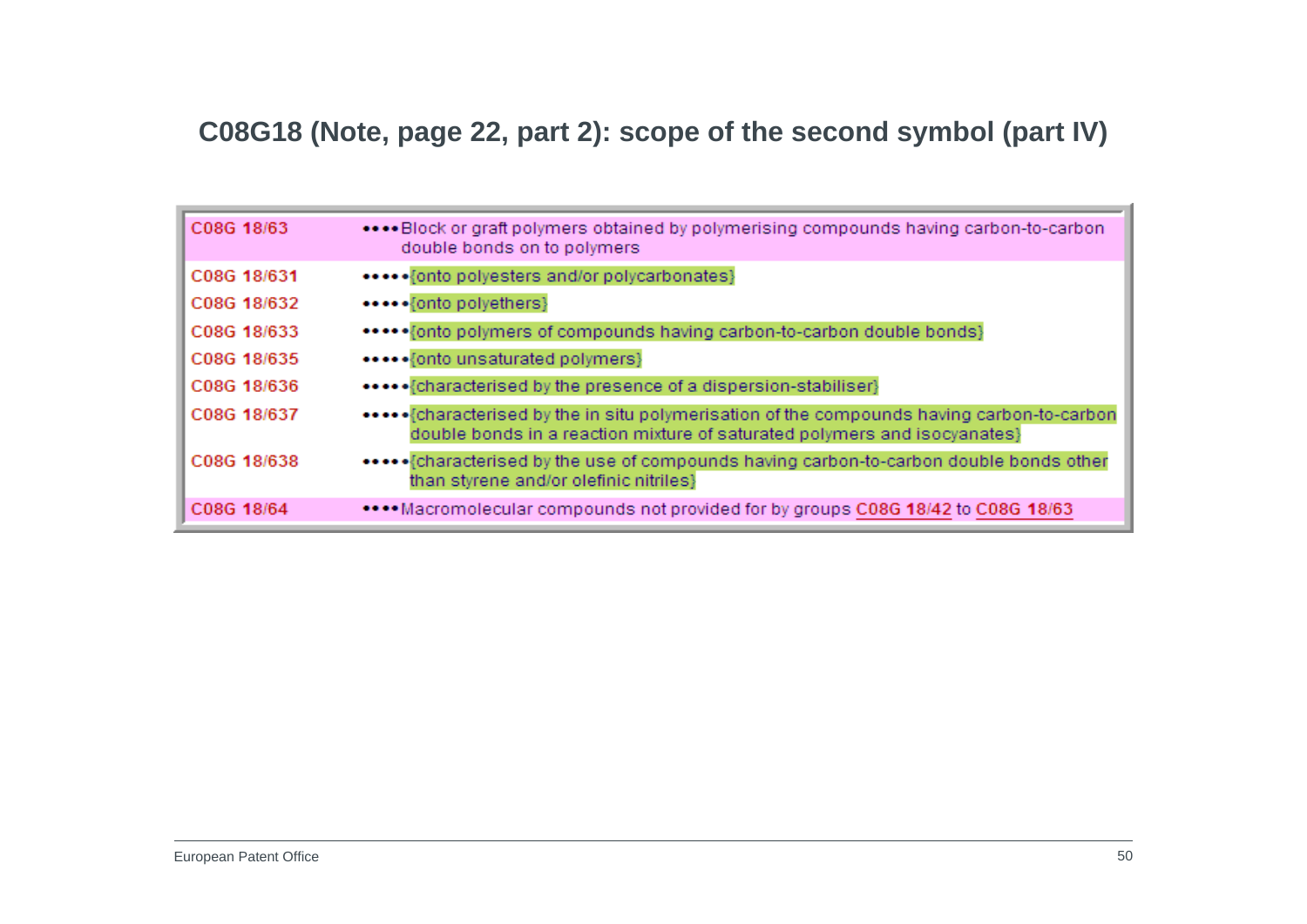# **C08G18 (Note, page 22, part 2): scope of the second symbol (part V)**

| C08G 18/00   | Polymeric products of isocyanates or isothiocyanates (preparatory processes of porous or<br>oellular materials, in which the monomers or catalysts are not specific C08J) |
|--------------|---------------------------------------------------------------------------------------------------------------------------------------------------------------------------|
| C08G 18/06   | *with compounds having active hydrogen                                                                                                                                    |
| C08G 18/28   | ** characterised by the compounds used containing active hydrogen                                                                                                         |
| C08G 18/65   | ***Low-molecular-weight compounds having active hydrogen with high-molecular-weight<br>compounds having active hydrogen ({C08G 18/2805 takes precedence})                 |
| C08G 18/6505 | **** (the low-molecular compounds being compounds of group C08G 18/32 or polyamines of<br>C08G 18/38}                                                                     |
| C08G 18/6511 | ***** {compounds of group C08G 18/3203}                                                                                                                                   |
| C08G 18/6517 | ****** (having at least three hydroxy groups)                                                                                                                             |
| C08G 18/6523 | ***** [Compounds of group C08G 18/3225 or C08G 18/3271 or polyamines of C08G 18/38]                                                                                       |
| C08G 18/6529 | ***** Compounds of group C08G 18/3225 or polyamines of C08G 18/38}                                                                                                        |
| C08G 18/6535 | ****** Compounds of group C08G 18/3271}                                                                                                                                   |
| C08G 18/6541 | **** (the low-molecular compounds being compounds of group C08G 18/34)                                                                                                    |
| C08G 18/6547 | **** (the low-molecular compounds being compounds of group C08G 18/36 or hydroxylated<br>esters of higher fatty acids of C08G 18/38}                                      |
| C08G 18/6552 | **** Compounds of group C08G 18/63}                                                                                                                                       |
| C08G 18/6558 | ***** with compounds of group C08G 18/32 or polyamines of C08G 18/38}                                                                                                     |
| C08G 18/6564 | ****** with compounds of group C08G 18/3203}                                                                                                                              |
| C08G 18/657  | ****** With compounds of C08G 18/3225 or C08G 18/3271 or polyamines of C08G 18/38}                                                                                        |
| C08G 18/6576 | **** (Compounds of group C08G 18/69)                                                                                                                                      |
| C08G 18/6582 | ***** [with compounds of group C08G 18/32 or polyamines of C08G 18/38]                                                                                                    |
| C08G 18/6588 | ****** (with compounds of group C08G 18/3203)                                                                                                                             |
| C08G 18/6594 | ****** with compounds of C08G 18/3225 or C08G 18/3271 or polyamines of C08G 18/38}                                                                                        |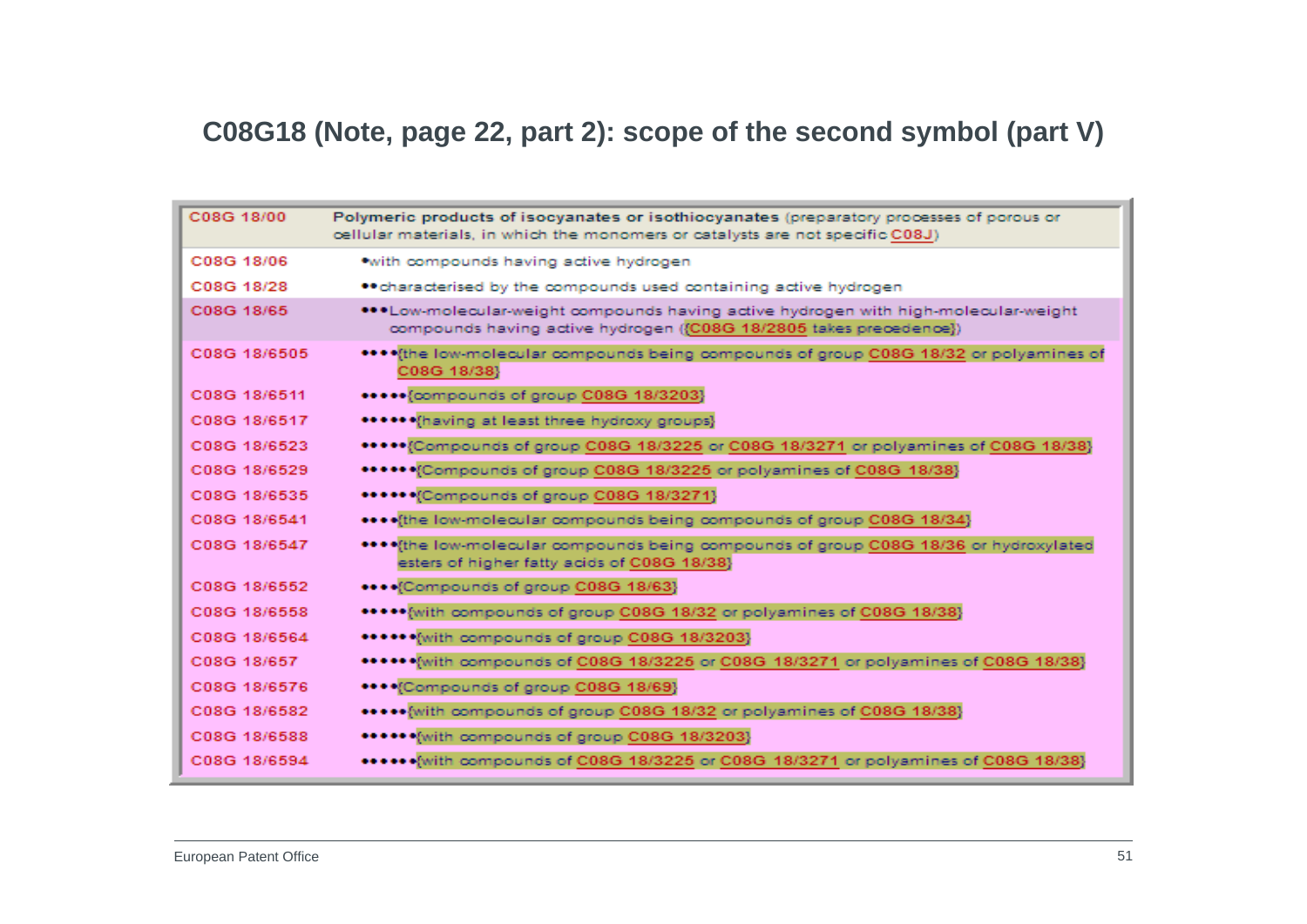### **C08G18 (Note, page 22, part 2): scope of the second symbol (part VI)**

| C08G 18/00   | Polymeric products of isocyanates or isothiocyanates (preparatory processes of porous or<br>cellular materials, in which the monomers or catalysts are not specific C08J) |
|--------------|---------------------------------------------------------------------------------------------------------------------------------------------------------------------------|
| C08G 18/06   | with compounds having active hydrogen                                                                                                                                     |
| C08G 18/28   | ** characterised by the compounds used containing active hydrogen                                                                                                         |
| C08G 18/65   | ***Low-molecular-weight compounds having active hydrogen with high-molecular-weight<br>compounds having active hydrogen ((C08G 18/2805 takes precedence))                 |
| C08G 18/66   | ****Compounds of groups C08G 18/42, C08G 18/48, or C08G 18/52                                                                                                             |
| C08G 18/6603 | ***** {with compounds of group C08G 18/32 or polyamines of C08G 18/38}                                                                                                    |
| C08G 18/6607 | ****** Mirith compounds of group C08G 18/3203}                                                                                                                            |
| C08G 18/6611 | ******* {having at least three hydroxy groups}                                                                                                                            |
| C08G 18/6614 | ******{with compounds of group C08G 18/3225 or C08G 18/3271 and/or polyamines of<br>C08G 18/38}                                                                           |
| C08G 18/6618 | ******* {with compounds of group C08G 18/3225 or polyamines of C08G 18/38}                                                                                                |
| C08G 18/6622 | ******* with compounds of group C08G 18/3271}                                                                                                                             |
| C08G 18/6625 | ***** [with compounds of group C08G 18/34]                                                                                                                                |
| C08G 18/6629 | ***** with compounds of group C08G 18/36 or hydroxylated esters of higher fatty acids of<br>C08G 18/38}                                                                   |
| C08G 18/6633 | *****{Compounds of group C08G 18/42}                                                                                                                                      |
| C08G 18/6637 | ******(with compounds of group C08G 18/32 or polyamines of C08G 18/38}                                                                                                    |
| C08G 18/664  | ******* with compounds of group C08G 18/3203}                                                                                                                             |
| C08G 18/6644 | ********{having at least three hydroxy groups}                                                                                                                            |
| C08G 18/6648 | ******{with compounds of group C08G 18/3225 or C08G 18/3271 and/or polyamines of<br>C08G 18/38}                                                                           |
| C08G 18/6651 | ************ compounds of group C08G 18/3225 or polyamines of C08G 18/38}                                                                                                 |
| C08G 18/6655 | ********{with compounds of group C08G 18/3271}                                                                                                                            |
| C08G 18/6659 | ****** with compounds of group C08G 18/34}                                                                                                                                |
| C08G 18/6662 | ****** with compounds of group C08G 18/36 or hydroxylated esters of higher fatty acids of<br>C08G 18/38}                                                                  |
| C08G 18/6666 | *****{Compounds of group C08G 18/48 or C08G 18/52}                                                                                                                        |
| C08G 18/667  | ******(with compounds of group C08G 18/32 or polyamines of C08G 18/38)                                                                                                    |
| C08G 18/6674 | ******* with compounds of group C08G 18/3203}                                                                                                                             |
| C08G 18/6677 | <b>********</b> (having at least three hydroxy groups)                                                                                                                    |
| C08G 18/6681 | ******* [with compounds of group C08G 18/32 or C08G 18/3271 and/or polyamines of<br>C08G 18/38}                                                                           |
| C08G 18/6685 | *******{with compounds of group C08G 18/3225 or polyamines of C08G 18/38}                                                                                                 |
| C08G 18/6688 | ********{with compounds of group C08G 18/3271}                                                                                                                            |
| C08G 18/6692 | ******{with compounds of group C08G 18/34}                                                                                                                                |
| C08G 18/6696 | ******{with compounds of group C08G 18/36 or hydroxylated esters of higher fatty acids of<br>C08G 18/38}                                                                  |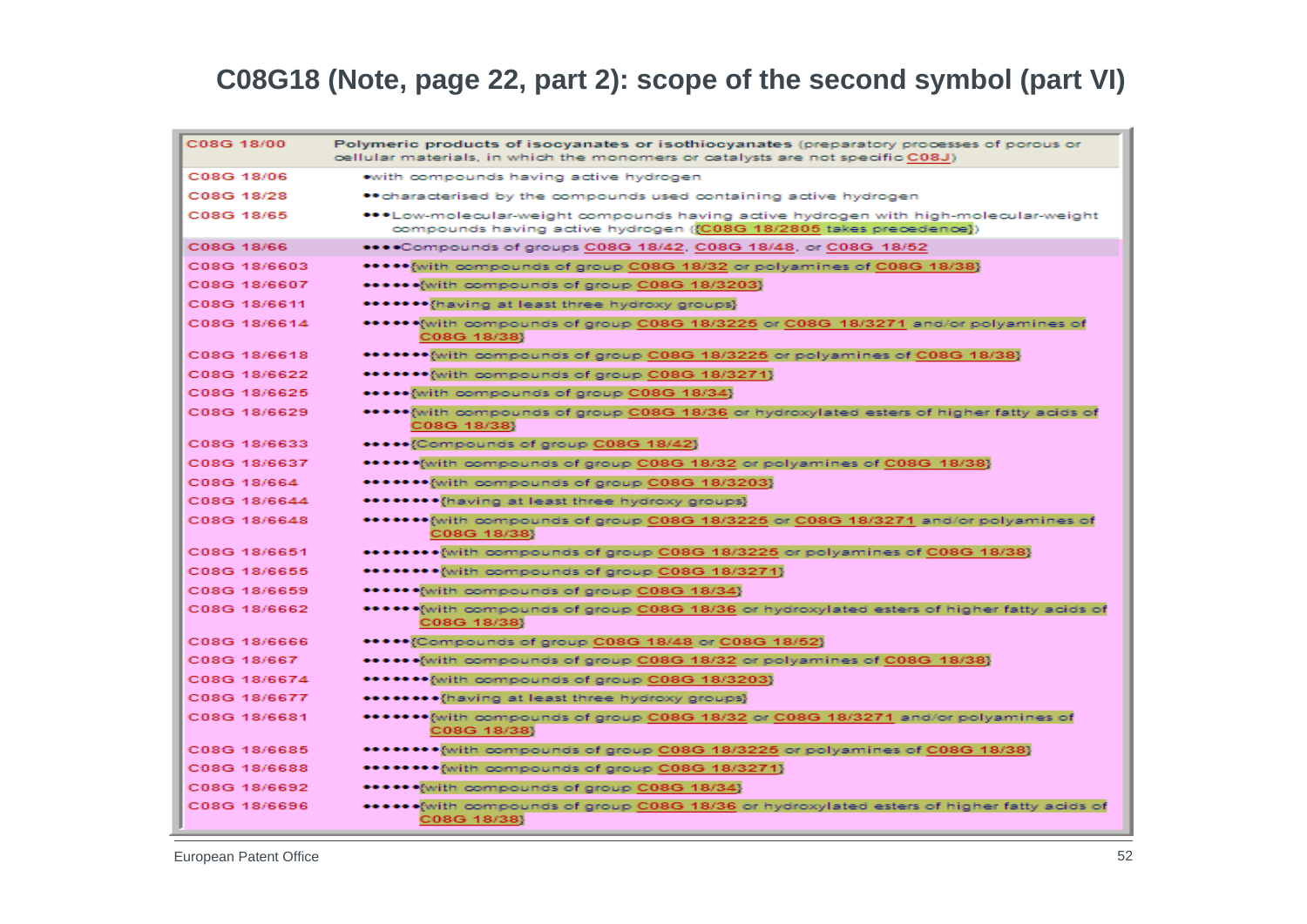### **C08G18 (Note, page 22, part 2): scope of the second symbol (part VII)**

| C08G 18/00   | Polymeric products of isocyanates or isothiocyanates (preparatory processes of porous or<br>cellular materials, in which the monomers or catalysts are not specific C08J) |
|--------------|---------------------------------------------------------------------------------------------------------------------------------------------------------------------------|
| C08G 18/06   | •with compounds having active hydrogen                                                                                                                                    |
| C08G 18/28   | • characterised by the compounds used containing active hydrogen                                                                                                          |
| C08G 18/67   | ••• Unsaturated compounds having active hydrogen                                                                                                                          |
| C08G 18/6705 | Unsaturated polymers not provided for in the groups C08G 18/671, C08G 18/6795,<br>C08G 18/68 or C08G 18/69}                                                               |
| C08G 18/679  | ***** {Acetylenic compounds}                                                                                                                                              |
| C08G 18/6795 | •••• {Unsaturated polyethers}                                                                                                                                             |
| C08G 18/68   | **** Unsaturated polyesters                                                                                                                                               |
| C08G 18/683  | ***** {containing cyclic groups}                                                                                                                                          |
| C08G 18/686  | ****** {containing cycloaliphatic groups}                                                                                                                                 |
| C08G 18/69   | ****Polymers of conjugated dienes {hydrogenated polymers of conjugated dienes<br>C08G 18/6208}                                                                            |
| C08G 18/692  | ***** {containing carboxylic acid groups}                                                                                                                                 |
| C08G 18/694  | ***** {containing carboxylic ester groups}                                                                                                                                |
| C08G 18/696  | ***** {containing heteroatoms other than oxygen and other than the heteroatoms of<br>copolymerised vinyl monomers}                                                        |
| C08G 18/698  | ***** [Mixtures with compounds of group C08G 18/40]                                                                                                                       |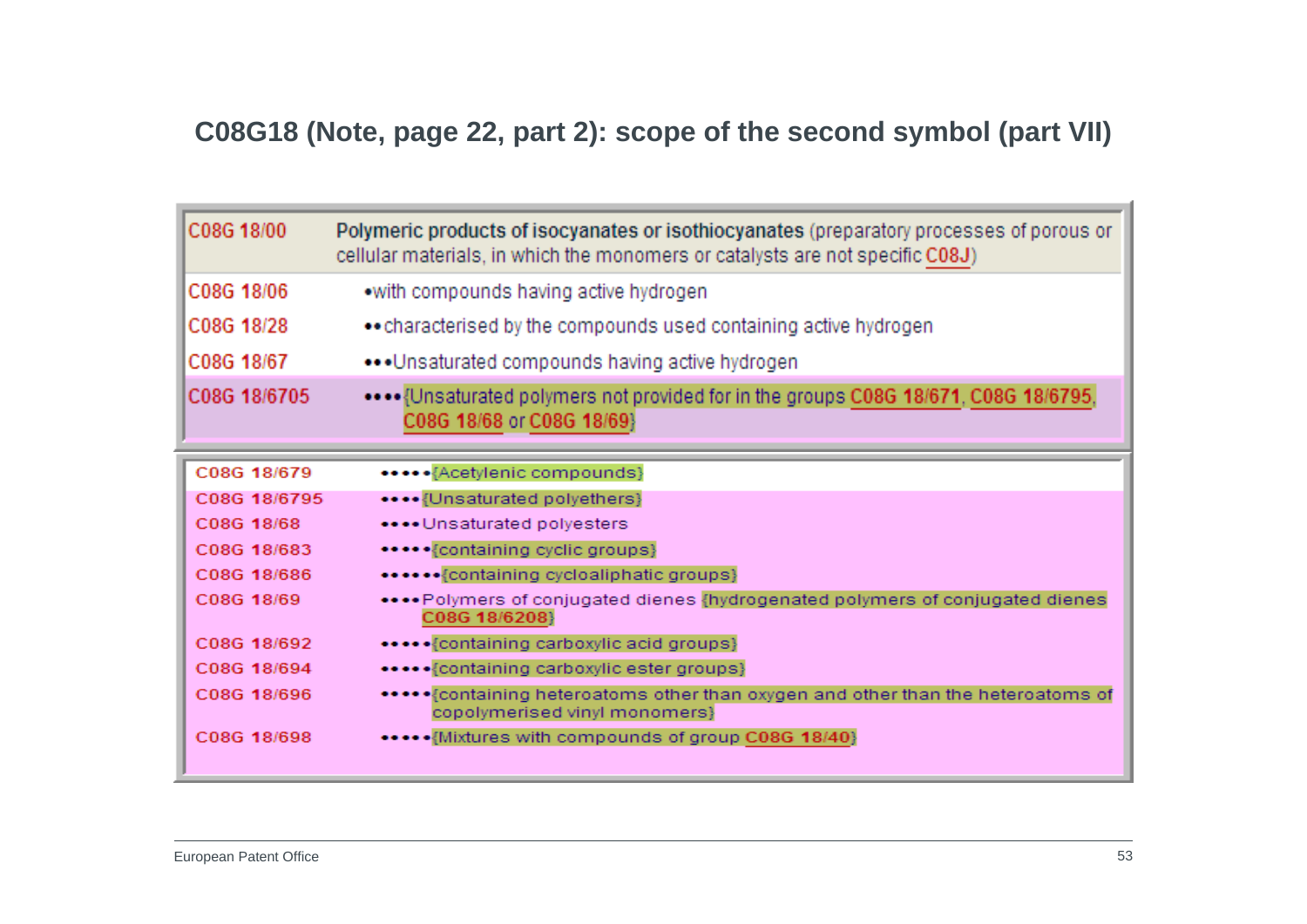#### **Guidance & comments (I)**

- **Classification/indexing in C08G18** such as, e.g. the allocation of Combination sets, is **based on the Examples** of the document to be classified
- The Combination sets are to be assigned as invention information (**INV.**)
- **In the absence of Examples, Combination sets are usually not allocated**, unless the claims and/or description provide(s) information worthwhile to be retrieved during a later search and which can be indexed in the form of an authorized Combination set
- **The allocation of "binary" Combination sets is mandatory in the relevant subgroups of C08G18/00 whenever applicable,** in view of the disclosure of the Examples and while having regard to the authorized combinations which have been detailed above
- When documents are classified in subgroups of C08G18 (as Combination sets or not), the relevant "orthogonal" indexing Codes of C08G are added as additional information (**ADD.**)
- the **Codes are selected from the ranges C08G2101/00 to C08G2250/00 and C08G2270/00 to C08G2410/00**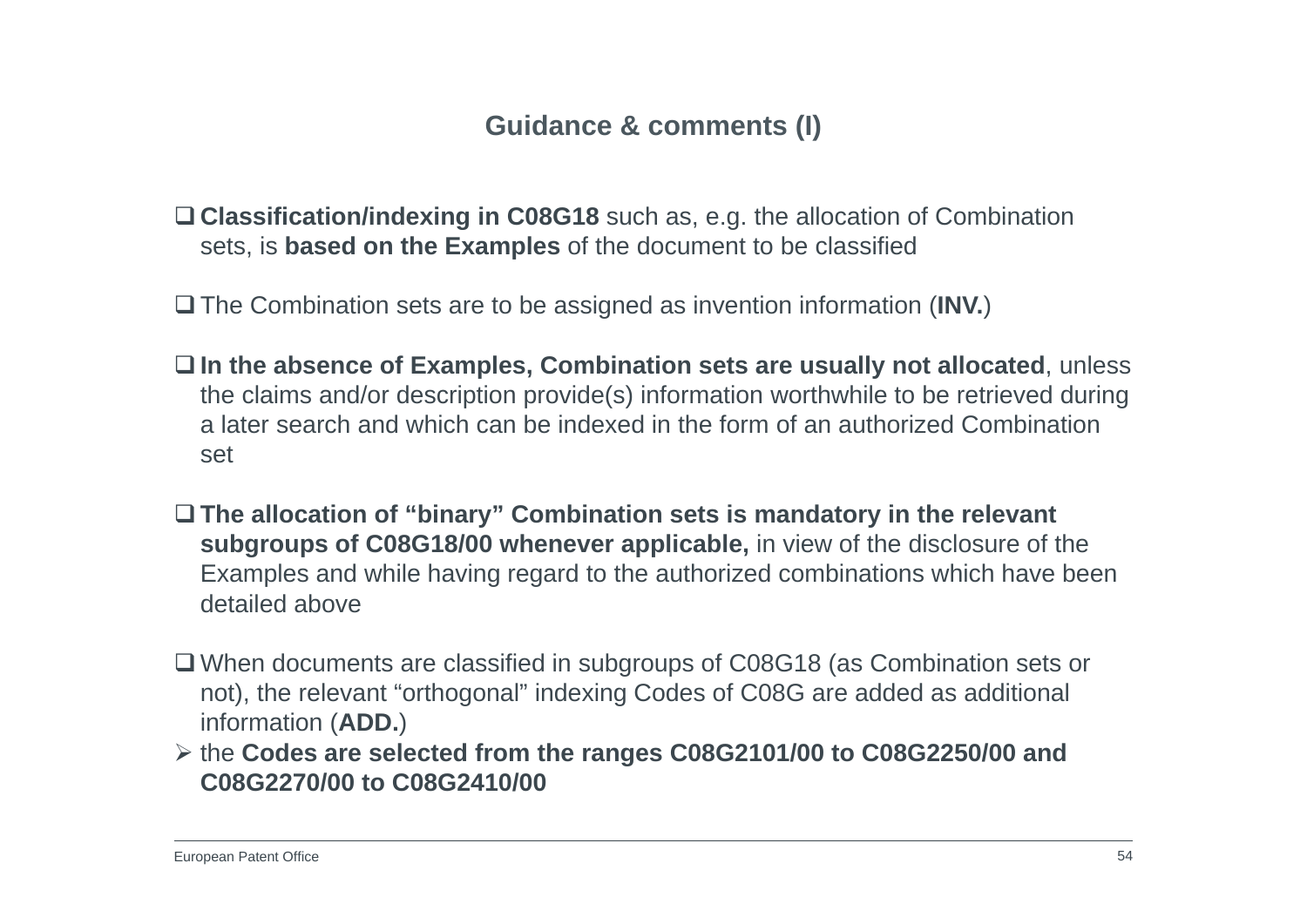### **Guidance & comments (II)**

- For the purpose of the classification/indexing in group C08G18, **prepolymers should be clearly distinguished from masked isocyanates**.
- **Prepolymers** are compounds wherein the iso(thio)cyanate has reacted with a reactant having a **high molecular weight** (around 1000 or higher) so that the resulting compounds would be considered to be at least an oligomer.
- **Masked iso(thio)cyanates** (even if they are happen to be qualified as prepolymers in a document to be classified) are compounds wherein the iso(thio)cyanate has reacted with a reactant of **low molecular weight** and which would not be considered as an oligomer or polymer by a person skilled in the art.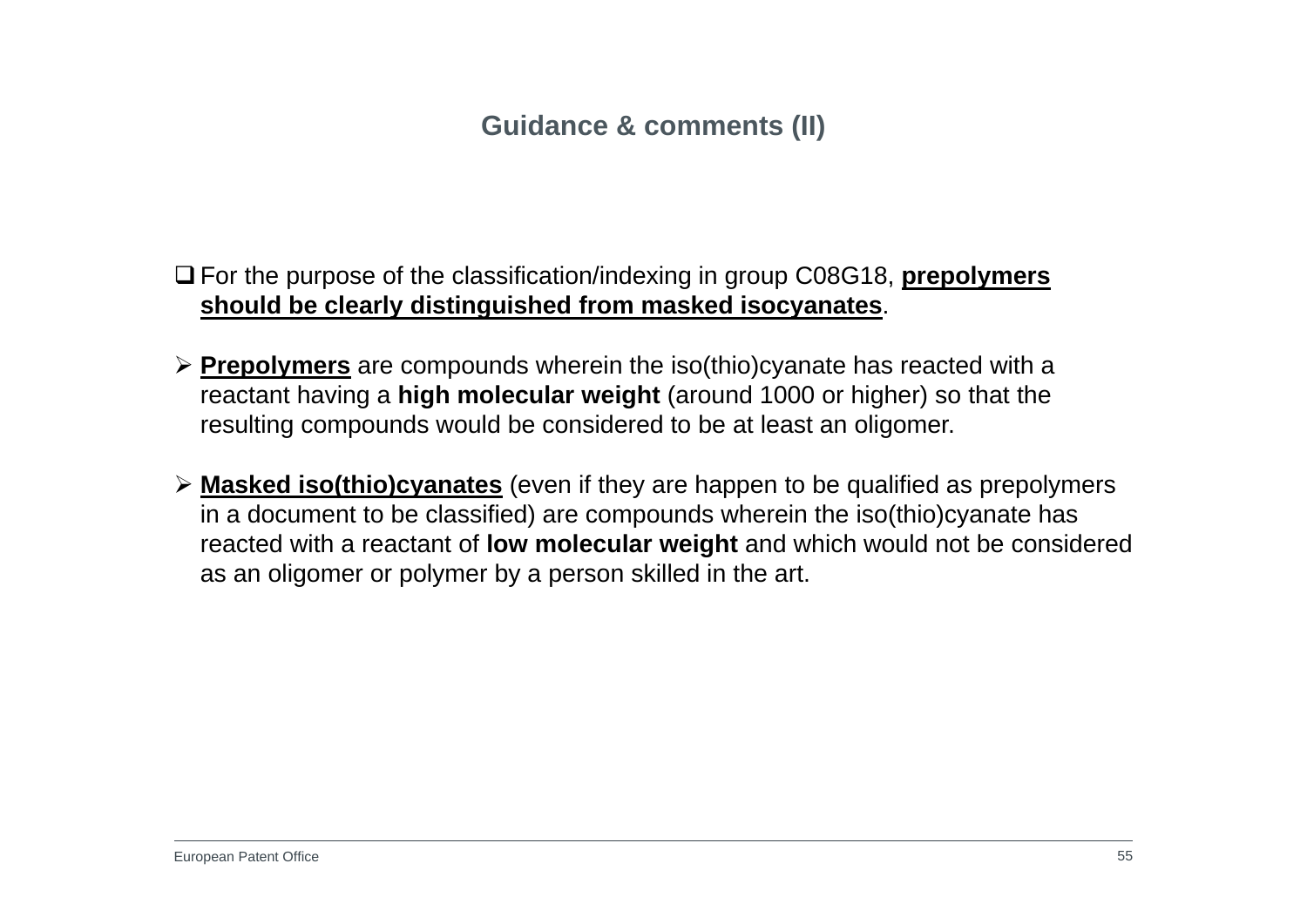### **Examples involving Combination sets in C08G18**

### Example 1: **US2013/0202859**

- Solution: (in view of Combination sets with C08G18 and associated indexing codes)
- Combination Set: C08G18/12, C08G18/3234 (INV.)
- Combination Set: C08G18/12, C08G18/282 (INV.)

### Example 2: **US2013/0274365**

- Solution: (in view of Combination-sets with C08G18 and associated indexing codes)
- Combination Set: C08G18/10, C08G18/6674 (INV.)
- Combination Set: C08G18/10, C08G18/40 (INV.)
- Combination Set: C08G18/10, C08G18/6564 (INV.)
- & Single Symbol indexing codes:

C08G2101/0008 (ADD.); C08G2101/0066 (ADD.);

C08G2101/0083 (ADD.); C08G2380/00 (ADD.); C08G2410/00 (ADD.)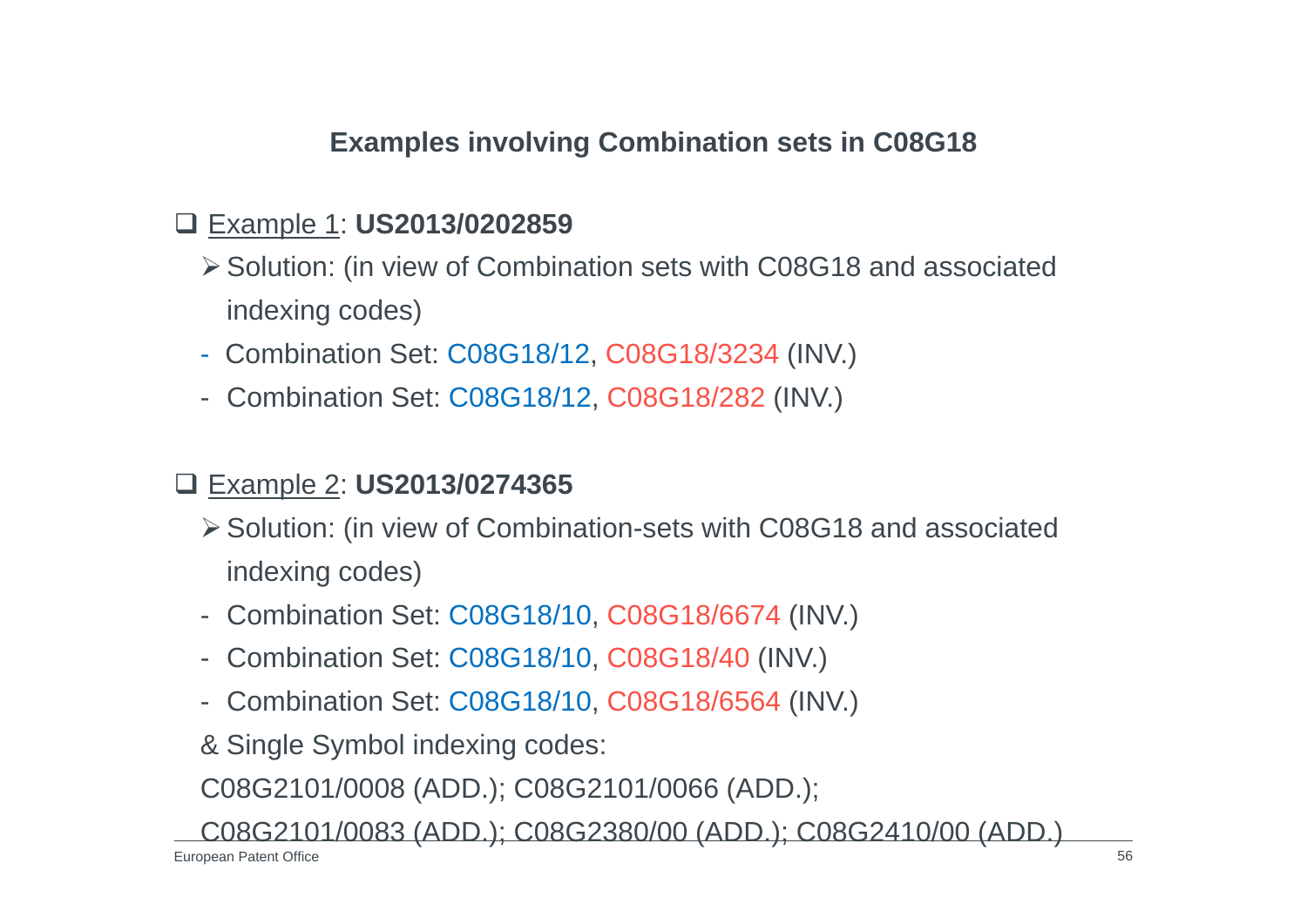### **Examples involving Combination sets in C08G18**

### Example 3: **US2013/0165544**

- Solution: (only Combination sets with C08G18 and associated indexing codes)
- Combination Set: C08G18/12, C08G18/6564 (INV.)
- Combination Set: C08G18/12, C08G18/40 (INV.)
- Combination Set: C08G18/12, C08G18/6674 (INV.)
- & Single symbol indexing codes:

C08G2101/0008 (ADD.); C08G2101/0083 (ADD.)

#### Example 4: **US2013/0085202**

- Solution: (only Combination sets with C08G18 and associated indexing codes)
- Combination Set: C08G18/672, C08G18/44 (INV.)
- & Single Symbol indexing codes:

C08G2170/40 (ADD.)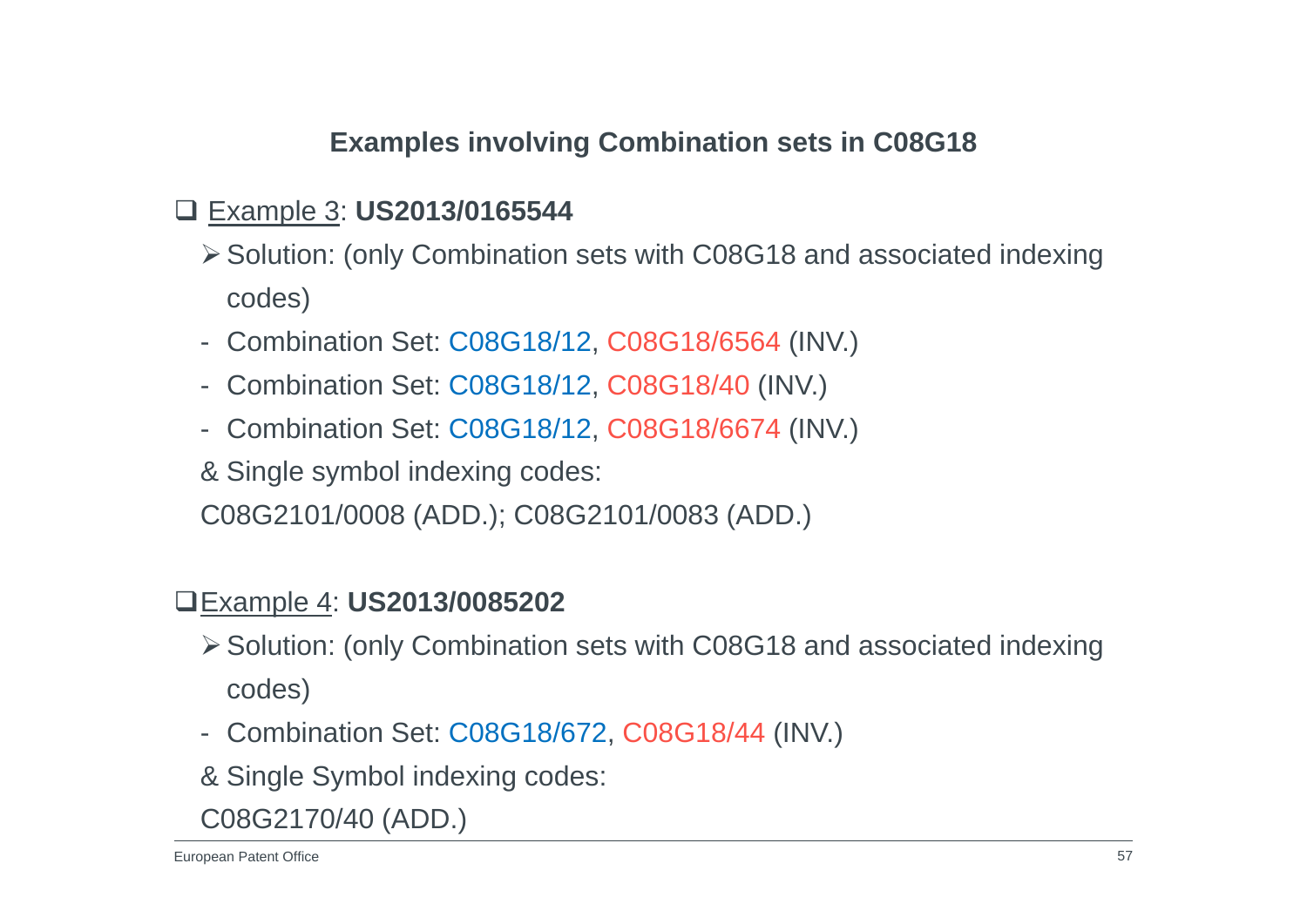### **Examples involving Combination sets in C08G18**

### Example 5: **US2013/0012670**

- Solution: (only Combination sets with C08G18 and associated indexing codes)
- Combination Set: C08G18/10, C08G18/58 (INV.)
- & Single Symbol indexing codes:

C08G2190/00 (ADD.)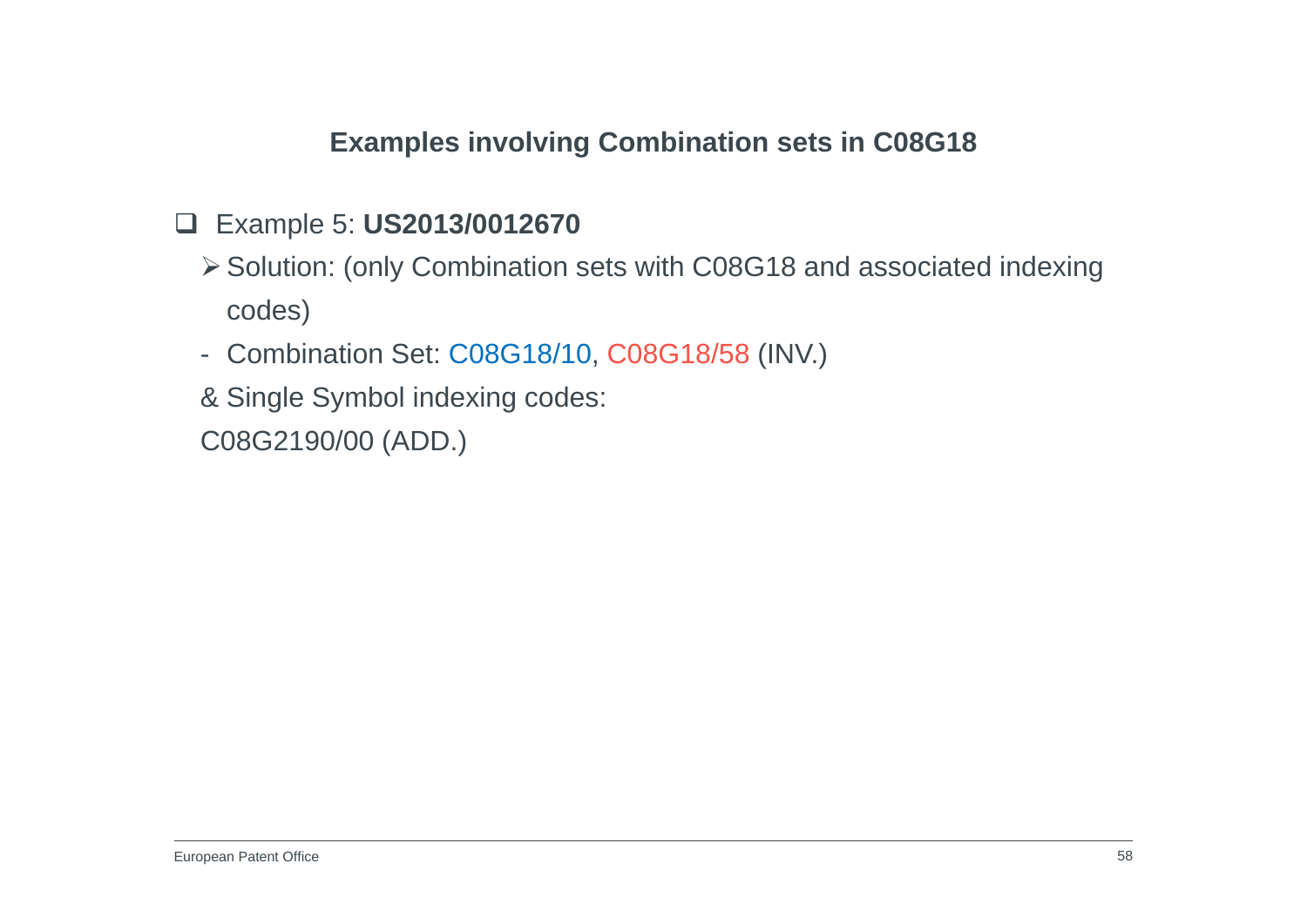# **Recapitulative table: Combination sets in C08G18 (part I)**

| <b>Base symbol selected from:</b>                                                                                                              | C08G18/10 or C08G18/12                                                                                                                                                                          |
|------------------------------------------------------------------------------------------------------------------------------------------------|-------------------------------------------------------------------------------------------------------------------------------------------------------------------------------------------------|
| Prepolymer processes involving reaction of<br>iso(thio)cyanates with compounds having active<br>hydrogen in a first reaction step (not masked) |                                                                                                                                                                                                 |
| Second symbol selected from:                                                                                                                   | C08G18/2805, C08G18/30 to C08G18/38<br>(with all subnotations);<br>C08G18/40 to C08G18/64 (without sub-notations);<br>C08G18/65 to C08G18/66,<br>C08G18/70 to C08G18/80 (with all subnotations) |
| Compounds used having active hydrogen                                                                                                          |                                                                                                                                                                                                 |
| Number of symbols in a valid Combination Set:                                                                                                  | 2                                                                                                                                                                                               |
| Combination set is of the type:                                                                                                                | INV.                                                                                                                                                                                            |
| Allocation of Combination set(s) is:                                                                                                           | <b>Mandatory</b>                                                                                                                                                                                |
| Combination sets usually allocated for:                                                                                                        | <b>Examples</b>                                                                                                                                                                                 |
| Multiple indexing:                                                                                                                             | <b>Yes</b>                                                                                                                                                                                      |
| Associated unlinked indexing code(s):                                                                                                          | C08G2101/00 to C08G2250/00,<br>C08G2270/00 to C08G2410/00                                                                                                                                       |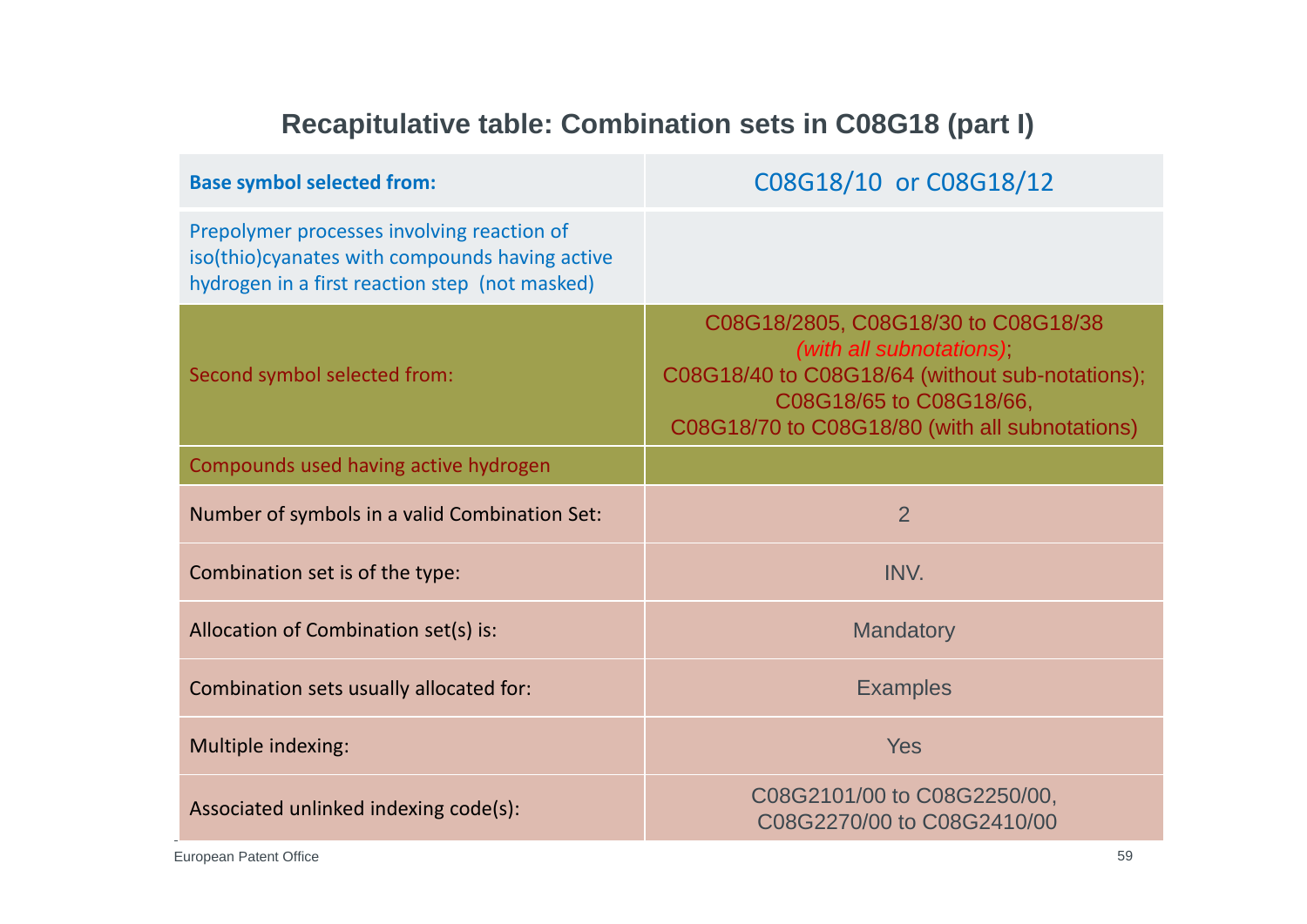# **Recapitulative table: Combination sets in C08G18 (part II)**

| <b>Base symbol selected from:</b>                                                                                                               | C08G18/10 or C08G18/12                                                    |
|-------------------------------------------------------------------------------------------------------------------------------------------------|---------------------------------------------------------------------------|
| Prepolymer processes involving reaction of<br>iso(thio) cyanates with compounds having active hydrogen<br>in a first reaction step (not masked) |                                                                           |
| Second symbol selected from:                                                                                                                    | C08G18/02 (with all sub-notations),<br>C08G18/09 (with all sub-notations) |
| Polymerisation/oligomerisation of iso(thio)cyanates<br>involved                                                                                 |                                                                           |
| Number of symbols in a valid Combination set:                                                                                                   | 2                                                                         |
| Combination set is of the type:                                                                                                                 | INV.                                                                      |
| Allocation of Combination set(s) is:                                                                                                            | <b>Mandatory</b>                                                          |
| Combination sets usually allocated for:                                                                                                         | <b>Examples</b>                                                           |
| Multiple indexing:                                                                                                                              | <b>Yes</b>                                                                |
| Associated unlinked indexing code(s):                                                                                                           | C08G2101/00 to C08G2250/00,<br>C08G2270/00 to C08G2410/00                 |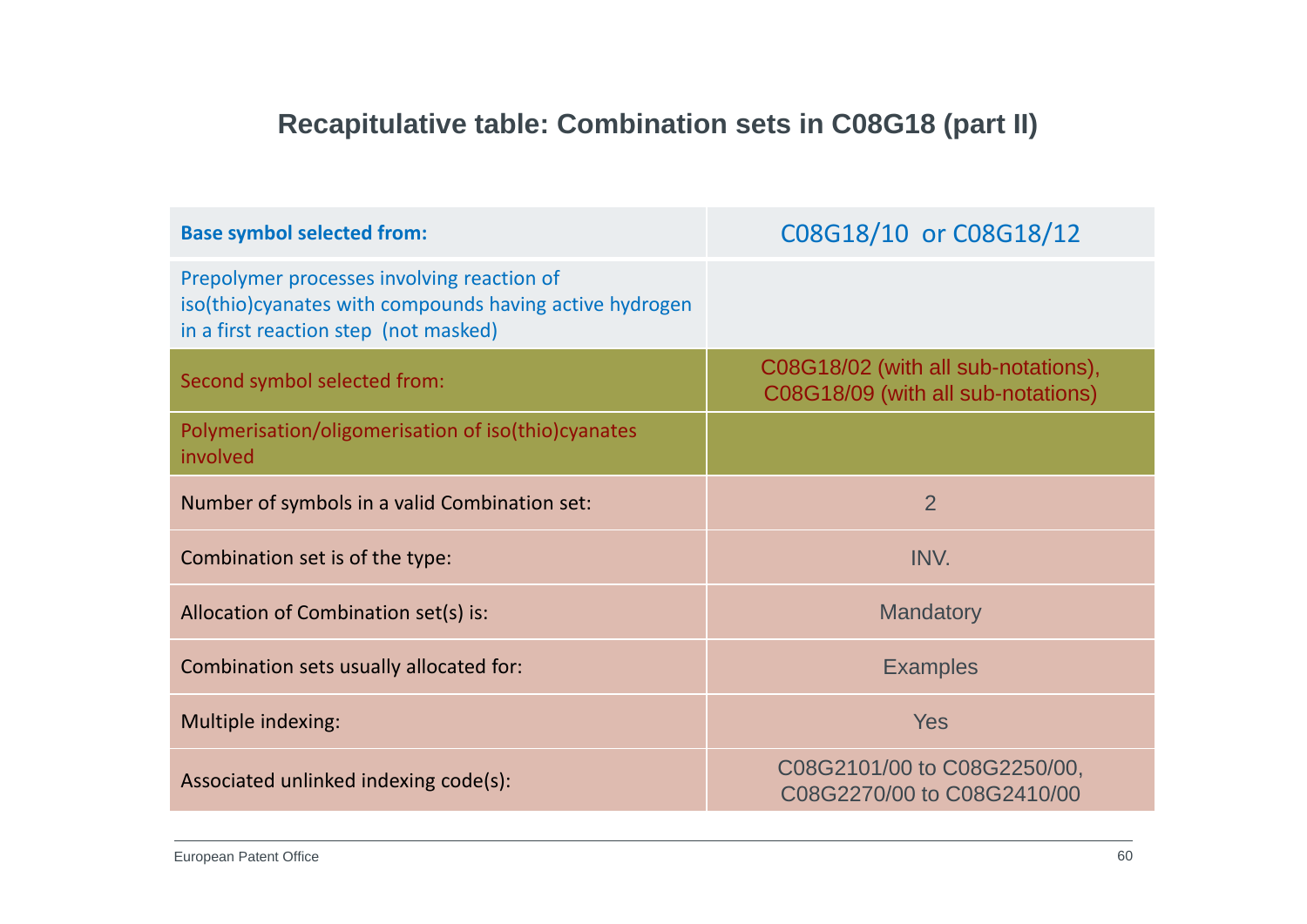# **Recapitulative table: Combination sets in C08G18 (part III)**

| <b>Base symbol selected from:</b>                               | C08G18/67, C08G18/671,<br>C08G18/6715, C08G18/672,<br>C08G18/6735 to C08G18/679 |
|-----------------------------------------------------------------|---------------------------------------------------------------------------------|
| Unsaturated compounds having active hydrogen                    |                                                                                 |
| Second symbol selected from:                                    | C08G18/0804-C08G18/0833                                                         |
| Manufacture of polymers containing ionic or<br>ionogenic groups |                                                                                 |
| Number of symbols in a valid Combination set:                   | $\overline{2}$                                                                  |
| Combination set is of the type:                                 | INV.                                                                            |
| Allocation of Combination set(s) is:                            | <b>Mandatory</b>                                                                |
| Combination sets usually allocated for:                         | <b>Examples</b>                                                                 |
| Multiple indexing:                                              | <b>Yes</b>                                                                      |
| Associated unlinked indexing code(s):                           | C08G2101/00-C08G2250/00,<br>C08G2270/00-C08G2410/00                             |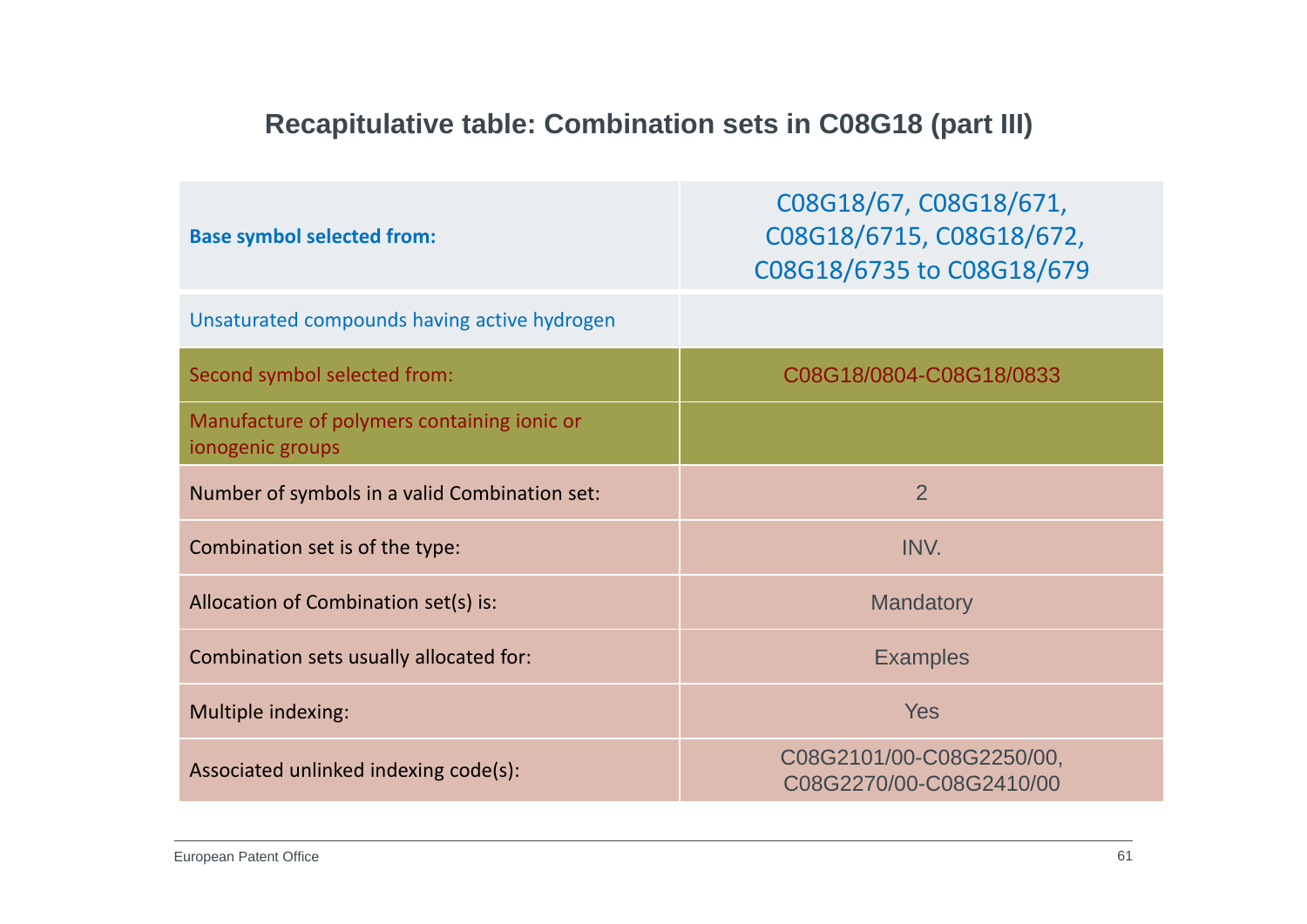# **Recapitulative table: Combination sets in C08G18 (part IV)**

| <b>Base symbol selected from:</b>                                         | C08G18/671, C08G18/6715, C08G18/672                                                                                                             |
|---------------------------------------------------------------------------|-------------------------------------------------------------------------------------------------------------------------------------------------|
| Unsaturated compounds having only one group<br>containing active hydrogen |                                                                                                                                                 |
| Second symbol selected from:                                              | C08G18/40 to C08G18/64 (without sub-notations);<br>C08G18/65 to C08G18/66, C08G18/6705,<br>C08G18/6795 to C08G18/69<br>(with all sub-notations) |
| Other compounds used having active hydrogen                               |                                                                                                                                                 |
| Number of symbols in a valid Combination set:                             | $\overline{2}$                                                                                                                                  |
| Combination set is of the type:                                           | INV.                                                                                                                                            |
| Allocation of Combination set(s) is:                                      | <b>Mandatory</b>                                                                                                                                |
| Combination sets usually allocated for:                                   | <b>Examples</b>                                                                                                                                 |
| Multiple indexing:                                                        | <b>Yes</b>                                                                                                                                      |
| Associated unlinked indexing code(s):                                     | C08G2101/00-C08G2250/00,<br>C08G2270/00-C08G2410/00                                                                                             |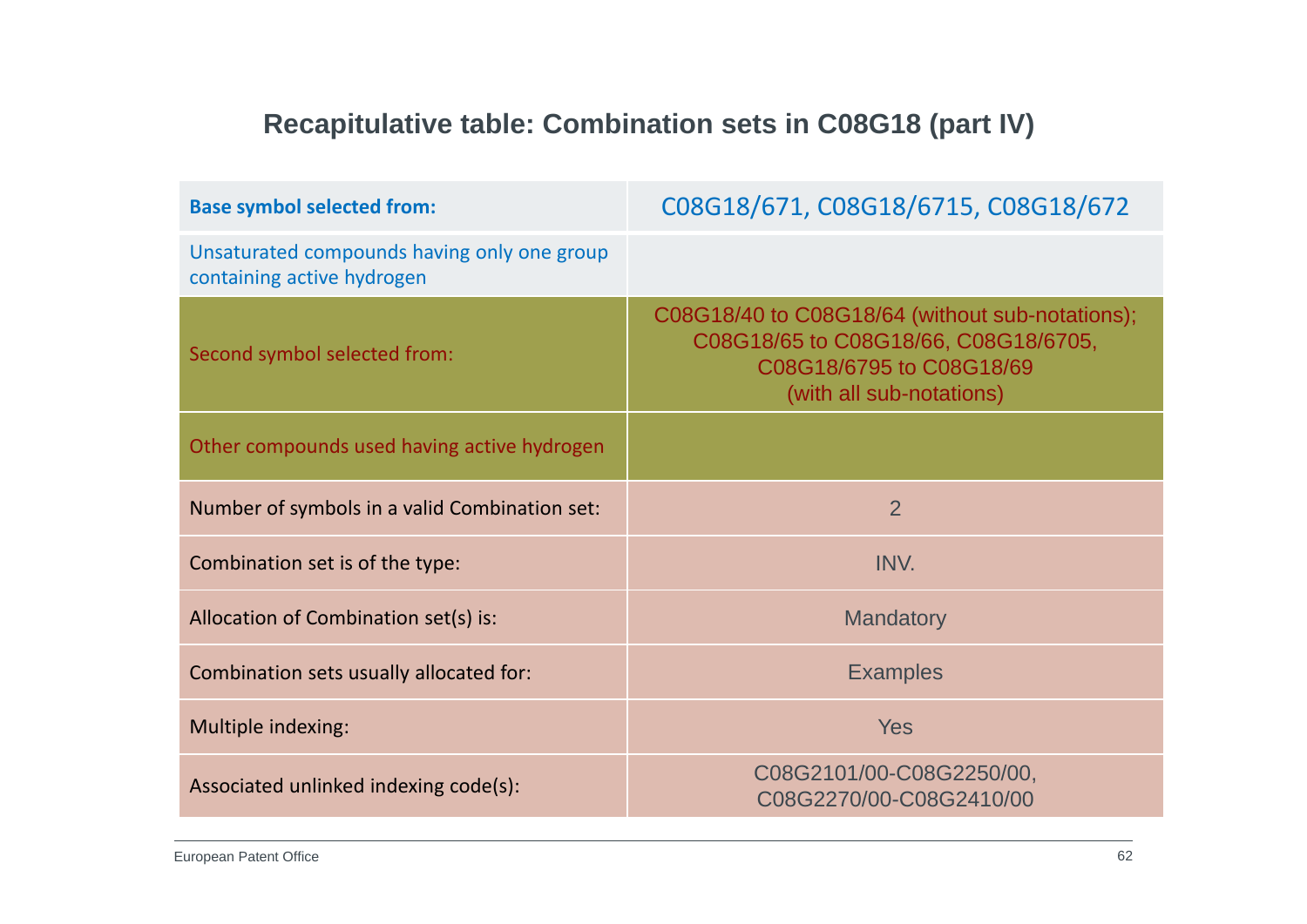# **Recapitulative table: Combination sets in C08G18 (part V)**

| <b>Base symbol selected from:</b>                               | C08G18/81 to C08G18/8191                            |
|-----------------------------------------------------------------|-----------------------------------------------------|
| Unsaturated iso(thio) cyanates                                  |                                                     |
| Second symbol selected from:                                    | C08G18/0804 to C08G18/0833                          |
| Manufacture of polymers containing ionic or<br>ionogenic groups |                                                     |
| Number of symbols in a valid Combination set:                   | $\overline{2}$                                      |
| Combination set is of the type:                                 | INV.                                                |
| Allocation of Combination set(s) is:                            | <b>Mandatory</b>                                    |
| Combination sets usually allocated for:                         | <b>Examples</b>                                     |
| Multiple indexing:                                              | <b>Yes</b>                                          |
| Associated unlinked indexing code(s):                           | C08G2101/00-C08G2250/00,<br>C08G2270/00-C08G2410/00 |